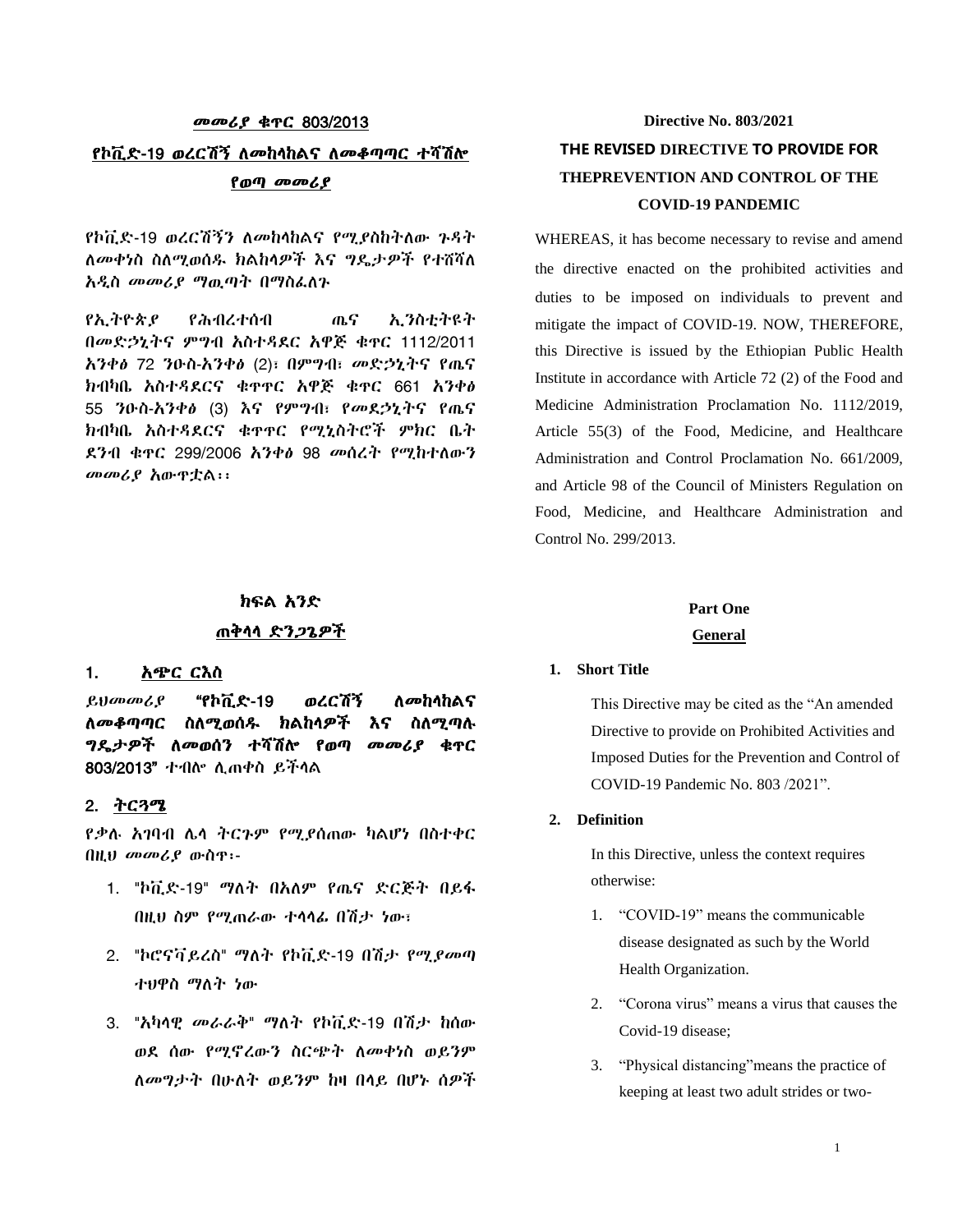መካከል ሁለት የአዋቂ እርምጃ ወይንም ሁለት ሜትር እና ከዛ በሊይ ርቀትን መጠበቅ ነው፣

- 4. "ስብሰባ" ማለት ማንኛውንም ተግባር ለመፌጸም፣ ሇመነጋገር፣ ስሌጠና ሇመስጠት፣ ሇመወያየት፣ ግንዛቤ ሇማስጨበጥ፣ ወይም መሰሌ ተግባራትን ሇማከናወን የአንዴ ቤተሰብ አባሊት ከሆኑ ውጪ አራትና ከዚያ በሊይ ሆኖ በአንዴ ቦታ በአካሌ መገኘት ማለት ሲሆን እንደ አግባብነቱ ከቤት ዉጪ የሚደረጉ እንደ ሰርግ፣ ምርቃት እና መሰል የማህበራዊ ዝግጅቶች ያጠቃሌሊሌ፣
- 5. "ሚኒስቴር ወይም ሚኒስትር" ማለት እንደ ቅደም ተከተለ የጤና ሚኒስቴር ወይም ሚኒስትር ነው፤
- 6. "ዱፕልማት" ማሇት በኢ.ፋ.ዱ.ሪ. የውጭ ጉዲይ ሚኒስቴር የዲፕሎማቲክ ደረጃ አላቸው ተብሎ የተረጋገጠላቸው ሰዎች ማለት ነው፤
- 7. "የቤት ውስጥ መቆያ" ማለት መኖሪያ ቤት ሆኖ በቂ የአየር ዝውውር እንዱኖር በሚያስችሌ መሌኩ መስኮት ወይም አየር ማስገቢያ ያለው እና ለኮቪድ 19 በሽታ የተጋሇጡ፣ የተጠረጠሩ ወይንም ተመርምረው በበሽታው መያዛቸው የተረጋገጡ ሰዎች የሚቆዩበት ስፍራ ነው፣
- 8. "ከስደት ተመላሽ" ማለት በተለያዩ ምክንያቶች ከኢትዮጵያ ወዋቶ በስደት የኖረና በራሱ ፌቃድ ወይንም በመንግስት ስምምነት ያለ ፓስፖርት ወደ ኢትዮጵ*ያ የሚመ*ለስ ወይም በተቀባዩ አገር የጥገኝነት ጥያቄው ተቀባይነት ያሊገኘ እና በራሱ ፇቃዴ በሉሴፓሴ ወይም በነበረበት አገር መንግስት ተገዶ ወደ ኢትዮጵያ የሚመለስ ኢትዮጵያዊ ነው፣
- 9. "ሞት" ማለት በጤና ተቋም ወይም ከጤና ተቋም ውጭ በማንኛውም ምክንያት የሚከሰት ሞት ነው፣

meters apart between two or more people to reduce or halt the human to human transmission of the coronavirus.

- 4. "Meeting" means the gathering of four or more persons who do not belong to a single family, in one place for the purpose of collectively carrying out any activity, discussion, or any similar purposes and includes social events such as weddings, graduations and similar activities as the case may be.
- 5. "Ministry or Minister" means the Minister and Ministry of Health respectively;
- 6. "Diplomat" means those persons recognized by the Ministry of foreign affairs as having diplomatic status.
- 7. "Home isolation" means a residential house equipped with an operable window and door to allow adequate air ventilation of air and used by people exposed, suspected of, or confirmed to have contracted Corona virus and isolate themselves;
- 8. "Returnee" means any Ethiopian who left Ethiopia for any reason as a refugee and is in the process of returning to the territory of Ethiopia on his own or per a government's agreement without a passport, or any Ethiopian whose asylum petition is denied by the receiving country and is in the process of returning to the territory of Ethiopia on his own wish or compelled to be deported by the government of his temporary residence with a *Laissez-passer*;
- 9. "Death" means the end of life caused by any reason and that occurred within or outside of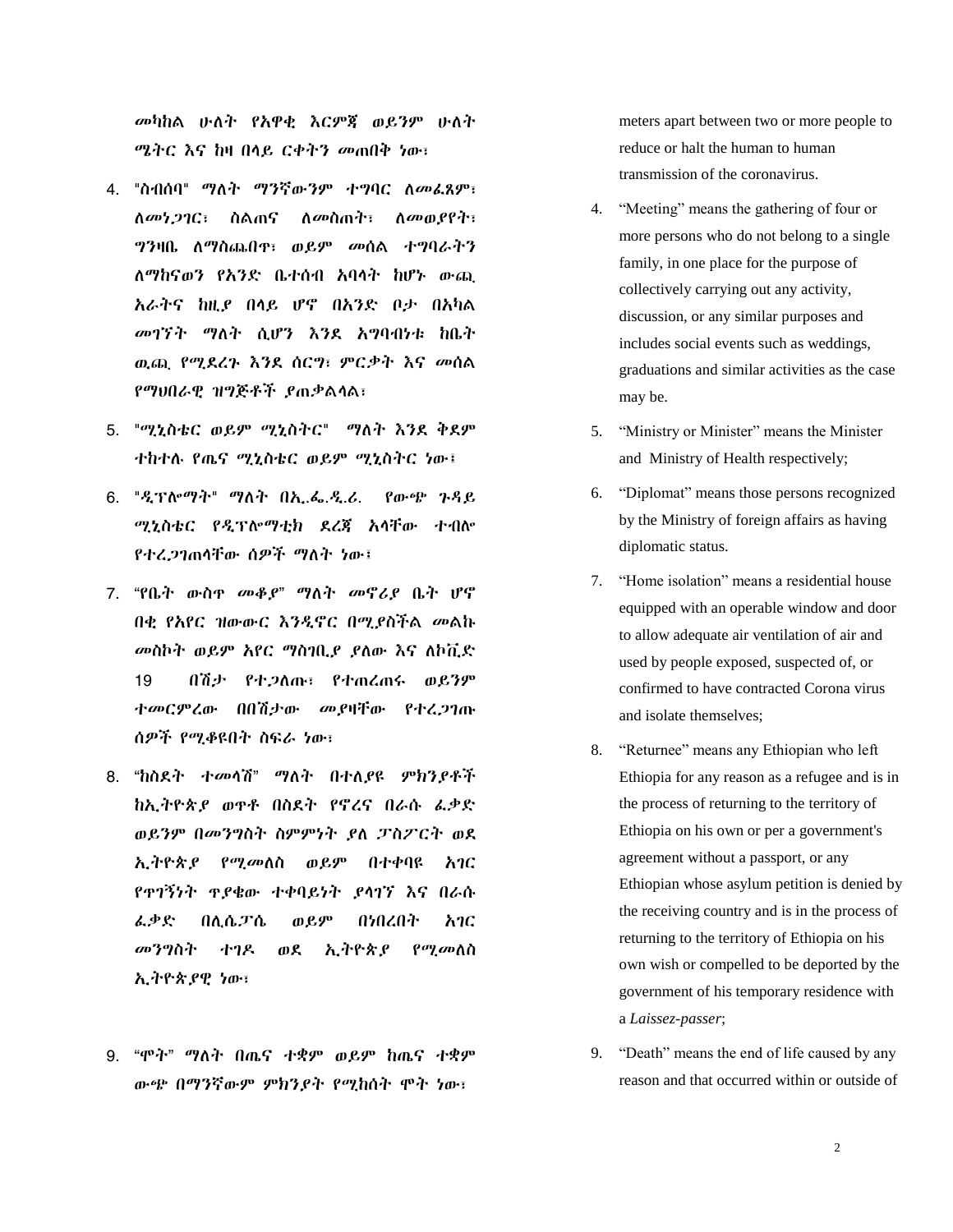- 10. "ከባድ ያልሆነ የኮቪድ-19 ታማሚ" ማለት በኮሮና ቫይረስ የተያዘ ሆኖ ምንም የበሽታ ምሌክት የሌለው ወይም እንደ ትኩሳት፣ ሳል፣ የመሳሰሉትን ቀሊሌ ምሌክት የማያሳይ ወይም ከባዴ ያሌሆነ የሳንባ ምች ምልክት ማለትም በደም ውስዋ የሚገኘው የኦክስጂን መጠን ከ 90 ፐርሰንት በታች ያልሆነ እና የመሳሰሉት ምልክቶች የሌለበት ማሇት ነው፤
- 11. "የኮቪዴ-19 ምሌክቶች" ማሇት በኮቪዴ-19 የተያዘ ሰው ሊይ ሉስተዋለ የሚችለ እንዯ ትኩሳት፣ የራስ ምታት፣ የሳል፣ ጣዕምና ሽታን መለየት አለመቻል፣ የጉሮሮ አካባቢ ቁስለቶችና የመሳሰሉ ምልክቶች ናቸው፣
- 12. "RT PCR" ማለት በሞለኪዉላር ቴክኒክ የኮሮና ቫይረስ ምርመራ ስርዓት ነው፣
- 13. "Antigen-Based RDT" ማለት ራጣን የኮቪድ 19 የምርመራ አይነት ነው፣
- 14. "ኮቪድ 19 ፖዘቲቭ" ማለት በRT PCR ወይም ላልች ቫይረሱ በሰውነት ውስጥ መኖሩን ሉያሳዩ በሚችለ የምርመራ አይነቶች ቫይረሱ የተገኘበት ሰው ማስት ነው፣
- 15. "ኮቪድ 19 ኔጌቲቭ" ማለት በRT PCR ወይም ላልች ቫይረሱን በሰውነት ውስጥ መኖሩን ሉያሳዩ በሚችለ የምርመራ አይነቶች ቫይረሱ ያልተገኘበት ሰው ማለት ነው፣
- 16. "ጸረ ተህዋሲያን ውህድ" ማለት ከኮሮና ቫይረስ ጋር ንክኪ ይኖራቸዋሌ ተብል የሚታሰቡ እቃዎች ሇማጽዲት የሚውሌ ከአሌኮሌ ወይም ክልሪን የተዘ*ጋ*ጀ ውሀድ ማለት ነው፣

17. "ክልል" *ማ*ለት በሕገ መንግስቱ አንቀ*ፅ* 47

health institutions;

- 10. "Non-severe COVID-19 patient" means a person infected with the corona virus without any symptom or who manifests only mild symptoms such as fever or cough or who does not develop any manifestation of pneumonia which means that the oxygen level in the blood is above 90% and the like.
- 11. "COVID-19 symptoms" means any symptoms manifested by a person with COVID-19 including fever, headache, cough, loss of taste and smell, throat pain, and similar other symptoms;
- 12. "RT PCR" means a laboratory diagnosis of COVID-19 through molecular techniques;
- 13. "Antigen-Based RDT" refers to a Rapid Diagnostic Test for COVID-19 which is an accelerated laboratory diagnosis procedure;
- 14. "COVID-19 positive "means any person whose COVID-19 infection is confirmed through RT PCR, or other similar other laboratory diagnosis method to detect the presence of the virus in the human body ;
- 15. "COVID-19 negative "means the absence of a detectable level of coronavirus within the human body and is confirmed through RT PCR, or other similar laboratory diagnosis methods to detect the presence of the virus in the human body;
- 16. "Disinfectants" means alcohol or chlorinebased compound and is intended to disinfect articles or materials supposed to harbor coronavirus;
- 17. "Region" means the states established in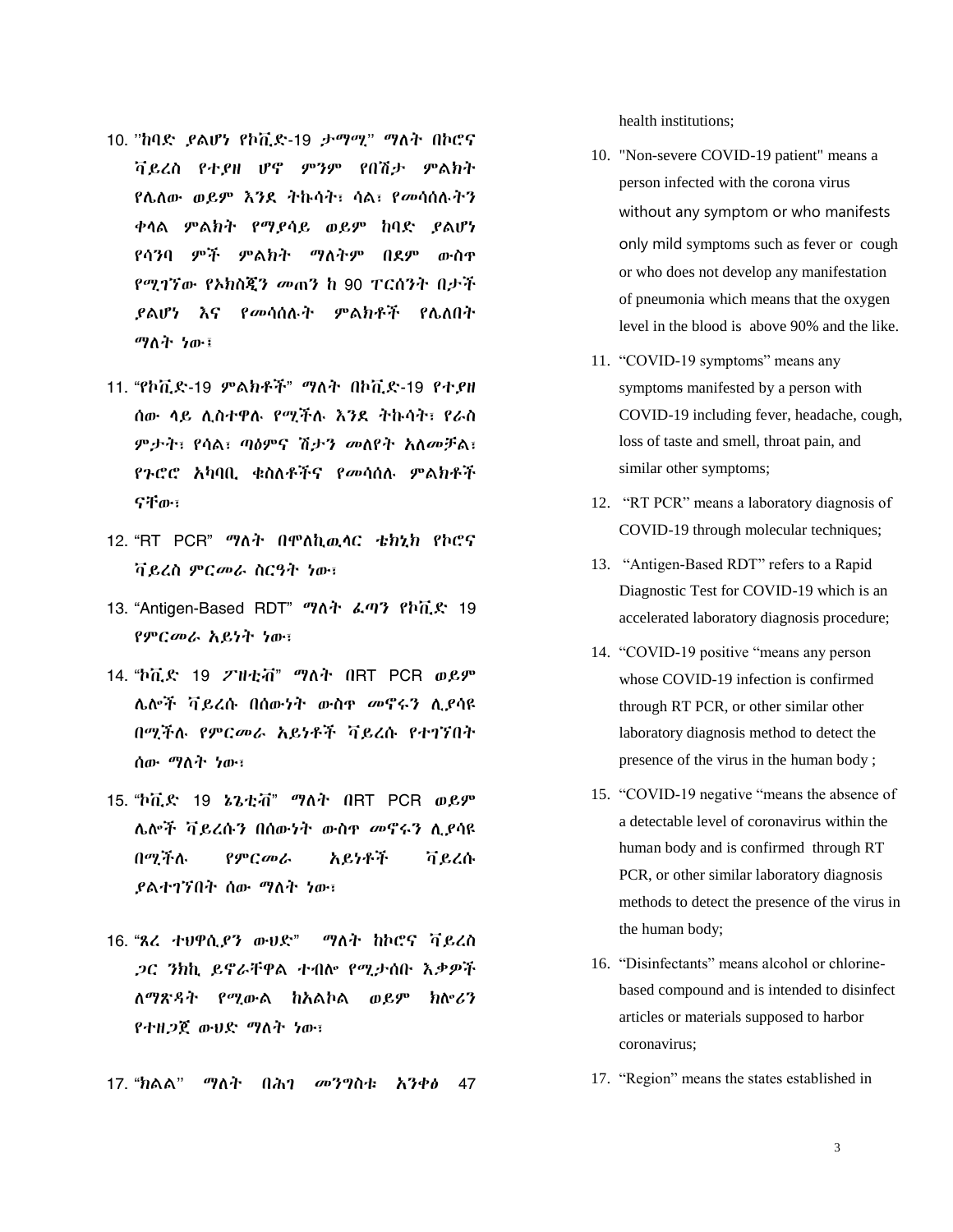የተመሇከተ ወይም የተመሰረተ ማንኛዉም ክሌሌ ሲሆን የአዱስ አበባ እና የዴሬዲዋ ከተማ አስተዲዯሮችንም ይጨምራሌ፤

- 18. "ሰው" ማለት የተፌዋሮ ሰው ወይም በህግ የሰውነት መብት የተሰጠው ነው፣
- 19. "ቤተሰብ" ማለት በአንድ ቤት ውስጥ በአንድላይ የሚኖሩትን አባላት ማለት ነው፣
- 20. በወንድ ፆታ የተገለጸው አነጋገር የሴትንም ፆታ ያካትታሌ፣

#### 3. የተፌፃሚነት ወሰን

ይህ መመሪያ በመሊ ሀገሪቱ የኮቪዴ 19 ወረርሽኝን ለመከላከልና ለመቆጣጠር በሚደረጉ እንቅስቃሴዎች ሳይ ሁሉ ተፌፃሚ ይሆናል::

### ክፍል ሁለት

#### የተከለከሉ ተግባራት እና የተጣሉ ግዴታዎች

- 1. የተከለከሉ ተግባራት
	- 1. ማንኛውም ኮቪድ-19 ያለበት ሰው ቫይረሱ እንዳለበት እያወቀ ወደ ሀገር ውስጥ መግባት፣ ከማህበረሰቡ ጋር መቀሊቀሌ ወይም ቫይረሱ ወደ ሌሎች ሰዎች ሊተላለፍ በሚችልበት ሁኔታ ከላልች ሰዎች ጋር መገናኘት የተከለከለ ነው፣
	- 2. ማንኛውም ሰው ለሰላምታና ሌላ ለማንኛውም አሊማ በእጅ መጨባበጥ፣ ሆነብል የእርስ በእርስ አካላዊ ንክኪ ማድረግ የተከለከለ ነው፣
	- 3. ማንኛዉም በዚህ መመሪያ አንቀፅ 6 መሰረት እራሱን ሇይቶ በቤት ውስጥ እንዱያቆይ ግዳታ ያሇበት ታማሚ በዚህ ጊዜ ውስጥ ከቤት ወጥቶ ከላሊ ሰው ጋር መቀሊቀሌ የተከለከለ ነው፤
	- 4. ማንኛውም ሰው የአፍና አፍንጫ መሸፌኛ ማዴረግ ቀሪ መሆኑ እስከሚወሰንበት ጊዜ ዴረስ ከመኖርያ ቤት ውጪ በማንኛውም ቦታ

accordance with Article 47 of the Constitution of the Federal Democratic Republic of Ethiopia and includes the administration of the Addis Ababa and Dire Dawacities;

- 18. "Person" includes any natural and legal person;
- 19. "Family" means household members who live in a house; and
- 20. Any expression in the masculine gender includes the feminine.

#### **3. Scope of application**

The Directive shall be applicable to all efforts to be done in Ethiopia to prevent and control the COVID-19 pandemic.

### **Part Two Prohibited Activities and Duties Imposed**

#### **1. Prohibited Activities**

- 1. It is prohibited for any person who knows he is infected with coronavirus to enter the country, mix with the general public or meet with people in any situation that may allow the virus to spread;
- 2. It is prohibited for any person to shake hands with another person as a greeting or for any other purpose; it is prohibited to make deliberate physical contact with each other;
- 3. It is prohibited for any patient who is obliged to remain at home in accordance with Article 6 of this Directive to leave the house and join another person during this period;
- 4. Until it is decided wearing a mask is no longer necessary, it is prohibited for any person to be found without a mask anywhere outside his residence or move from one place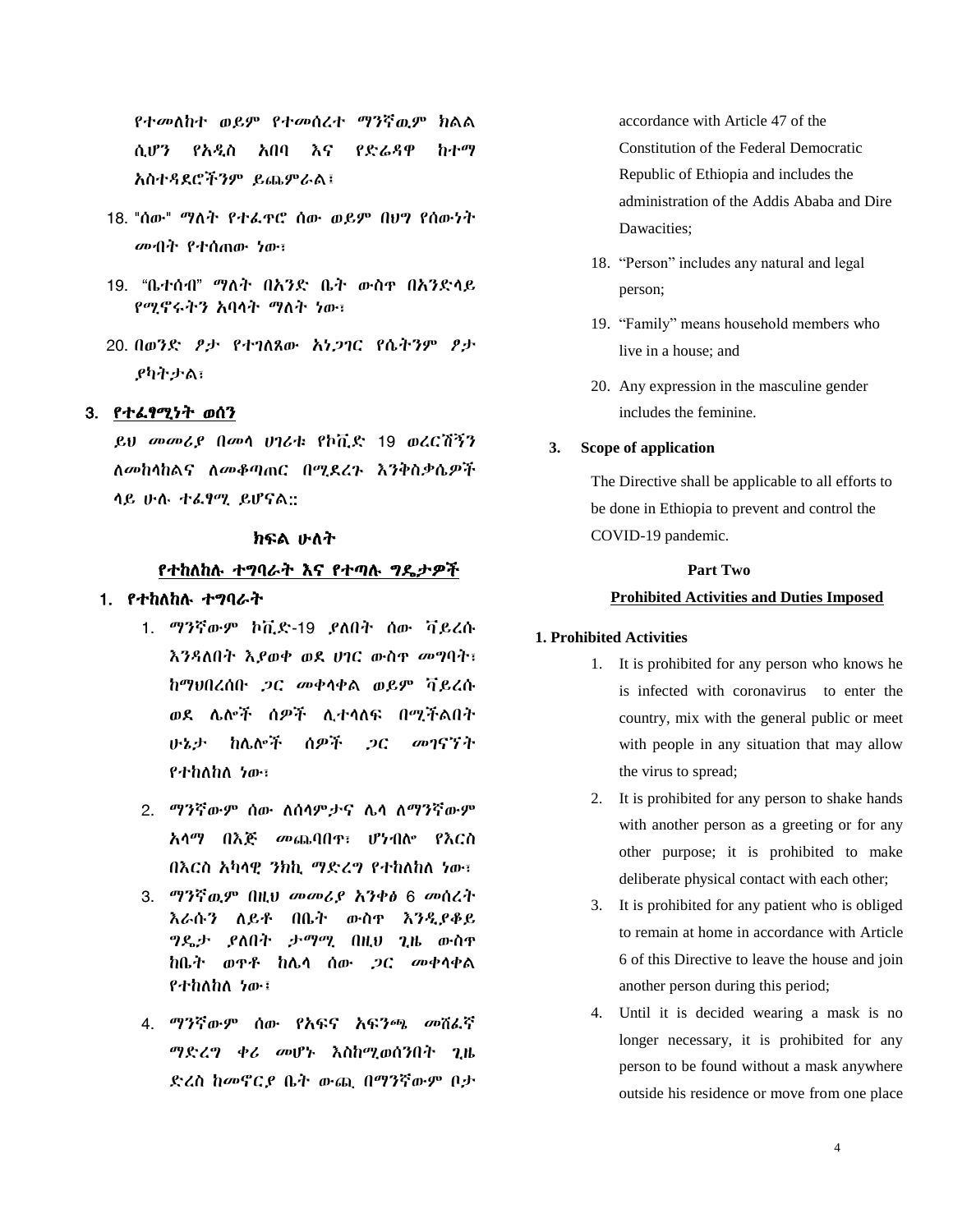የአፍና አፍንጫ መሸፌኛ ሳያደርግ መገኘት ወይም መንቀሳቀስ የተከለከለ ነው፣ ሆኖም ዕዴሜያቸው ከስዴስት አመት በታች የሆነ ህጻናት ወይም በማሰረጃ የተረጋገጠ የመተንፌሻ አካላት ወይም መሰል ችግር ያለባቸው ሰዎች ይህ ድንጋጌ ተፈፃሚ አይሆንባቸውም፣

- 5. በማንኛውም መንግስታዊ እና ግሌ ተቋም ሰራተኞች ከሁሇት የአዋቂ እርምጃ በታች ተጠ*ጋግ*ተው እና የአፍ እና አፍንጫ መሸፌኛ ሳያዯርጉ አገሌግልት እንዱሰጡ ማዴረግ፣ ተገሌጋዮች በሚቀመጡበት ጊዜም ይሁን በማንኛዉም አኳኋን አገሌግልቱ ሲያገኙ ከሁለት የአዋቂ እርምጃ በታች ተጠጋግተው እና የአፍ እና አፍንጫ መሸፌኛ ሳያደርጉ አገሌግልት እንዱያገኙ ማዴረግ ወይም በአንዴ ጠረጴዛ ከሶስት ተገሌጋዮች በሊይ እንዲቀመጡ ማድረግ የተከለከለ ነው፣
- 6. ማንኛውም የንግዴ አገሌግልት ሰጪ ተቋማት የአፍና አፍንጫ መሸፌኛ ማድረግ ቀሪ መሆኑ ካልተወሰነ በስተቀር አፍና አፍንጫውን ላልሸፌ*ነ* ሰው አገልግሎት መስጠት የተከለከለ ነው፣
- 7. በክፍት ገበያዎች፣ በትራንስፖርት መሳፌሪያ ቦታዎች፣ ህዝባዊ አገሌግልት በሚሰጥባቸው ቦታዎችና ላልች ህዝብ በሚበዛባቸው መሰሌ አካባቢዎች ከሁሇት የአዋቂ እርምጃ በታች ርቀት መቆምም ሆነ መቀመጥ የተከለከለ ነው፣ ይህ እንዯተጠበቀ ሆኖ በኢትዮጵያ ውስዋ የሚገኙ አለም አቀፍ ኤርፖርቶችን በተመለከተ አለም አቀፍ ሲቪል አቪየሽን ድርጅት፤ አለም አቀፍ የአየር መንገዶች ማህበር እንዲሁም የአለም ኤርፖርት

to another. Nevertheless, this provision is not applicable to minors who are under 6 years of age or individuals having a respiratory or other related medical condition that can be proven by evidence.

- 5. It is prohibited for employees of any public or private organization to provide service without maintaining a distance of two adult strides and without wearing masks; it is prohibited to provide service to individuals who are not maintaining a distance of two adult strides and not wearing masks or to serve more than three patrons at a single table;
- 6. Until it is decided wearing a mask is no longer necessary, it is prohibited for any business organization to provide service to any person who is not covering his mouth and nose;
- 7. It is prohibited to stand or sit without maintaining a distance of two adult strides in market places, transport depots, places where public services are provided or any other public space where a large number of people are found; without prejudice to the preceding statement, the case of all international airport in Ethiopia shall be handled by a special directive issued by the respective sectors having regard to criteria set by international air ports, international aviation and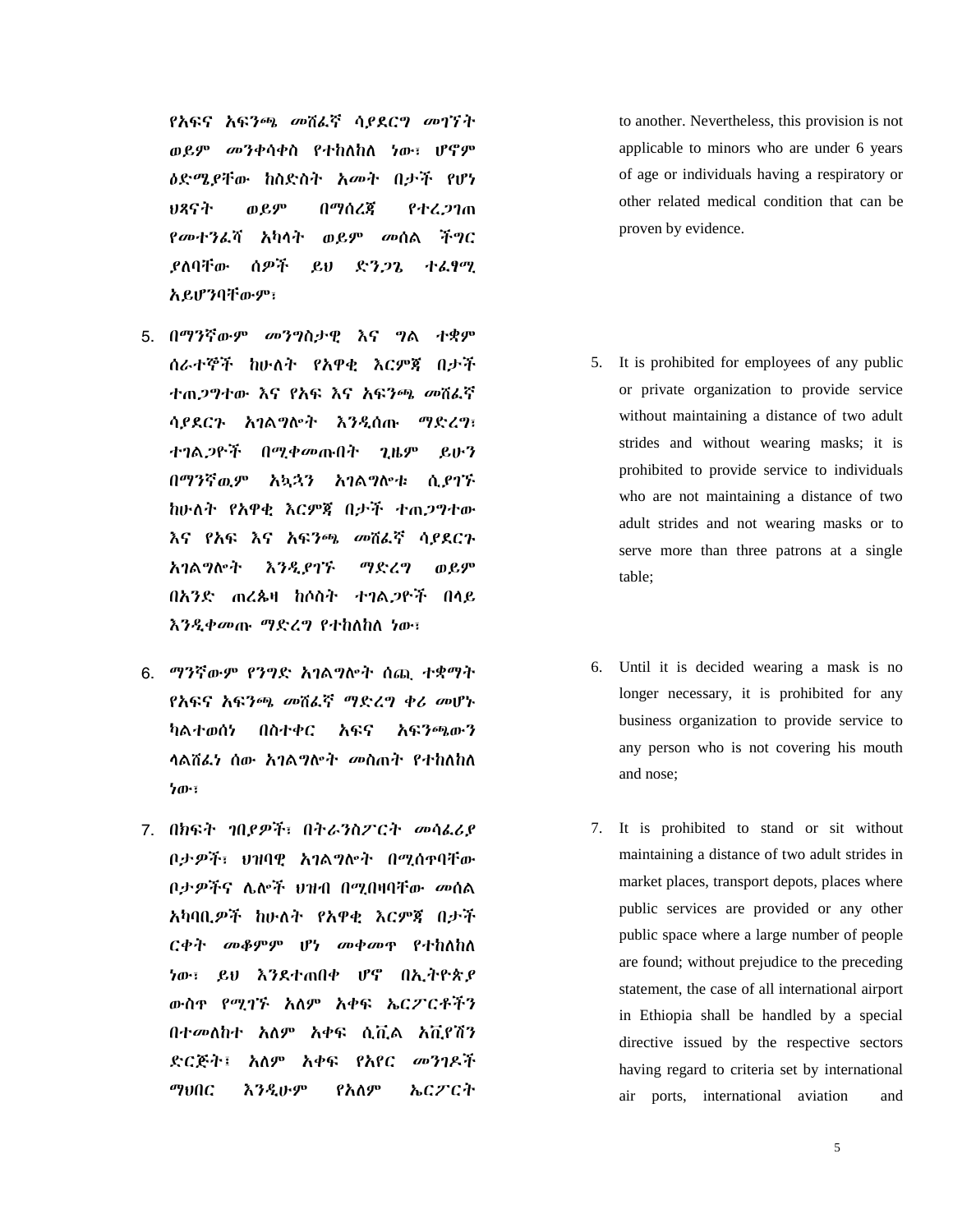ድርጅት የሚያወጣቸውን መስፌርቶች ባገናዘበ መሌኩ በዘረፈ በሚወጡ መመሪያዎች የሚከናወን ይሆናሌ፤

8. ማንኛውም የግሌም ሆነ የመንግስት ትምህርት ቤት፣ የግሌም ሆነ የመንግስት ኮላጅ ወይም ዩኒቨርሲቲ የፉት ሇፉት ትምህርት ሲሰጥ ትምህርት የሚሰጥበትን ሁኔታ ወይም አጠቃሊይ የመማር ማስተማር ስራውን በተመለከተ በዚህ መመሪያና በሌሎች አግባብነት ባሇቸው መመሪያዎች የሚወጡ የጥንቃቄ እርምጃዎችን ሳያከብር ወይም ላልች ዝርዝር የትምህርት አሰጣጥ ስታንዲርድችን ሳይከተሌ ትምህርት መስጠት የተከለከለ ነው፣

#### 5. የተጣለ ግዳታዎች

- 1. ማንኛውም ኮቪድ 19 በሽታ አለብኝ ብሎ እራሱን የሚጠረዋር ሰው ስ*ሚመ*ስከተው አካሌ ሪፖርት በማዴረግ የመመርመርና ቫይረሱ ወደ ሌሎች እንዳይተላለፍ አስፇሊጊውን ጥንቃቄ የማዴረግ ሀሊፉነት አለበት፣
- 2. ማንኛውም አገሌግልት የሚሰጥ የመንግስታዊም እና የግሌ ተቋም አገልግሎቱን ለማግኘት ወደ ተቋሙ ሇሚመጡ ተገሌጋዮች በዚህ መመሪያ ወይም የሚመሇከተው ዘርፌ በመመሪያ በሚያወጣው የጥንቃቄ እርምጃ መሰረት ቫይረሱን ሇመከሊከሌ የሚያስችለ የንፅህና መጠበቂያ ቁሳሶችን የማቅረብ፣ ተገልጋዮች ሁለት የአዋቂ እርምጃ ተራርቀው የሚቆሙበትን ቦታ ምልክት የማድረግ እና ተገልጋዮች የአፍ እና አፍንጫ መሸፊኛ ማድረጋቸውን እና

international air lines association.

8. It is prohibited for any public or private school, for any public or private college or university to provide face to face education without respecting the directives that shall be enacted regarding precautionary measures in methods of education delivery or the general teaching and learning process or other detailed standards of education delivery;

#### **5. Duties Imposed**

- 1. Any person who suspects he is infected with COVID-19 has the duty to be tested by reporting to the appropriate body and shall take the necessary precautionary measures to prevent the virus from being transmitted to others;
- 2. In accordance with this Directive or any other directive on precautionary measures enacted by the appropriate sector, any public or private service provider shall provide sanitary materials useful for preventing the spread of the virus, mark spots where customers could stand maintaining a two adult stride distance, ensure that customers are wearing masks and taking the necessary precautionary measures;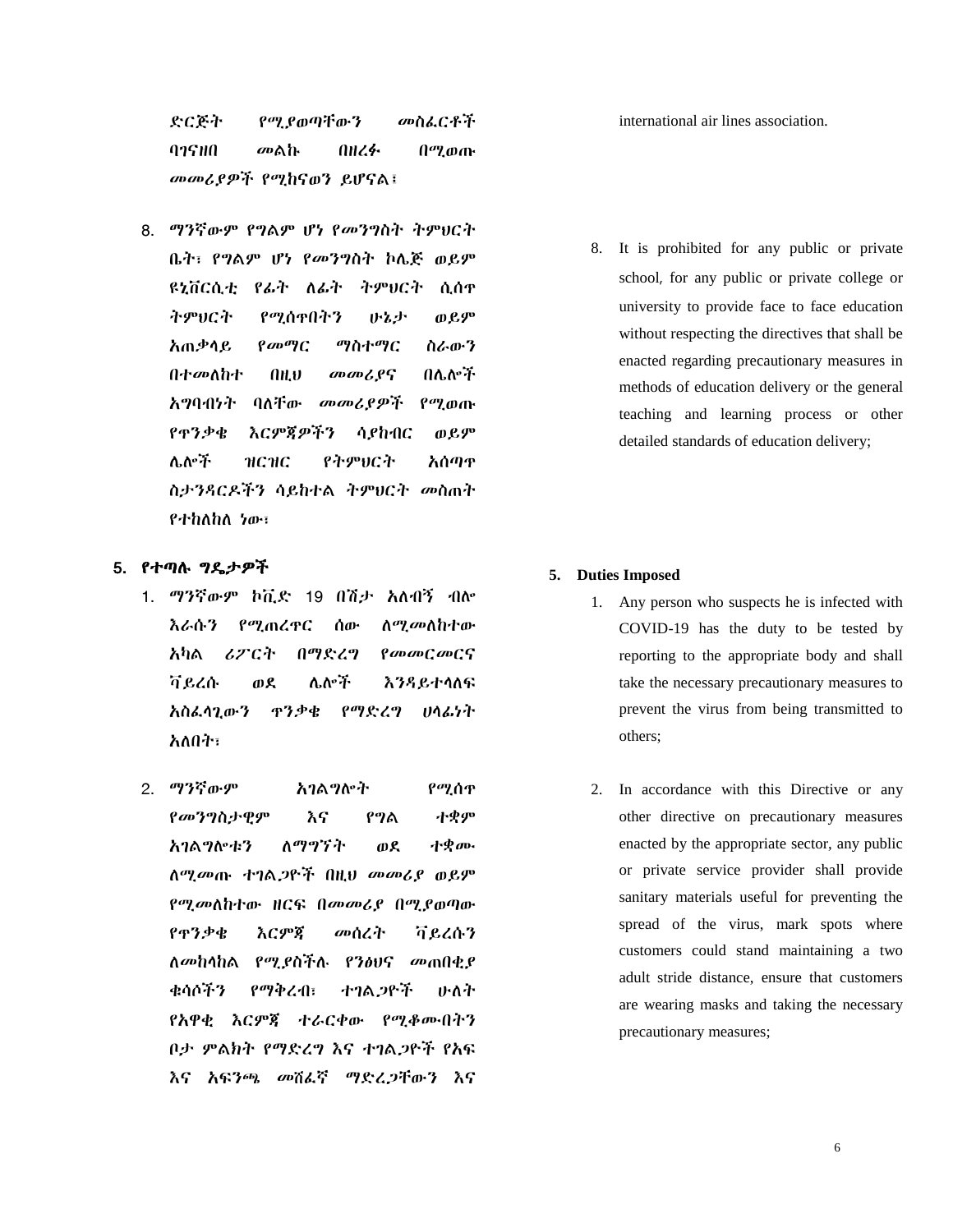ሌሎች አስፈላጊ ጥንቃቄዎችን መተግበራቸውን የማረጋገጥ ኃላፊነት አለበት፣

- 3. ማንኛውም የመንግስታዊ እና የግሌ ተቋማት ስሰራተኞች ስለ በሽታው አስፌሳጊውን መረጃ የተሇያዩ ዘዳዎችን በመጠቀም የማዴረስ፣ በመግቢያና መውጫ በሮችና ሌሎች አስፈላጊ ቦታዎች በሽታውን ሇመከሊከሌ የሚያስችለ አስፇሊጊ ነገሮችን የማዘጋጀት፣ የበሽታውን ስርጭት ለመግታት የሚረዱ የጥንቃቄ ቁሳቁሶችን የማቅረብ፣ የአፍ እና አፍንጫ መሸፌኛ ማድረጋቸውን እና ሌሎች አስፌሳጊ ጥንቃቄዎችን መተግበራቸውን የማረጋገጥ ግዳታ አሇባቸው፣
- 4. ማንኛውም የትራንስፖርት አገሌግልት የሚሰዋ ሰው ሀገር አቀፍም ሆነ የከተማ ውስጥ ትራንስፖርትን በተመሇከተ በህግ ከሚወሰነው የመጫን አቅም ሌክ ሰዎችን የመጫን፣ የአፍ እና አፍንጫ መሸፌኛ ያላደረጉ ሰዎችን አገልግሎት አለመስጠት፣ መስኮቶችን በመክፌት በተሽከርካሪው ውስዋ በቂ የአየር ዝውውር እንዱኖር የማዴረግ እና በዘርፈ በመመሪያ የሚወጡ ላልች መወሰዴ የሚገባቸውን የጥንቃቄ እርምጃዎች በመተግበር አገሌግልት የመስጠት ግዳታ አለበት፣
- 5. የኮንስትራክሽን ፕሮጀክት አሰሪዎች በግንባታ ሳይቶች ላይ አስፌኅጊውን ንጽህና ለመጠበቅ የሚረዱ እንደ ውሃ፣ ሳሙና፣ የአፍ እና አፍንጫ መሸፌኛ፣ ሳኒታይዘር ወይንም አሌኮሌ፣ የሙቀት መሇኪያ መሳሪያ እንዱሁም የጸረ ተህዋሲያን ግብዓት የማቅረብ ወይንም የሟሟላት፣ ሰራተኞች በተቻለ መጠን
- 3. Any public or private organization shall use various mediums to make information regarding COVID-19 accessible to their employees; provide materials useful to prevent the disease at their gates and other necessary places; provide precautionary materials useful to prevent the spread of the disease; ensure that they are wearing masks and taking other necessary precautionary measures;
- 4. Any cross country or inter-city transport service providers have a duty to carry passengers in accordance with the law setting the maximum carrying capacity, deny service to individuals who are not wearing masks; open windows to allow sufficient air circulation in the vehicle and provide services by implementing other necessary precautionary measures provided in directives enacted by the sector;
- 5. Construction project employers have a duty to provide the necessary sanitary materials such as water, soap, mask, sanitizer or alcohol, thermometer and infection prevention materials on the construction sites; ensure the employees work maintaining their distance to the extent possible; respect and make sure others respect precautionary measures provided in directives enacted by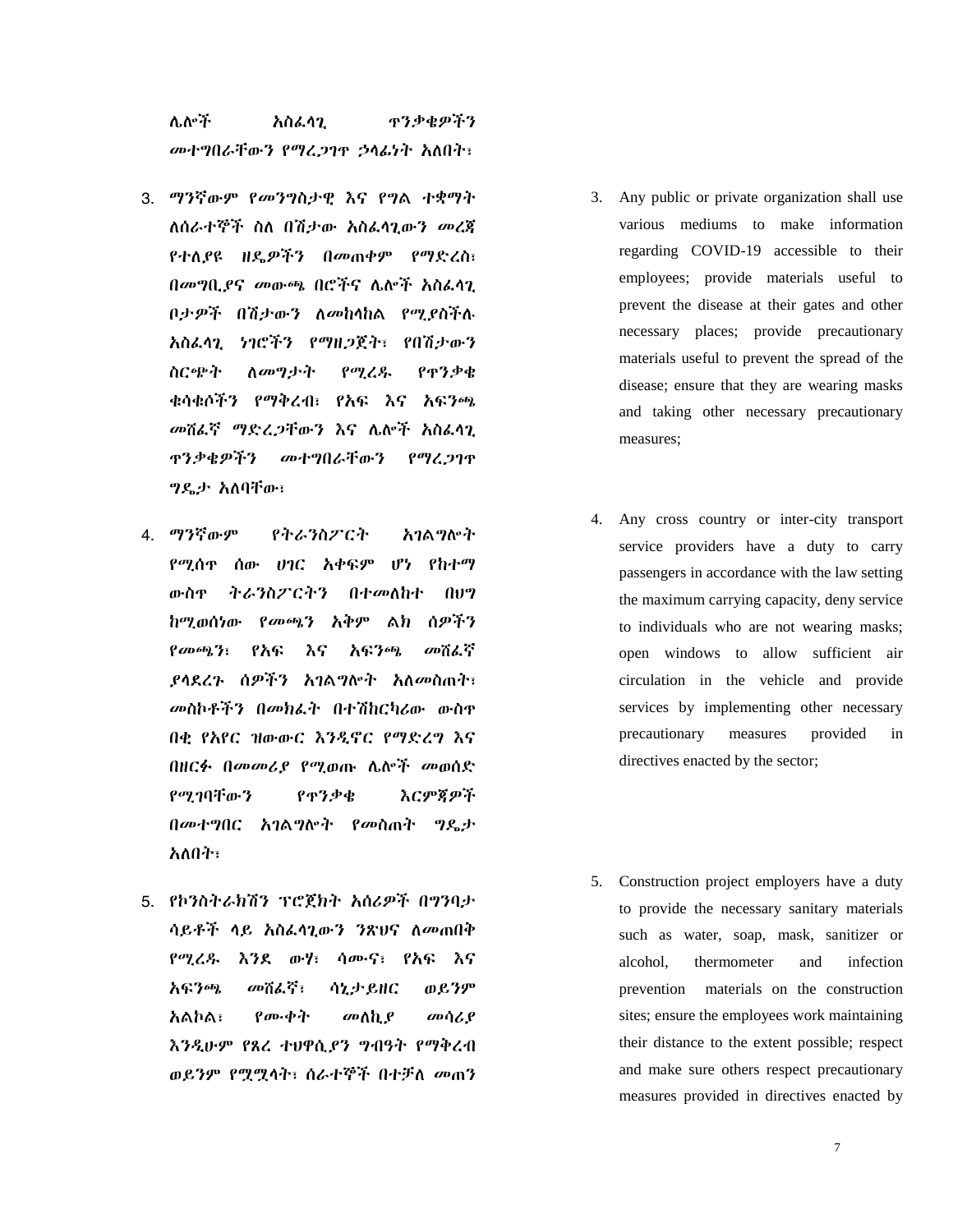ርቀታቸውን ጠብቀው እንዱሰሩ የማዴረግ፣ እንዲሁም በኮንስትራክሽን ዘርፍ የኮቪድ 19 ወረርሽኝ ተጋላጭነትን ለመከላከል፣ ዝግጁነት ሇማረጋገጥና ምሊሽ አሰጣጥ ሁኔታን በተመለከተ በዘርፉ በመመሪያ የሚወሰኑ የጥንቃቄ እርምጃዎች የማክበር እና የማስከበር ግዴታዎች አለባቸው፣

- 6. ማንኛውም በሆቴሌ፣ በአስጎብኚነት እና በላልችም የቱሪዝም መስክ የተሰማሩ ተቋማት በሰራተኞቻቸው እና ተገሌጋዮቻቸው መካከል ሁለት የአዋቂ እርምጃ ወይም የሁለት ሜትር ርቀት እንዲኖር የማድረግ፣ የአፍ እና አፍንጫ መሸፌኛ ማድረጋቸውን የመቆጣጠር፣ በሽታውን ለመከላከል የሚያስችሉ አስፌሳጊ ነገሮችን የማዘጋጀት፣ ሇሰራተኞቻቸው የበሽታውን ስርጭት ስመግታት የሚረዱ የጥንቃቄ ቁሳቁሶችን የማቅረብ፣ እንዱሁም የቱሪዝም አገሌግልት በሚሰጡበት ወቅት ዘርፈ በመመሪያ የሚያስቀምጣቸውን የጥንቃቄ እርምጃዎች ተግባራዊ የማድረግ ግዴታ አለባቸው።
- 7. ማንኛውም በኢንደስትሪ እና ምርት መስክ የተሰማሩ መንግስታዊ እና የግሌ ተቋማት ለሰራተኞቻቸው ስለበሽታው አስፌላጊውን መረጃ የተለያዩ ዘዴዎችን በመጠቀም የማዴረስ፣ በመግቢያና መውጫ በሮችና ሌሎች አስፈላጊ ቦታዎች በሽታውን ለመከላከል የሚያስችሉ አስፌሳጊ ነገሮችን ማዘጋጀት፣ የስራ ቦታዎችን በቂ የአየር ዝውውር ሉኖርበት በሚችሌ መሌኩ የማደራጀት፣ የበሽታውን ስርጭት ለመግታት የሚረደ የጥንቃቄ ቁሳቁሶችን የማቅረብ፣ ሰራተኞች የአፍ እና አፍንጫ መሸፈኛ

the sector to prevent proneness to the COVID-19 pandemic in the construction sector;

6. Any hotel, tour operator and other organizations in the tourism sector have a duty to make sure there is a distance of two adult strides or two meters between their employees and customers, ensure they are wearing masks, prepare materials necessary to prevent the disease, provide their employees with precautionary materials useful to prevent the spread of the disease, and provide tourism services by taking precautionary measures provided in directives enacted by the sector;

7. Any public and private organizations in the industry and production sector has a duty to use various mediums to make information regarding the disease accessible to their employees; provide materials useful to prevent the disease at their gates and other necessary places; rearrange working places to allow sufficient air circulation; provide precautionary materials useful to prevent the spread of the disease, ensure employees wear masks and implement other necessary precautionary measures; and take other precautionary measures provided in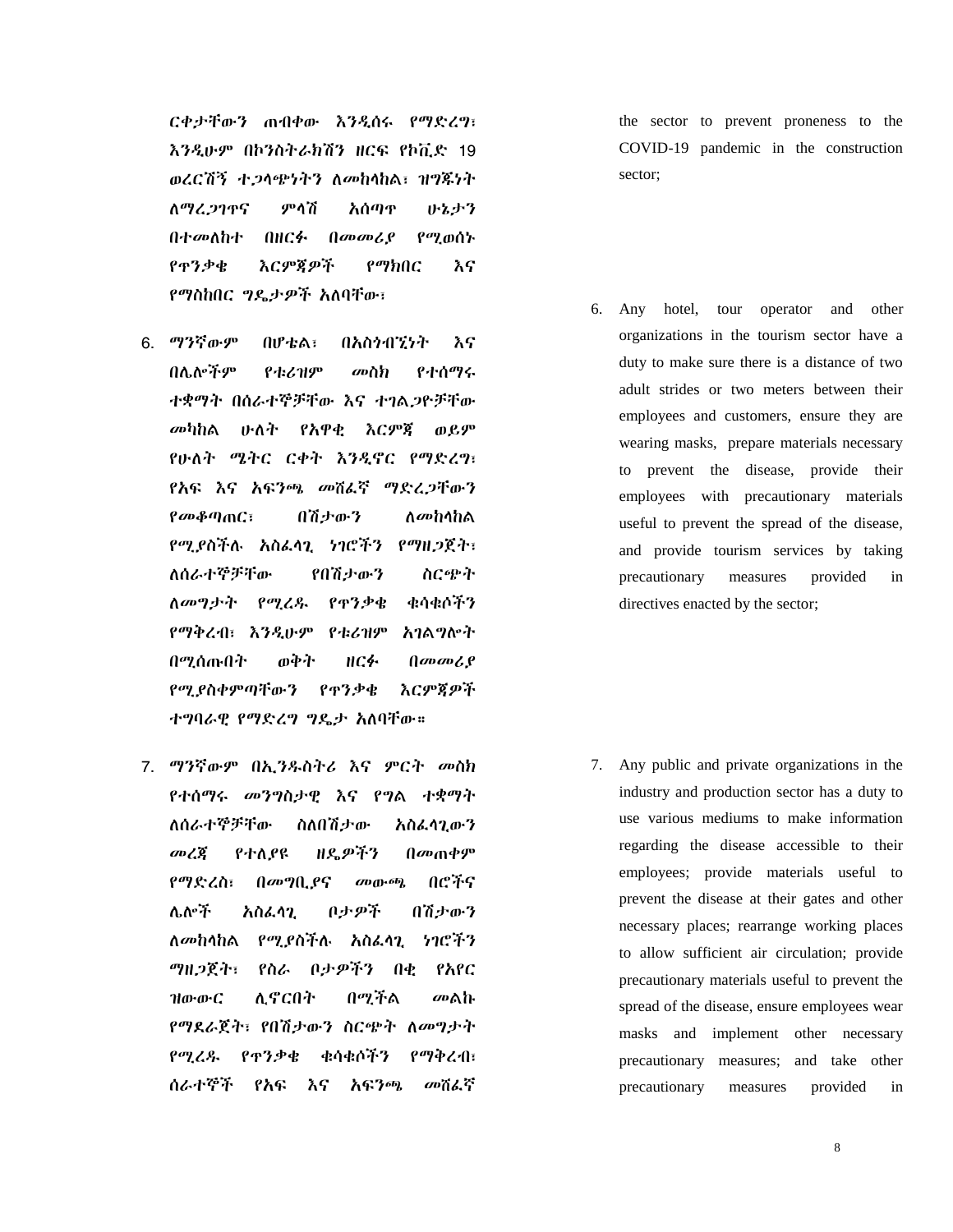ማድረጋቸውን እና ሌሎች አስፈላጊ ጥንቃቄዎችን መተግበራቸውን የማረጋገጥ፣ እንዱሁም ላልች ዘርፈ በመመሪያ የሚያስቀምጣቸውን የጥንቃቄ እርምጃዎች ተግባራዊ የማድረግ ግዴታ አለባቸው።

8. በዚህ አንቀጽ ውስጥ ከተዘረዘሩት ዘርፍች በተጨማሪ በሌሎች ማንኛውም ዘርፍ ላይ ያሇማናቸውም መንግስታዊም የሆነ የግሌ ተቋም የኮቪዴ 19 ወረርሽኝ ተጋሊጭነትን ለመከላከል፣ ዝግጁነት ለማረጋገጥ እና ምላሽ አሰጣጥ ሁኔታን በተመለከተ በዘርፉ በመመሪያ የሚወሰኑ የጥንቃቄ እርምጃዎች የማክበር እና የማስከበር ግዴታ አለበት።

#### ክፍል ሶስት

### በቤት ውስጥ ራስን ለይቶ ማቆያ እና ክብካቤ ወቅት ስለሚደረግ ጥንቃቄ

6. በቤት ውስጥ ማቆ*ያ* ስለሚደረግ ክብካቤ

ማንኛውም ከባዴ ባሌሆነ በኮቪዴ-19 የተያዘ ታማሚ በቤት ውስጥ እራሱን ሇይቶ በማቆየት ማገገም አለበት፡፡ ወቤት ዉስጥ የሚደረግ ራስን ለይቶ ማቆያ እና ክብካቤ ስርዓት ጤና ሚኒስቴር በሚያዘጋጀው ማንዋል መሰረት ተከትሎ የሚፌፀም ይሆናሌ፡፡

- 7. በቤት ውስጥ ማቆያ እና ክብካቤ ሊይ የሚገኝ የኮቪዴ 19 ታማሚ ወይም በኮቪዴ-19 በሽታ ተይዟሌ ተብል የተጠረጠረ ሰው የሚከተለትን ጥንቃቄዎች የማዴረግ ግዳታ አሇበት
	- 1) በቤተሰብ ወይም በራሱ ተለይቶ በተዘጋጀ በቂ የአየር ዝውውር ያለው በርና መስኮት ባለው ክፍል ውስጥ መቆየት፣
	- 2) ከላሊው የቤተሰብ አባሊት በ 2 የአዋቂ ርምጃ

directives enacted by the sector;

8. In addition to the sectors provided in this article, any public or private organization in other sectors has a duty to respect and make others respect precautionary measures provided in directives enacted by the sector to prevent proneness to the COVID-19 pandemic, ensure preparedness and determine manner of responsiveness.

# **Part Three Home Isolation Care and Precautionary Measures**

#### **6. Home isolation and care**

Non-severe COVID-19 patient should recover at home by self-care. The home care system will be implemented in accordance with the manual prepared by the Ministry of Health.

- **7. A COVID-19 patient in home isolation and care or a person who is suspected to be infected with COVID-19 has a duty to take the following precautionary measures:-**
	- 1. Staying in a well-ventilated room (with a door and window) separately dedicated by the family or the patient;
	- 2. Maintaining a distance of two adult strides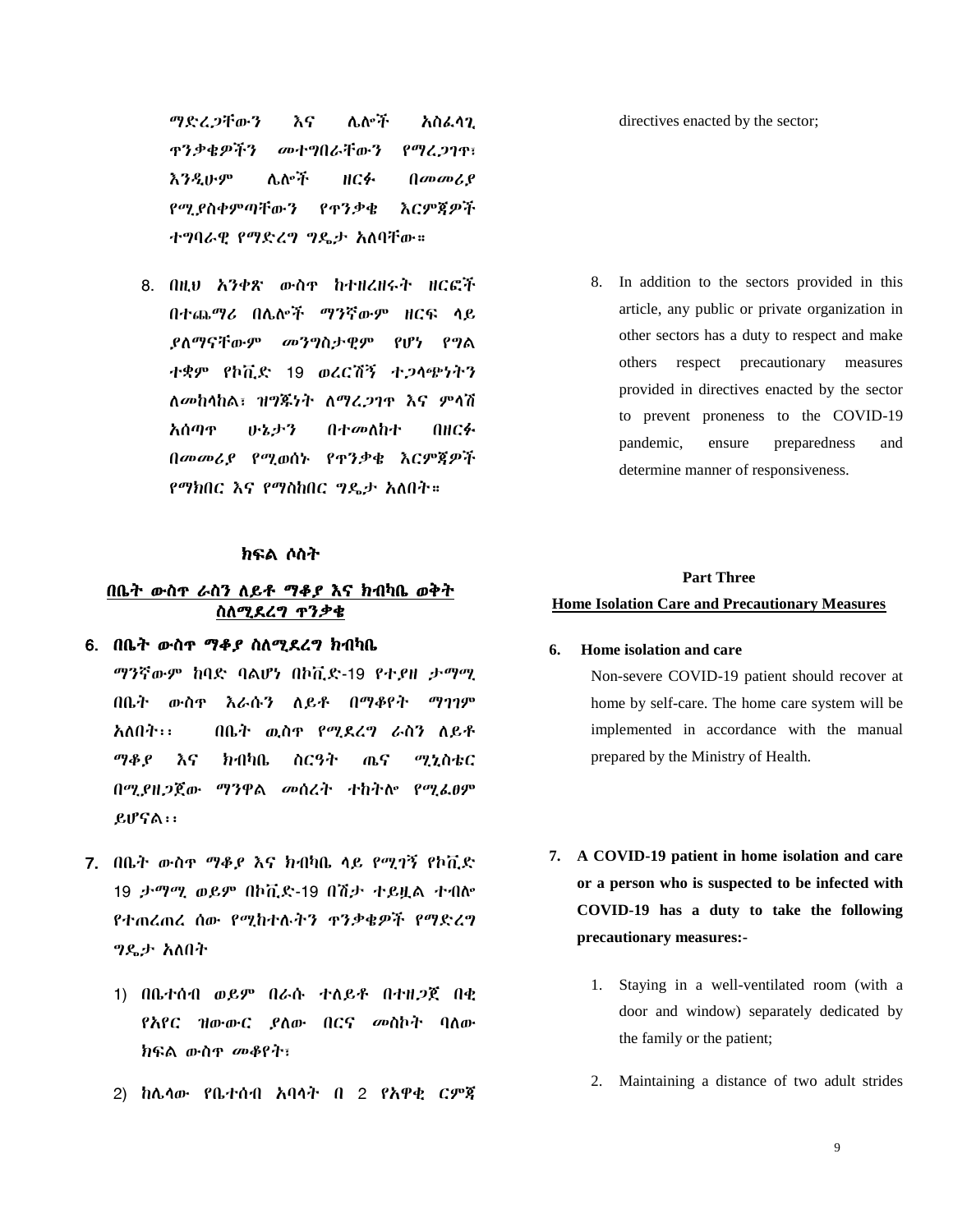ርቀት መጠበቅ እንዲሁም የአፍ እና አፍንጫ መሸፌኛ መጠቀም፣

- 3) ራስን ቢያንስ ለ 10 ተከታታይ ቀናት በመለየት መቆየት፣ በነዚህ ወቅቶች ከቤት አለመውጣት፣ ክትትል ከሚያደርጉ የጤና ባለሙያዎች ጋር ሇሚኖር ግንኙነት መስመር ክፌት ማዴርግ፣ ሇዚህም መስማማቱን በተዘረጋውና በቀጣይ በሚዘረጉት የአሰራር መንገድች ማረጋገጥ፣
- 4) የኮቪዴ-19 በሽታ ምሌክቶቹ ከተባባሱ ወዱያውኑ ሇሚመሇከተው ተቋም በስሌክ ሪፖርት ማዴረግ፣
- 5) አፍ እና አፍንጫን በተገቢው መንገድ መሸፌን፣ የተጠቀሙበትን ሶፍት፣ የአፍ እና አፍንጫ መሸፌኛ ማስክ፣ የእጅ ጓንትና መሰል ቁሳቁሶችን ክዳን ባለው ቆሻሻ መጣይ ውስጥ ወይም በፕሊስቲክ ከረጢት ቋጥሮ በጥንቃቄ ማስወገዴ፣
- 6) ማንኛውም ንክኪ በሚኖርበት ወቅት በውሃና ሳሙና መታጠብ ወይም በሳኒታይዘር የእጅን ንጽህና መጠበቅ፣
- 7) ሰዎች በ*ጋራ* ከሚጠቀሙባቸው እንደ ሳሎን፣ መታጠቢያ እና ምግብ ማብሰያ ያለ ቦታዎች በተቻለ መጠን ከመጋራት መቆጠብ ወይም መቀነስ፣
- 8) የተሇያዩ የመጠቀሚያ እቃዎችን፣ በሮችን እና የመሳሰለትን ነገሮች ከመንካት መቆጠብ፣ እነዚህን እቃዎች ነክቶ ከሆነም ጥቅም ሊይ ከመዋሊቸው በፉት በአግባቡ እንዱጸደ የማዴረግ፣
- 9) ከተቻለ ሌሎች የማይጠቀሙባቸውን መጸዳጃ ቤቶች፣ ማእዴ ቤቶችና ላልች መገሌገያ እቃዎችን መጠቀም፣ ካልሆነ ከተገለገለ በኋላ በሳሙና እና በውሃ ማፅዲት።

from the rest of the family and wearing mask;

- 3. Maintaining self-isolation for at least 10 consecutive days, staying at home during these days, availing communication lines for health care professionals responsible for following up, ensuring he agrees to this by using the procedure in place and those that will be implemented in the future.
- 4. Immediately report to the appropriate body via telephone if the COVID-19 symptoms get worse;
- 5. Wearing a mask properly; properly disposing used tissue papers, masks, gloves, and other waste generated by placing them in a waste bin with a lid after carefully putting them in plastic bags;
- 6. If there is any contact with the patient, perform hand hygiene by washing hands with water and soap or using sanitizer;
- 7. To the extent possible, avoid or minimize time spent in shared spaces such as living rooms, kitchen and bathrooms;
- 8. Avoid touching various utensils, doors, and other similar materials; if such items have been touched by the patient, properly wash before use;
- 9. If possible, use private bathrooms, kitchens, and utensils; if not, clean with water and soap after use.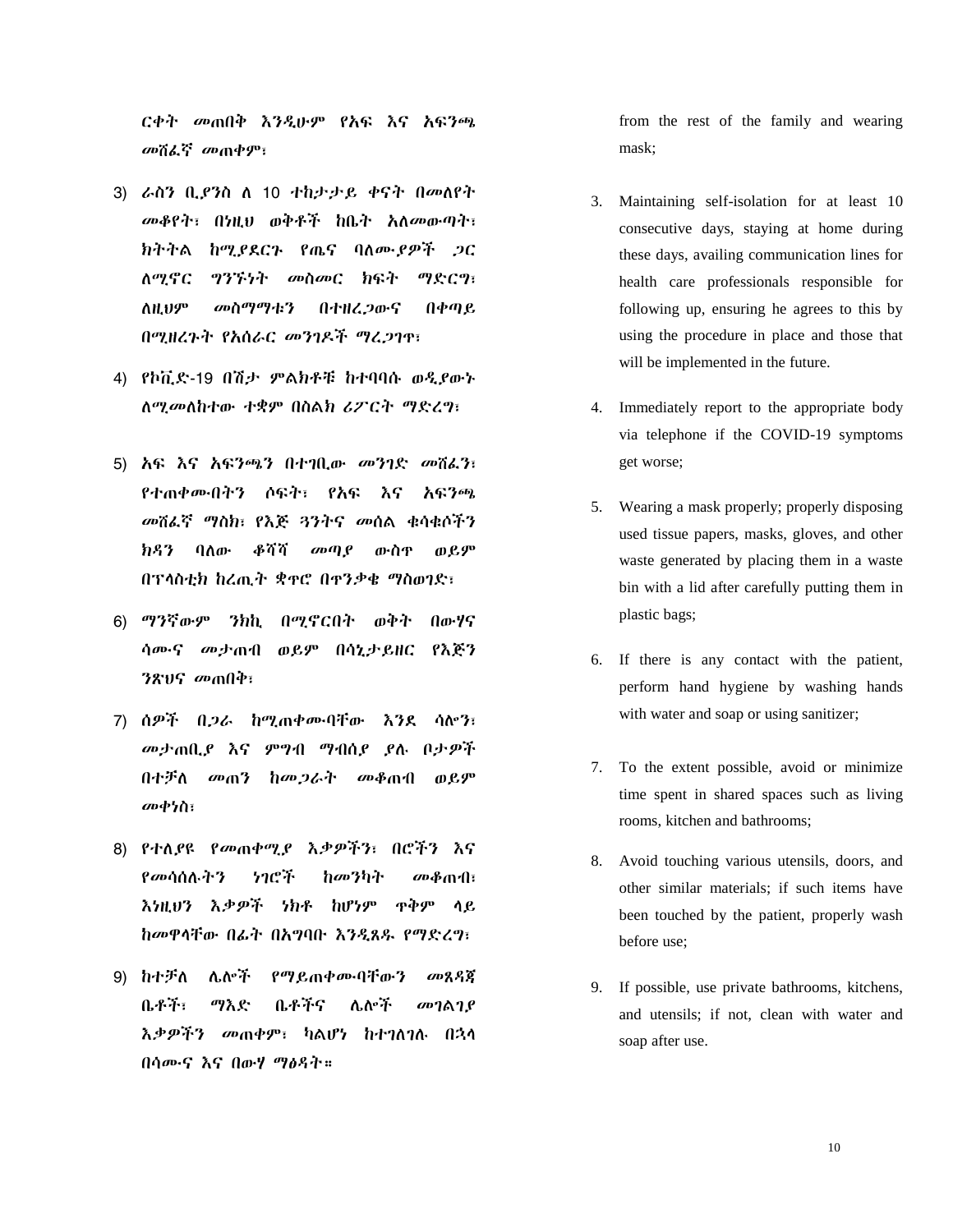#### ክፍል አራት

#### የኳራንቲን እና የድንበር ላይ ጤና ቁጥጥርን በተመለከተ

- 8. በኢትዮጵያ ውስጥ በሚገኙ አለም አቀፍ አየር ማረፉያዎች በኩሌ የኮሮና ቫይረስ የRT PCR ምርመራ ውጤት ይዞ የሚመጣ መንገዯኛን በተመለከተ
	- 1) ከትራንዚት መንገደኛ በስተቀር በአገሪቱ አለም አቀፍ አየር ማረራያ በኩል የሚገባ ከአስር አመት ዕዴሜ በሊይ የሆነ ማንኛውም ተጓዥ ከ 120 ሰዓት ወይም አምስት ቀን በሊይ ያሌሆነው የተረጋገጠ የRT PCR ምርመራ ኔጌቲቭ ውጤት ይዞ መምጣት አለበት። መንገደኛው በአየር መንገዱ የጤና ምርመራ ዴስክ የሙቀት እና የኮቪድ-19 ምልክቶች ልየታ ከተደረገ በኋላ አድራሻው ተመዝግቦ ለ7 ቀናት በቤቱ ራሱን ለይቶ የማቆየት ግዴታ አለበት፣
	- 2. የዚህ አንቀፅ ንኡስ አንቀፅ 1 ቢኖረም መንገደኛዉ በ90 ቀን ውስዋ በኮቪድ-19 ታሞ ስለማገገሙ የሚያረጋግጥ ሰርተፍኬት የያዘ ከሆነ ወይም የኮቪዴ-19 ክትባቱን በተሟሊ ሁኔታ ያጠናቀቀ ከሆነ እና ለዚሁ ማስረጃ ካቀረበ ወይም መንገደኛዉ ዲፕሎማት ከሆነለ 7 ቀናት ራስን ለይቶ ማቆየት አይጠበቅበትም፡፡
		- 3. የዚህ አንቀፅ ንኡስ አንቀፅ 1 እንደተጠበቀ ሆኖ ለኮንፌረንስ ለመሳተፍ የመጣ መንገደኛ ወይም ቱሪስት ወይም ለድንገተኛ ምክንያት የመጣ መንገዯኛ የ RT PCR ወይም Antigen-Based RDT ኮቪድ-19 ምር*መ*ራ ተሰርቶለት ዉጤቱ ኔጌቲቭ ከሆነ ለ 7 ቀናት ራስን ለይቶ ማቆየት አይጠበቅበትም፡፡ ለዚህ ንኡስ አንቀፅ አፌፃፀም ለድንገተኛ ምክንያት የመጣ መንገደኛ ማለት አስቸኳይ ለሆነ ለአገራዊ ጉዳይ የ*ሚመ*ጣ

### **Part Four Quarantine and Border Health Control**

- **8. Traveler with a test result of RT PCR coming through international airports in Ethiopia** 
	- 1. Any international traveler above the age of ten , except transit passenger coming through international airports of the country shall bring a certificate of negative RT PCR test done up to 120 hours or five days before arriving in Ethiopia; after the traveler's temperature and any COVID-19 symptoms have been checked at the airport's health control desk, his address shall be registered, and he has a duty to selfquarantine at home for seven days;

- 2. Notwithstanding the provisions of sub-article 1 of this Article, the traveler shall not be required to remain in isolation for 7 days if he has a certificate of recovery from COVID-19 within 90 days or if he has completed the COVID-19 vaccine in full and provides evidence or if the passenger is a diplomat.;
- 3. Without prejudice to sub-article 1 of this Article, if the passenger is a tourist or a passenger who comes to attend a conference for an emergency shall not be required to isolate himself for 7 days when tested for Covid-19 (PCR or Antigen-Based RDT test ) and when the result is negative. For the purposes of this sub-article, an emergency passenger means a passenger who comes for a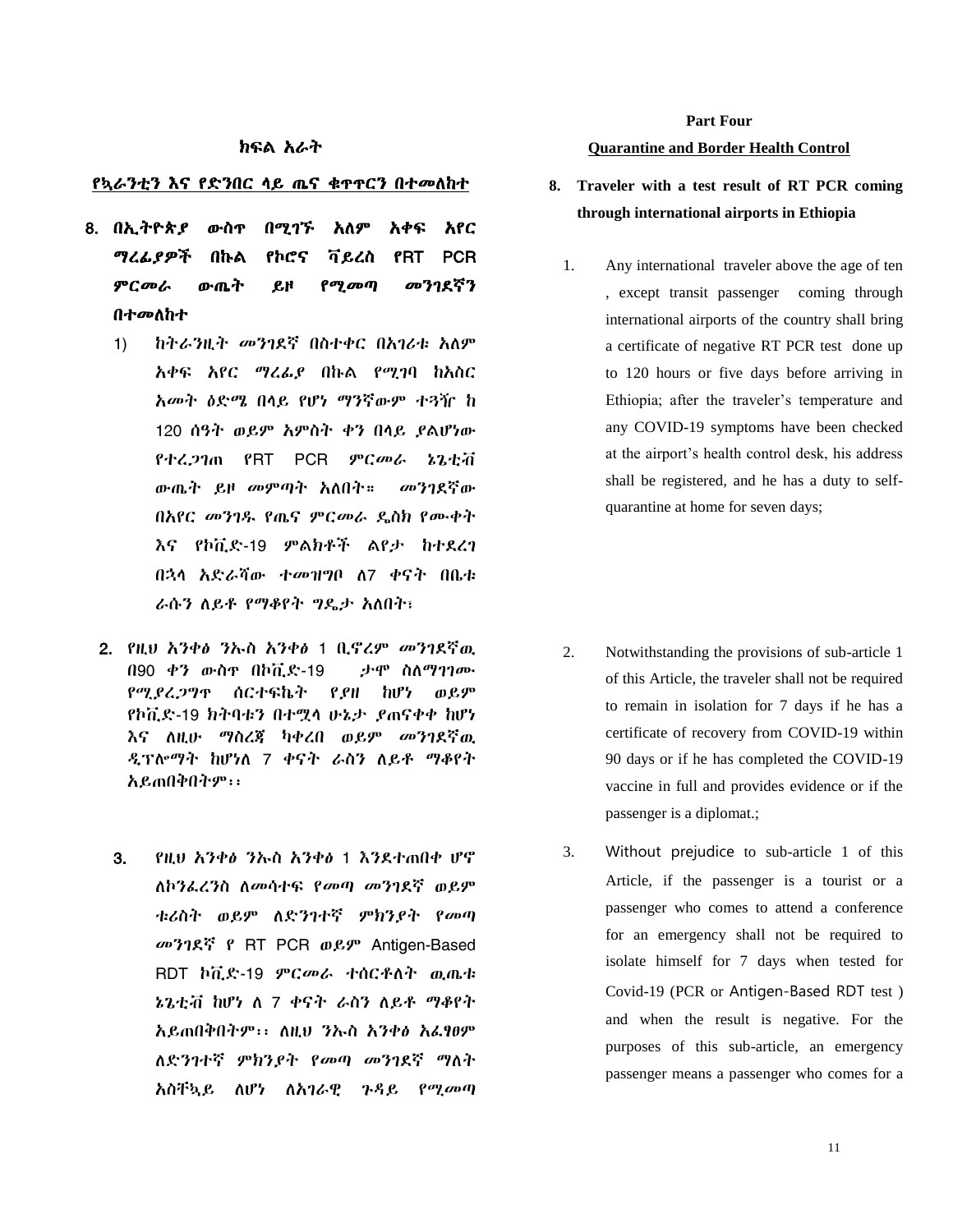መንገደኛ ማስት ነው፡፡

- 4. በዚህ አንቀፅ ንኡስ አንቀፅ 1 የተደነገገው ቢኖርም ከ 120 ሰዓት ወይም አምስት ቀን በሊይ ያሌሆነው የተረጋገጠ የRT PCR ምርመራ ኔጌቲቭ ውጤት ይዞ መምጣት ያልቻለ *ዲ*ፕሎማት የRT PCR ወይም Antigen-Based RDT ኮቪዴ-19 ምርመራ ተሰርቶለት ዉጤቱ ኔጌቲቭ ከሆነ ለ 7 ቀናት ራስን ሇይቶ ማቆየት አይጠበቅበትም፡፡ ሇኮቪዴ 19 ምርመራ ፌቃዯኛ ካሌሆነ ግን እራሱን ለ14 ቀናት ለይቶ ማቆየት ይኖርበታል
- 5. በአገሪቱ አለም አቀፍ አየር መንገድ በኩል የሚገባ ማንኛውም ተጓዥ የኮቪዴ-19 ምሌክት የሚያሳይ ከሆነ በኢትዮጵያ የህብረተሰብ ጤና ኢንስቲትዩት በተዘጋጀው ፕሮቶኮሌ መሰረት ክትትሌ የሚደረግለት ይሆናል፣
- 6. የኮሮና ቫይረስ ፖዚቲቭ የሆነ ማንኛውም ሰው ወዯ ሀገር ውስዋ መግባት የተከለከለ ነው፡፡
- 9. በአገሪቱ አለም አቀፍ አየር ማረፊያዎች በኩል የኮሮና ቫይረስ የRT PCR ምርመራ ውጤት ሳይዝ የሚመጣ ከስደት ተመላሽ
	- 1) በአገሪቱ አለም አቀፍ አየር ማረፊያ የሚገቡ ተመሊሾች ከውጭ ጉዲይ ሚኒስቴር ጋር በመነጋገር ከሚመጡበት ሀገር 120 ሰአት ወይም አምስት ቀን በሊይ ያሌሆነው የተረጋገጠ የRT PCR ኔጋቲቭ ምርመራ ውጤት ይዘው እንዲመጡ ይደረጋል፣
	- 2) በዚህ አንቀፅ ንዑስ-አንቀፅ (1) እና በዚህ መመሪያ አንቀፅ 8 ንዑስ-አንቀጽ (3) ሊይ የተደነገገው ቢኖርም ወደ ሀገር የሚመጣ

national emergency issue.

- 4. Notwithstanding the provisions of sub-article 1 of this Article, a diplomat who doesn't avail a negative RT PCR Covid-19 test result shall not be required to isolate himself for 7 days if the on arrival RT PCR or Antigen-Based RDT COVI-19 test is negative. If he refuses to get a COVID-19 test on arrival, he will have to isolate himself for 14 days.
- 5. If any traveler arriving at the Bole International Airport shows any symptom of COVID-19, it will be monitored in accordance with the protocol developed by the Ethiopian Public Health Institute;
- 6. Any person who is coronavirus positive is prohibited from entering the country
- **9. A returnee coming through international airports of the country with no certificate of negative RT PCR test**
	- 1. In collaboration with the Ministry of Foreign Affairs, returnees coming through international airports of the country shall be made to bring a certificate of negative RT PCR test from the country they are coming from done up to 120 hours or 5 days before arrival;
	- 2. Without prejudice to sub-article (1) of this article and Article 8(3) of this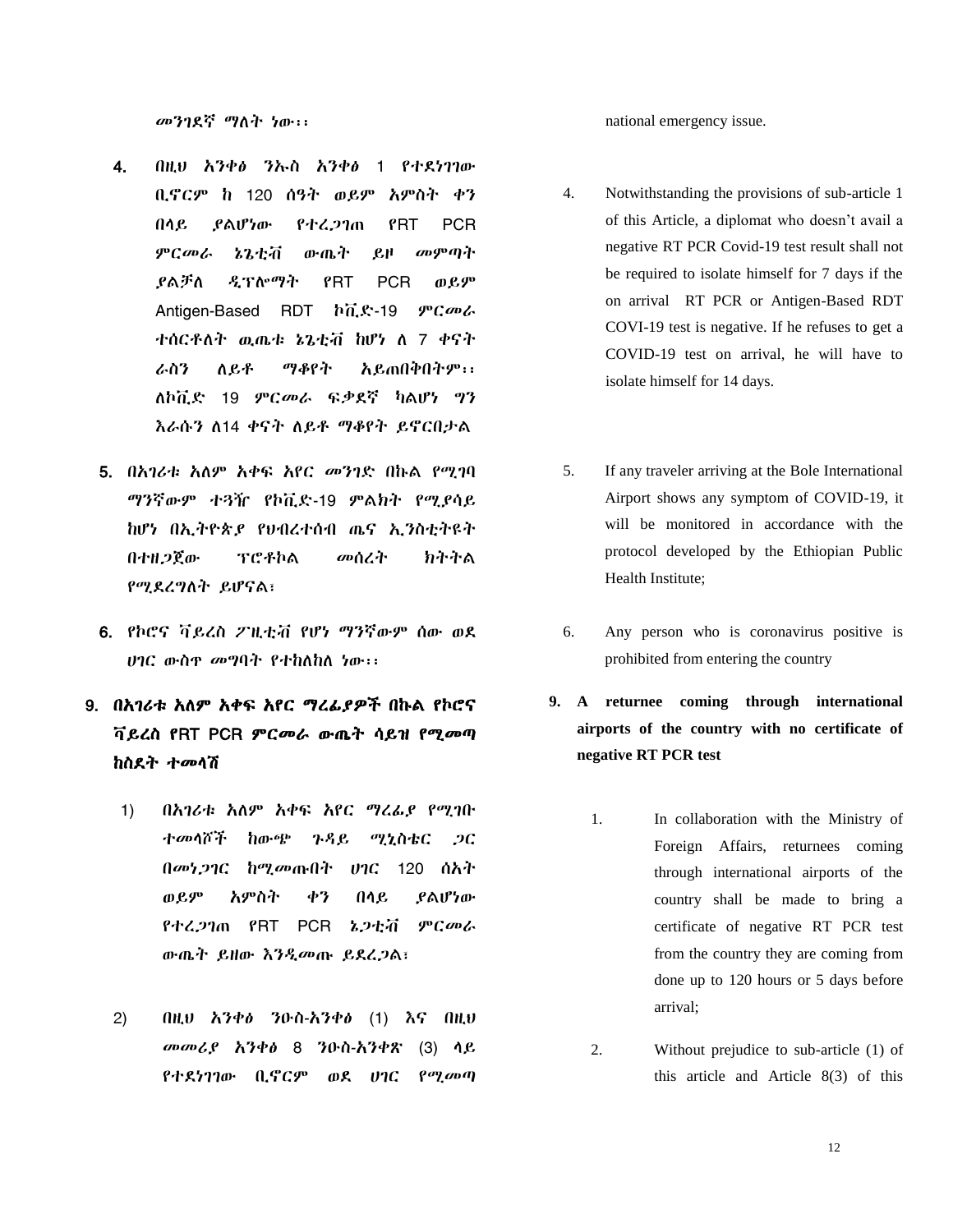ከስዯት ተመሊሽ 120 ሰአት ወይም አምስት ቀን በሊይ ያሌሆነው የተረጋገጠ የRT PCR ኔ*ጋ*ቲቭ *ምርመ*ራ ውጤት ይዞ ካልመጣ፣ ለRT PCR ምርመራ ናሙና ተወስዶለት አድራሻው ተመዝግቦ ውጤቱ እስኪመጣ ዴረስ በቤቱ ራሱን ለይቶ የማቆየት ግዴታ አለበት

3) በዚህ አንቀፅ ንዑስ-አንቀፅ (2) መሰረት የተዯረገው ምርመራ ውጤቱ ኔጋቲቭ ከሆነ አስፇሊጊው ምክር ተሰጥቶት እስከ 7ኛው ቀን ድረስ በቤቱ ራሱን ለይቶ እንዲቆይ ይደረጋል፣ የሊቦራቶሪ ምርመራ ውጤቱ ፖዚቲቭ ከሆነ በተቀመጠው የኮቪዴ-19 የህክምና ማንዋሌ መሰረት ህክምና እና ክትትሌ እንዱያገኝ ይደረጋል።

# 10. በአገሪቱ አለም አቀፍ አየር ማረፊያ በኩል የሚያልፍ የትራንዚት መንገደኛን በተመለከተ

- 1) በአገሪቱ አለም አቀፍ አየር ማረፊያ በኩል የሚገባ ማንኛውም የትራንዚት መንገዯኛ አየር መንገዱን ለቆ ወደ ከተማ መግባት የለበትም
- 2) የኢትዮጵያ አየር መንገዴና ላልች የሚመለከታቸው አካላት የትራንዚት መንገደኛ አየር መንገደን ሇቆ ወዯ ከተማ እንዲይገባ የማድረግ ኃላፊነት አለባቸው፣
- 3) በዚህ አንቀፅ ንዑስ-አንቀፅ (1) ላይ የተደነገገው ቢኖርም ከ24 ሰዓት በሊይ ትራንዚት ሊሊቸው መንገዯኞች በረራቸው እስኪዯርስ ዴረስ አየር መንገዴ በለየቸው ሆቴልግች ተለይተው መቆየት ይችሊለ፡፡ በነዚህ ወቅትም አየር መንገዱም ሆነ ሆቴሉ የትራንዚት መንገደኞቹ ወደ ህብረተሰቡ እንዳይቀላቀሉ ተገቢውን ቁዋዋር የማድረግ ግዴታ አለባቸው፡፡

Directive, if a returnee does not bring a certificate of negative RT PCR test from the country they are coming from done up to 120 hours or 5 days before arrival, he has the duty to give sample of RT PCR or Antigen-Based RDT test; 3. If the result of the test done in accordance with sub-article 2 of this article is negative, the necessary advice shall be provided and the traveler will self-quarantine at home for 7 days; if the laboratory test result is positive, he shall obtain medical care and follow up in accordance with the COVID-19 medical manual.

# **10. Transit passenger passing through international airports of the country**

- 1. Any transit passenger entering international airports of the country is not allowed to leave the airport and enter the city
- 2. Ethiopian Airlines and other concerned bodies have a duty to ensure the transit passenger does not leave the airport and enter the city;
- 3. Without prejudice to sub article 1 of this article, Transit passengers with stopover more than 24 are required to self-quarantine at the hotel designated by the air line.During such time, the airline and the hotel have the duty to ensure that the transit passenger does not mix with the general public.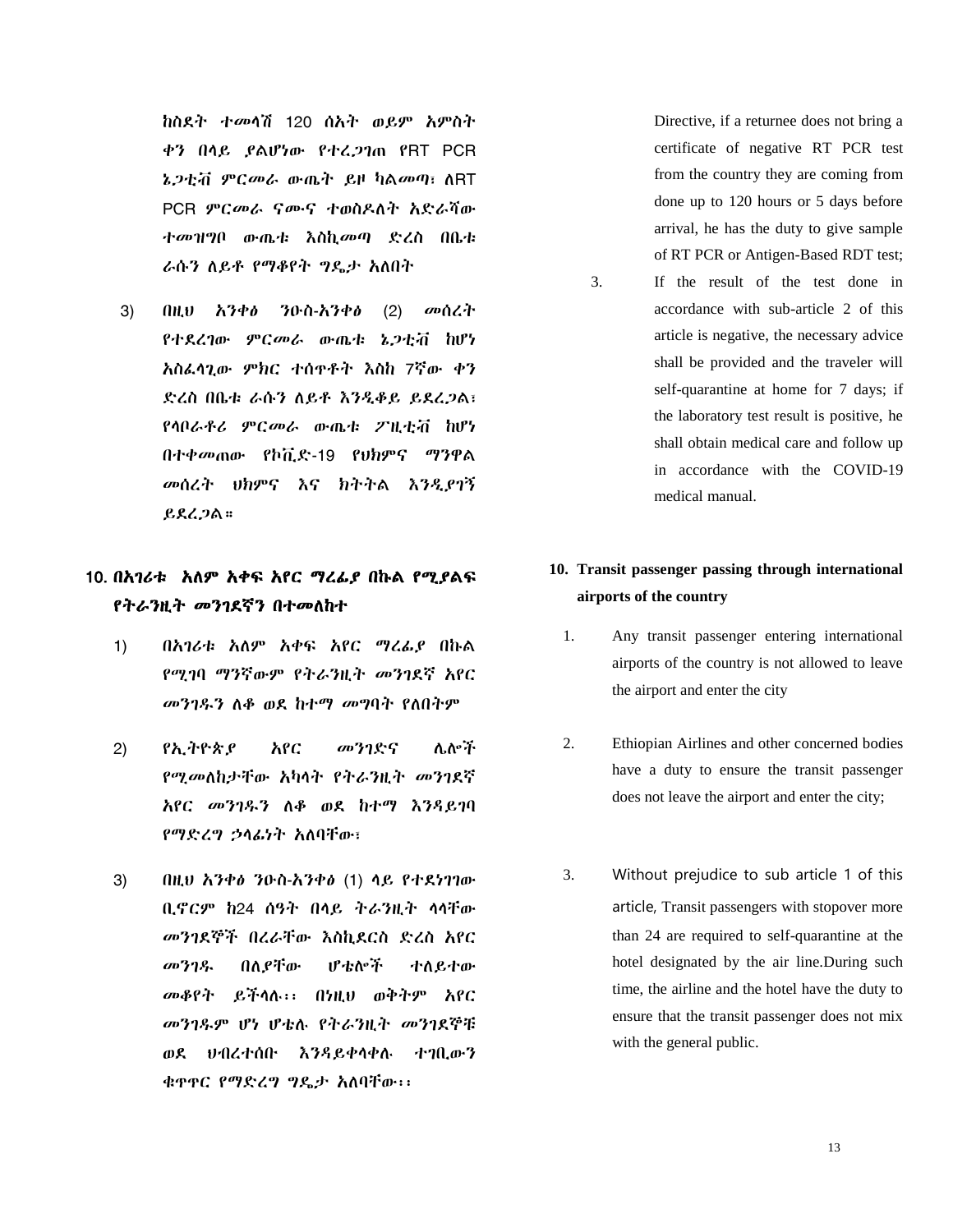#### 11. በየብስ ድንበር የሚገባ መንገደኛ በተመለከተ

- 1) በየብስ ዴንበር በኩሌ የሚገባ ሰው 120 ሰአት ወይም አምስት ቀን በሊይ ያሌሆነው የተረጋገጠ የRT PCR ኔጋቲቭ የምርመራ ሰርትፉኬት ይዞ የሚመጣ ከሆነ የሙቀት መሇካትና የኮቪዴ-19 ምልክቶች ልየታ ተደርጎለት ምንም ምልክቶችን ካላሳ የአድራሻው ተመዝግቦ ለ7 ቀናት በቤቱ ራሱን ለይቶ የመቆየት ግዴታ አለበት፣
- 2) የዚህ አንቀፅ ንኡስ-አንቀፅ 1 እንደተጠበቀ ሆኖ መንገዯኛው በ90 ቀን ዉስጥ በኮቪዴ-19 ታሞ ስስማገገሙ የሚያረጋግዋ ሰርትፊኬት ከያዘ ወይም የኮቪዴ-19 ክትባት በተሟ ሊካጠናቀቀና ለዚህም ማስረጃ ካቀረበ ለ 7 ቀናት ራስን ለይቶ ማቆየት አይጠበቅበትም፡፡
- 3. መንገዯኛዉ 120 ሰአት ወይም አምስት ቀን በሊይ ያሌሆነው የተረጋገጠ የRT PCR ኔጌቲቭ የምርመራ ሰርትፉኬት ይዞ መምጣት የማይችሌ ከሆነ በመግቢያ ኬላ ላይ የ Antigen-Basd RDT ምርመራ ተደርጎለት ዉጤት ነጌቲቭ ከሆነ አድራሻው ተመዝግቦ ለ7 ቀናት በቤቱ ራሱን ለይቶ የመቆየት ግዴታ አለበት፣ ዉጤቱ ፖዘቲቭ ከሆነ ዯግሞ በኢትዮጵያ የህብረተሰብ ጤና ኢንስቲትዩት በተዘጋጀው ፕሮቶኮሌ መሰረት ክትትሌ የሚዯረግሇት ይሆናሌ፡፡
- 4. የዚህ አንቀፅ ንኡስ-አንቀፅ 3 ቢኖርም ለመንገደኛዉ የAntigen-Basd RDT ምርመራ መሰራት የማይቻሌ ከሆነ በመግቢያ ኬሊ ሊይ የሙቀት መሇካትና የኮቪዴ-19 ምልክቶች ልየታ ተደርጎለት ምንም ምልክት የማይታይበት ከሆነ አድራሻው ተመዝግቦ ለ14 ቀናት በቤቱ ራሱን ለይቶ የመቆየት ግዴታ አለበት። ነገር ግን በሙቀት መሇካትና የኮቪዴ-19 ምሌክቶች ሌየታ

#### **11. Travellerss crossing land borders**

- 1. If a person entering the country through land border brings a certificate of negative RT PCR test done up to 120 hours or 5 days before arrival, after his temperature and COVID-19 symptoms are checked and his address is registered, he has a duty to self-quarantine at home for 7 days;
- 2. Notwithstanding the provisions of sub-article 1 of this Article, the traveler shall not be required to remain in isolation for 7 days if he has a certificate of recovery from COVID-19 within 90 days or if he has completed the COVID-19 vaccine in full and provides evidence;
- 3. If the traveller cannot bring a certificate of negative RT PCR test done up to 120 hours or 5 days before arrival, he shall be tested by Antigen-Based RDT at the entrance and if the Antigen-Based RDT test is negative , the address must be registered and kept at home for 7 days. If the result is positive, it will be monitored in accordance with the protocol developed by the Ethiopian Public Health Institute;
- 4. Notwithstanding sub-article 3 of this Article, if it is not possible to conduct an Antigen-Based RDT test for a traveller, the temperature must be checked and identification of symptoms of COVID-19 undertaken at the entrance checkpoint and if no signs and symptoms are displayed, the address must be registered and kept at home for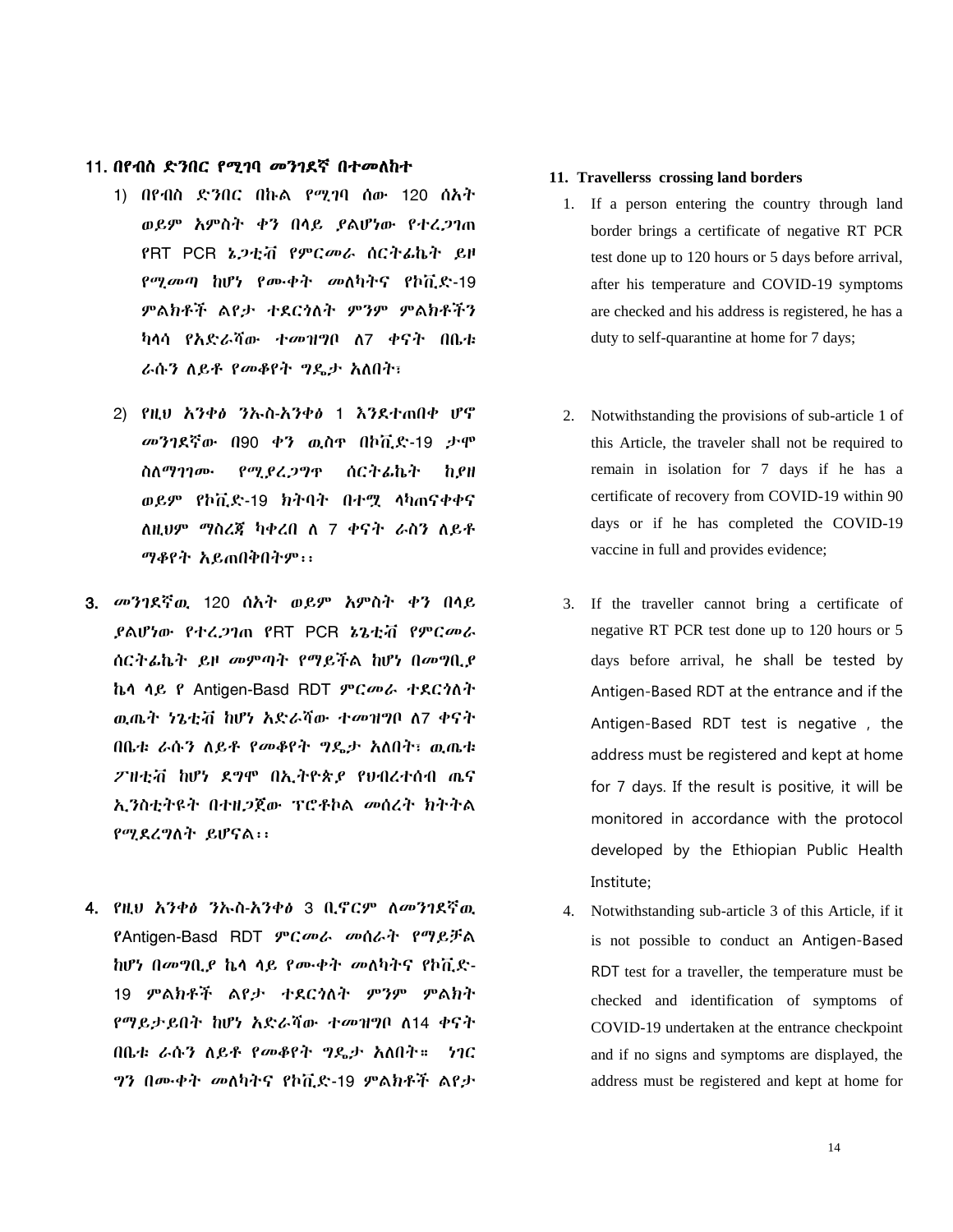ጊዜ የኮቪዴ በሽታ ምሌክቶችን የሚያሳይ ከሆነ በኢትዮጵያ የህብረተሰብ ጤና ኢንስቲትዩት በተዘጋጀው ፕሮቶኮል መሰረት ክትትል የሚደረግለት ይሆናሌ፣

5. በዚህ አንቀጽ የተደነገጉት ድንጋጌዎች ቢኖሩም ዴንበር አቋራጭ ተሽከርካሪዎችን የሚያሽከረክሩ አሽከርካሪዎችና ረዲቶች እና የኢትዮ-ጂቡቲ የባቡር ትራንስፖርት አሽከርካሪዎችና ረዳቶች የትራንስፖርት ሚኒስቴር በሚያወጣው መመሪያ መሰረት የሚገዙ ይሆናሌ፡፡

#### 12. ከውጭ አገር የሚጓጓዝ አስክሬን

- 1) ማንኛውም አስክሬን ከውጭ ሀገር ወዯ ኢትዮጵያ በሚሊክበት ጊዜ የሞት ምክንያትን የሚገልጽ የሞት ሰርትፍኬት አብሮ መላክ አለበት፣
- 2) ማንኛውም ከላይ በተጠቀሰው መልኩ ወደ ሀገር ውስጥ የሚገባ አስክሬን የቀብር አፌጻጸም ስርዓት በዚህ መመሪያ በክፍል አምስት በተዘረዘረው መሰረት የሚካሄዴ ይሆናሌ።

### ክፍል አምስት

# የቀብር ስነ-ስርአት፣ የአስክሬን ማጓጓዝ እና የሀዘን ስነ-ስርአት

13. በአስክሬን ማስተካከልና ንዛ ወቅት ሲደረጉ ስሇሚገባቸው የጥንቃቄ እርምጃዎች፡-

> 1) ሞት የተከሰተባቸው የጤና ማዕከሊት ሟች በማዕከሉ ሲገለገልባቸው የነበሩ የግል ቁሳቁሶች በጸረ-ተህዋሲያን ውህድ በማጽዳት ለቤተሰብ

14 days. However, if he shows signs and symptoms of COVID-19, it will be monitored according to the protocol developed by the Ethiopian Public Health Institute;.

5. Notwithstanding the provisions of this article, drivers of cross nationals vehicles and captains of trains and their co-drivers and co-captains shall be governed by a directive issued by the Ministry of Transport.

#### **12. Corpse transported from abroad**

- 1. Any corpse sent to Ethiopia from abroad must be accompanied by a death certificate indicating the cause of death;
- 2. The funeral ceremony of any corpse entering the country in the manner stated above shall be conducted in accordance with Part Five of this Directive.

#### **Part Five**

### **Funeral, Corpse Transporting and Consolation programs**

- **13. Precautions which need to be taken during corpse arrangement and enshrouding**
	- 1. Health facilities where the death occurred have a duty to clean with disinfectants the materials used for the deceased , return the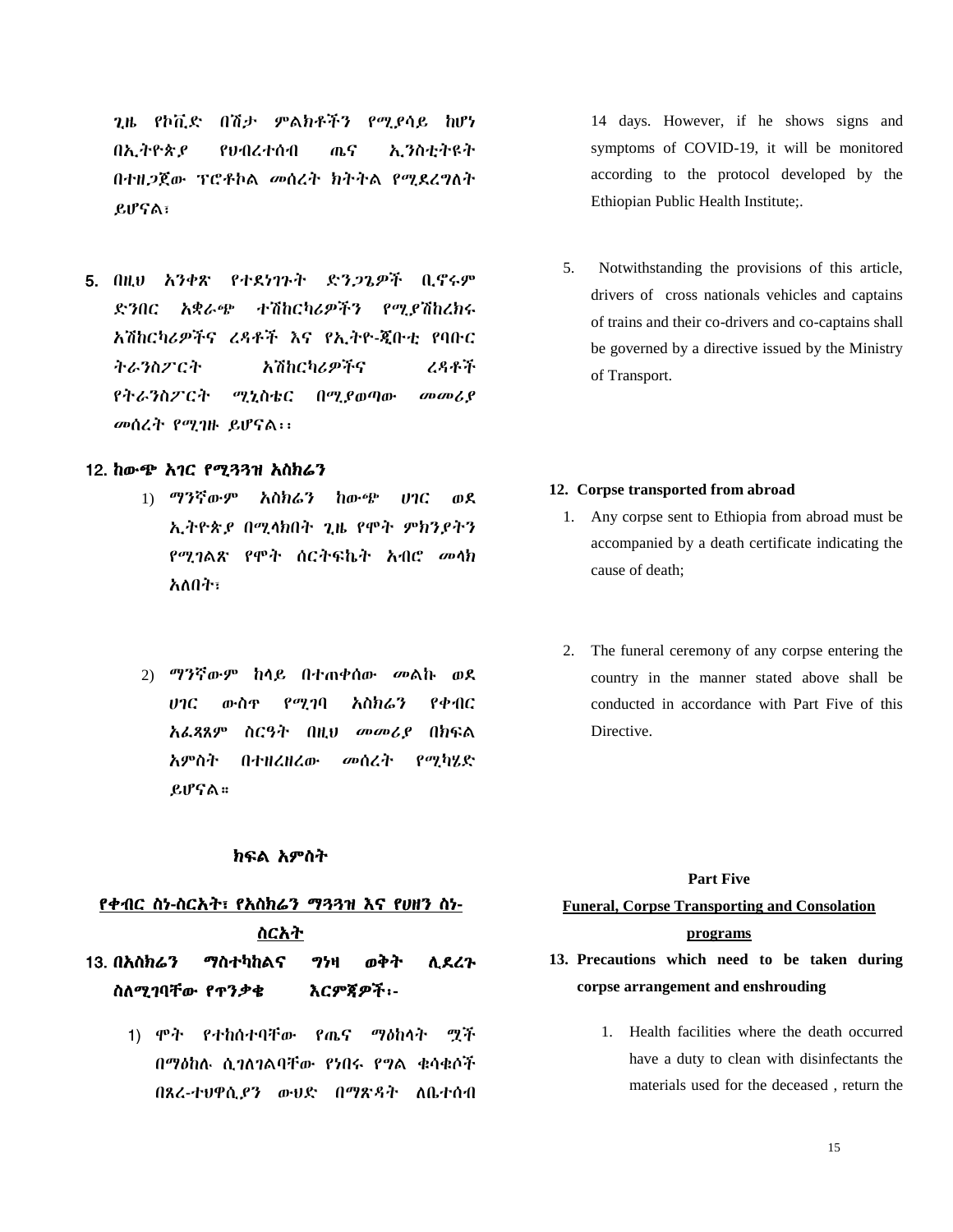የማስረከብ እና ሌሎች በአገር አቀፍ ደረጃ በተዘጋጀው ማንዋሌ የተዘረዘሩ ተግባራትን የመራጸም ግዴታ አለባቸው፣

- 2) የሟች ቤተሰብ ወይም ስሟች ኃላፊነት ያለበት ሰው አስክሬን ከጤና ተቋም ወይንም ከውጭ ሀገር በሚረከብበት ጊዜ የአስክሬን መለየት ሂደት ላይ ከአስክሬኑም ሆነ ከሳዋኑ *ጋ*ር ማንኛውም አይነት ንክኪ ያለማድረግ ኃላፊነት አለበት፣
- 3) ከጤና ተቋም ውጭ ሞት ሲከሰት በአስክሬን ማስተካከልም ሆነ ግነዛ ሂደት ከሟች ቤተሰቦችም ሆነ ከላልች ሰዎች ጋር የሚኖሩ ማንኛውም ግንኙነቶች ወይም በቦታው የሚደረግ እንቅስቃሴ ሁለት የአዋቂ እርምጃ ርቀትን በጠበቀ መሌኩ መሆን እና አስክሬን የሚያስተካክለና የሚገንዙ ሰዎች የእጅ ጓንት፣ የአፍና አፍንጫ መሸፌኛ፣ ከፕላስቲክ የተሠራ ጋዋን ወይም ላስቲክ እንደ አስፌሳጊነቱም የአይን መከሊከያ ወይም መነጽር መሌበስ አለባቸው፣
- 4) የሟች ቤተሰብ ወይም ለሟች ኃላፊነት ያለበት ሰው አስከሬኑንም ሆነ አስክሬን ያለበትን ሳዋን ያለመነከካት ወይም ያለመሳም፣ አስክሬን ያሇበትን ሳጥን ወይም አስክሬን የተጫነበትን ላሊ እቃ፣ ሟች በታመመበት ወቅት በቤት ውስጥ ተኝቶ የነበረበት አል*ጋ*፣ ሲ*ገ*ለገልባቸው ወይም በዙሪያ የነበሩ እቃዎች፣ የቤቱን ወስልና ላልች ከሟች ጋር ንክኪ የነበራቸውን ቁሳቁሶች በጸረ-ተህዋሲያን ውህዴ እንዱፀዲ የማዴረግ ግዳታ አሇበት፣

materials to the family, and perform activities provided in manual prepared at the national level.

- 2. The family of the deceased or any person responsible for collecting the corpse from the health facility or abroad has a duty to not have any contact with the corpse or the coffin.
- 3. When a death occurs outside health facilities, the arrangement of the corpse or any other movement in the enshrouding processes needs to be conducted maintaining a distance of two adult strides from the families of the deceased and other individuals; the individuals who arrange and enshroud the corpse shall wear a glove, face mask, a gown made of plastic or plastic and wear goggles or glasses as necessary.
- 4. Families of the deceased or a person responsible for the deceased has a duty not to touch or kiss the corpse or the coffin; the person also has the duty to have the coffin or any other material used to move the corpse, the bed the deceased was sleeping on while he was sick, materials the deceased has been using, materials which were around the deceased, the floor of the house and any other material which had any contact with the deceased cleaned with disinfectants.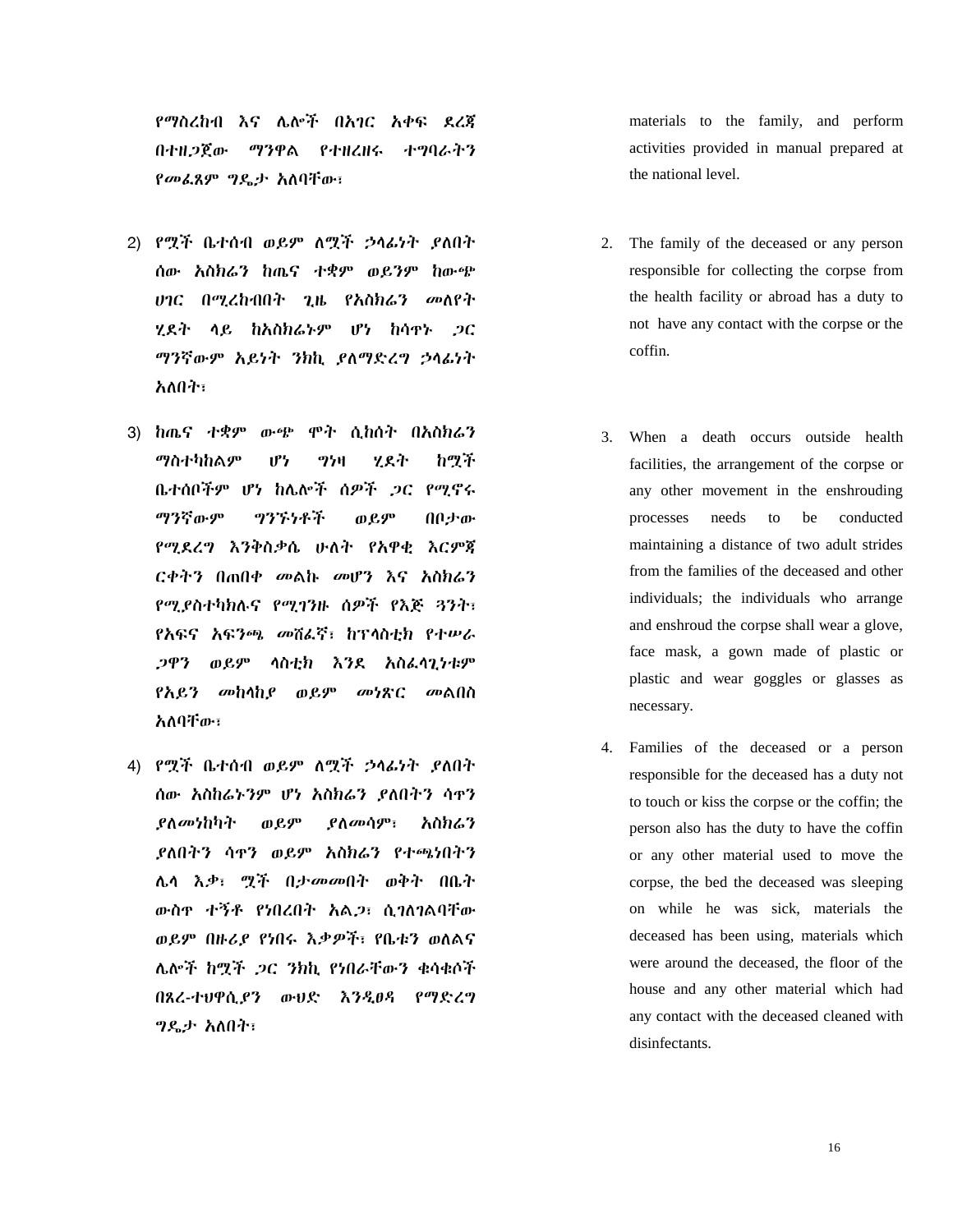- 5) ከጤና ተቋም ውጭ ሞት ተከስቶ የሟችን አስክሬን የሚገንዙ ሰዎች የአስክሬን ማስተካከለና መገነዝ ሂዯቱ ካጠናቀቁ በኋሊ የተጠቀሙበትን የእጅ ጓንት፣ የአፍና አፍንጫ መሸፌኛ እና ሰውነታቸውን የሸፌኑበትን ፕሊስቲክ ወይም ጋዎን በአግባቡ የማስወገዴ እና እጆቻቸውን በውሃ እና በሳሙና የመታጠብ ግዳታ አሇባቸው፣
- 6) በለቅሶ ቦታ የተገኘ ማንኛውም ሰው ተገቢውን የአፍና አፍንጫ መሸፌኛ ማስክ የማድረግ፣ እንዲሁም ሌሎች በአገር አቀፍ ደረጃ በተዘጋጀው ማንዋሌ ሊይ የተዘረዘሩትን በአስክሬን ግነዛ እና ማስተካከሌ ወቅት ሉወሰደ የሚገባቸውን የጥንቃቄ እርምጃዎች የመተግበር ግዳታ አሇበት።
- 14. በአስክሬን ማጓጓዝ ወቅት እና በቀብር አፈፃጸም ወቅት የሚኖሩ ግዳታዎች
	- 1) ከጤና ተቋም ውጭ ሞት ተከስቶ የሟች አስክሬን ከተገነዘ በኃሊ የሟች ቤተሰብ ወይም ሇሟች ሀሊፉነት ያሇበት ሰው በ24 ሰዓት ውስጥ እንዲቀበር ማድረግ ኃላፊነት አለበት፣
	- 2) በጤና ተቋማት ሊይ ሞት ከተከሰተ በኋሊ ወይንም አስክሬን ከውጭ ሀገር የሚገባ ከሆነ የሟች ቤተሰቦች አስክሬን ከተቀበሉ በኋላ ወደ ቤት ሳይወስደ በቀጥታ ወዯ ቀብር ቦታ የመውሰ ድግዴታ አለባቸው፣
	- 3) አስከሬኑን ወደ ማጓጓዣው የሚጭን ወይም ተሸክሞ ወደ ቀብር የሚወስድ ማናቸውም ሰው አፍና አፍንጫውን የመሸፌን እንዲሁም የእጅ ጓንት የማድረግ ግዴታ አለበት፣
	- 4) የቀብር ስነ-ስርዓት አፌጻጸም በአጠቃላይ ከ50 ሰው ሳይበልዋ፣ የአፍና አፍንጫ መሸፌኛ
- 5. Individuals who enshroud the corpse when death occurs out of health facilities, after finishing the enshrouding, have a duty to dispose of the used glove, face mask, the plastic used to cover their body or gown appropriately and wash their hands with soap and water.
- 6. Any person visiting for mourning/consolation shall wear a face mask and shall take all precautionary measures provided in the manual prepared at the national level for arranging corpses and enshrouding.
- **14. Duties imposed while transporting the corpse and funeral ceremony.** 
	- 1. Families of the deceased or the person responsible for the deceased, who passed away outside a health facility, has a duty to arrange the burial within 24 hours after enshrouding.
	- 2. Families of the deceased have a duty to take the corpse directly to burial after they receive the corpse either from a health facility or abroad.
	- 3. Any person who transports or carries the corpse to burial has a duty to wear a face mask and gloves.
	- 4. The funeral ceremony shall be held with people not more than 50, wearing a face mask and maintaining a distance of two adult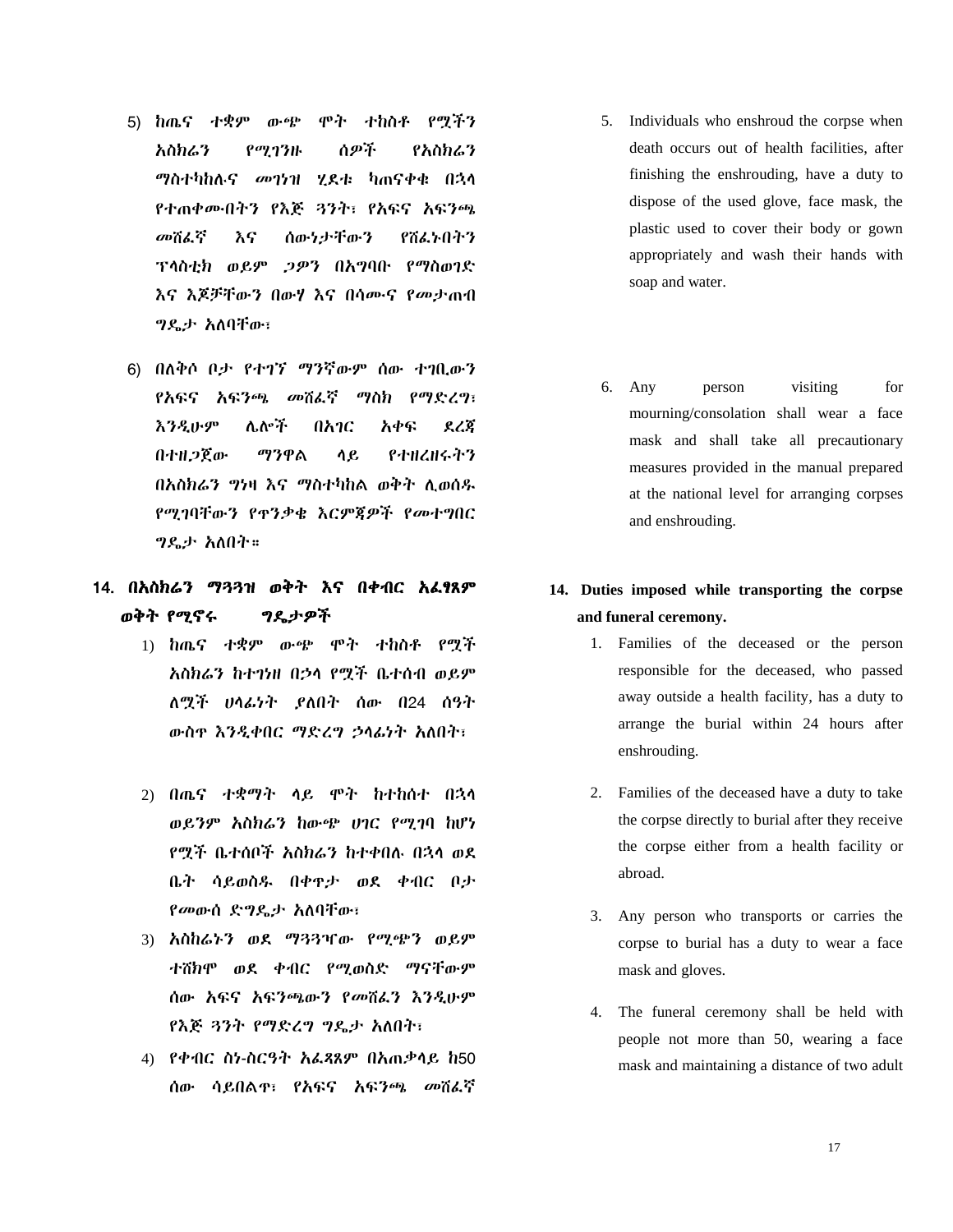በማድረግና ሁለት የአዋቂ እርምጃ በመራራቅ መከናወን አለበት፣

5) ማንኛውም በቀብሩ ሊይ የተገኘ ሰው፣ በአስክሬን ማጓጓዝ ወይም በግብአተ-መሬት ወቅት የተሳተፌ ሰው፣ በአገር አቀፍ ደረጃ የተዘጋጀው ማንዋሌ በሚያዘው መሰረት እጁን በውሃና ሳሙና የመታጠብ ወይም በሳኒታይዘር የማፅዲት እና ላልች የጥንቃቄ እርምጃዎችን የመተግበር ግዴታ አለበት።

#### 15. ከቀብር ስነ-ስርአት በኋሊ የሚኖሩ ግዳታዎች

- 1) ከቀብር በኋላ ለቅሶ መቀመጥ በድንኳን፣ በቤት ውስዋ ወይም ለዚሁ በተዘጋጀ ቦታ ላይ ሲደረግ ሀዘንተኛው እና የቤተሰቡ አባላት እና ሇቅሶ የሚዯርሰው ሰው ከ50 ሰው ሳይበሌጥ እና ሁለት የአዋቂ እርምጃ ርቀትን በመጠበቅና ባለመነካካት፣ የአፍና አፍንጫ መሸፌኛ በማድረግ እና ሌሎች በአገር አቀፍ ዯረጃ በተዘጋጀው ማንዋሌ ሊይ የተቀመጡትን ጥንቃቄ ተ*ሌጻሚ በማድረግ መ*ሆን አለበት፣
- 2) በለቅሶ እና በቀብር ስርአት በኋላ ከሌሎች ሰዎች ጋር በመነካካት ወይም ሉያነካካ በሚችሌ መሌኩ መመገብ፣ ወይም በላልች ሰዎች በተነካኩና ባሌታጠቡ እቃዎች መመገብ የተከለከለ ነው፣
- 3) ማንኛውም ለቅሶ ሲደርስ የመጣ ሰው ወደ ለቅሶ ቤት ከመግባቱ በፊትና ከለቅሶ ቤት ሲወጣ እጁን በውሃና ሳሙና የመታጠብ ወይም በሳኒታይዘር የማፅዳት ግዴታ አለበት፣
- 4) ላልች ከሀይማኖታዊ ተቋማት ውጪ የሚከናወኑ የሀዘን ስርአቶች እንደ ሰባት፣ አርባ፣ ሙት-አመት ና ሰደቃ የመሳሰሉትን ሇማክበር የሚኖሩ ማህበራዊ ስብስብን

strides.

5. Any person who attended the funeral participated in transporting the corpse or in burying the deceased has a duty to wash his hands with water and soap or clean it with a hand sanitizer, and implement other precautionary measures.

#### **15. Duties imposed after a funeral ceremony**

- 1. After the burial, while sitting in a tent, in a house, or a place prepared for the ceremony, the mourners and members of the family shall not be more than 50 individuals, maintain a distance of two adult strides, avoid touching each other, wear a face mask and apply other precautionary measures provided in the manual nationally prepared.
- 2. During and after the funeral ceremony, it is prohibited to touch each other or eat in a way that will make individuals touch each other or eat with materials/utensils not washed after being used by other individuals.
- 3. Any individual who visits for mourning/consoling the family has a duty to wash his hands with water and soap or clean with a sanitizer before entering the house and while leaving.
- 4. Other gatherings held outside of religious institutions as part of mourning ceremonies such as *sebat, arba, mut amet, and sadeqa* shall be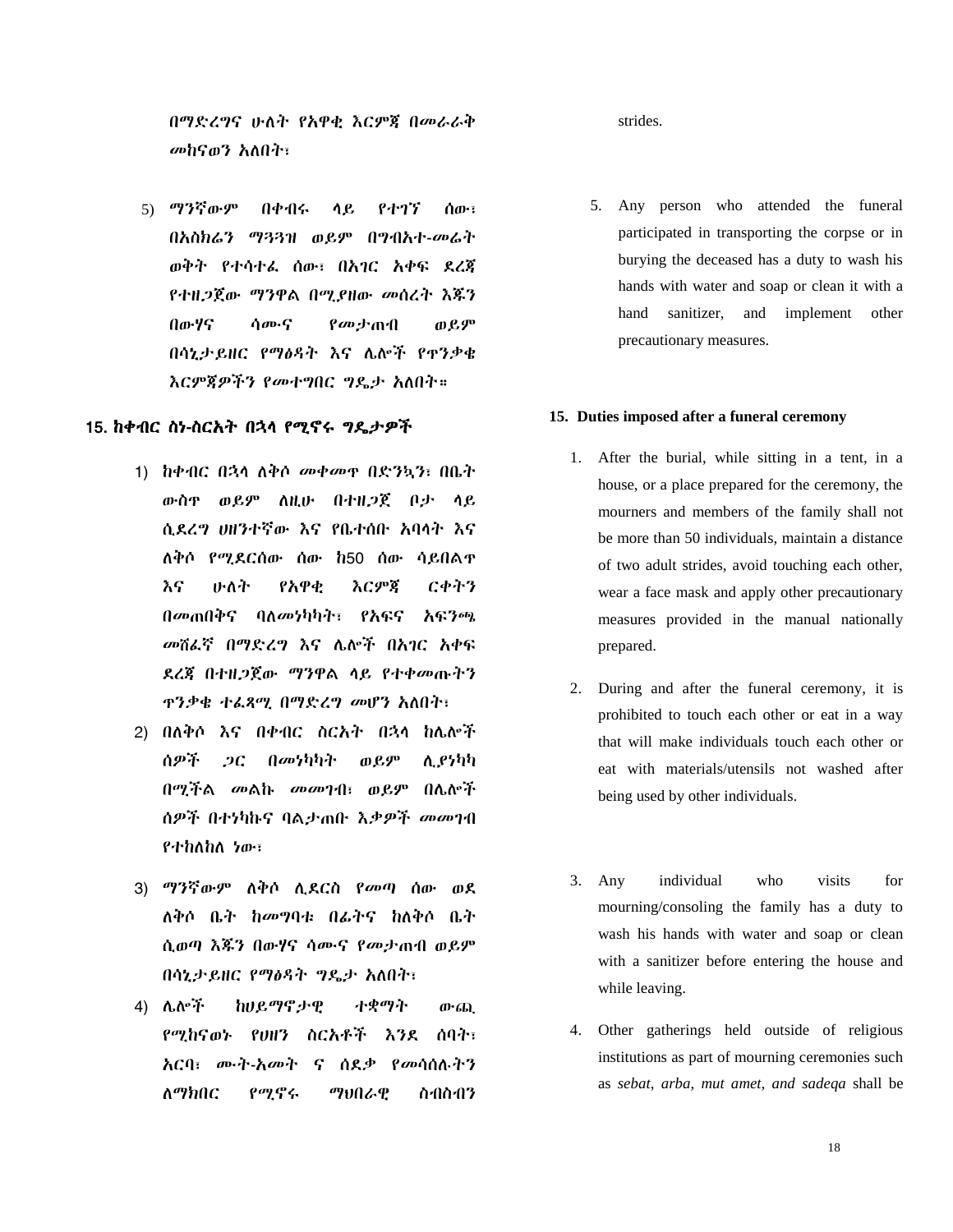በተመሇከተ በዚህ መመሪያ አንቀጽ 22 መሰረት ይፌጸማል።

#### 16. ሞት ሲከሰት የሚመለከታቸው አካላት ግዴታዎች

- 1) እድሮች ወይም ሌሎች የሚመለከታቸው ማህበራዊ አዯረጃጀቶች በአስክሬን አገናነዝ፣ በጉዞ ወቅት እና በቀብር ስነ-ስርዓቱ ሊይ እንዱሁም በሀዘን ቤት በሚኖር የቆይታ ጊዜ በዚህ መመሪያ ውስጥ የተጠቀሱትን የኮቪዴ መከላከል የጥንቃቄ መስፈርቶች መሟላታቸውን የማረጋገዋ ግዴታ አለባቸው፣
- 2) በሥርዓተ ቀብር ሊይ የሚገኙት የሀይማኖት ተቋማት ኃሊፉዎች ወይም የሀይማኖት አባቶች አፍና አፍንጫቸውን የመሸፈን፣ ሁሇት የአዋቂ እርምጃ ርቀት የመጠበቅ፣ በስርዓቱ ላይ ከ50 ሰው በላይ አለመገኘቱን የማረ*ጋገ*ጥ፣ በለቅሶ ስርአቱ ላይ ለ*ሚገኘ*ው ማህበረሰብ ከኮቪዴ-19 ወረርሽኝ ጋር የተያያዘ ትምህርት የመስጠት ግዳታ አለባቸው፣
- 3) በፌዴራልና ክልሎች በየደረጀው የሚገኙ የጤና፣ የፖሊስ እና ሌሎች የሚመለከታቸው የመንግስት ተቋማት፣ የዞን፣ የከተማ፣ የወረዲ እና የቀበሌ አስተዳደሮች በዚህ ክፍል ስር የተቀመጡትን ግዳታዎች መሟሊታቸውን የማረጋገጥ ኃላፊነት እና በአገር አቀፍ ደረጃ በተዘጋጀው ማንዋሌ መሰረት የተጣለባቸውን ዝርዝር ግዳታዎች የመተግበር ግዳታዎች አለባቸው።

held in accordance with article 22 of this Directive.

### **16. Duties imposed on concerned bodies when death occurs**

- 1. While enshrouding, transporting the corpse, conducting funeral ceremonies, and while staying in a mourning house, *Elders* and other such social structures have a duty to ensure the implementation of precautionary measures provided in this Directive to prevent COVID 19.
- 2. Religious leaders and religious fathers have a duty to wear face masks, maintain a distance of two adult strides, ensure people attending the ceremony are not more than 50, and teach the attendees facts regarding the COVID-19 pandemic.
- 3. Health institutions, the police, and other concerned state institutions at the federal and regional level, zonal, city, woreda, and kebele administrations have a duty to ensure the fulfillment of obligations listed under this part and list of obligations assigned to them by the manual prepared at the national level.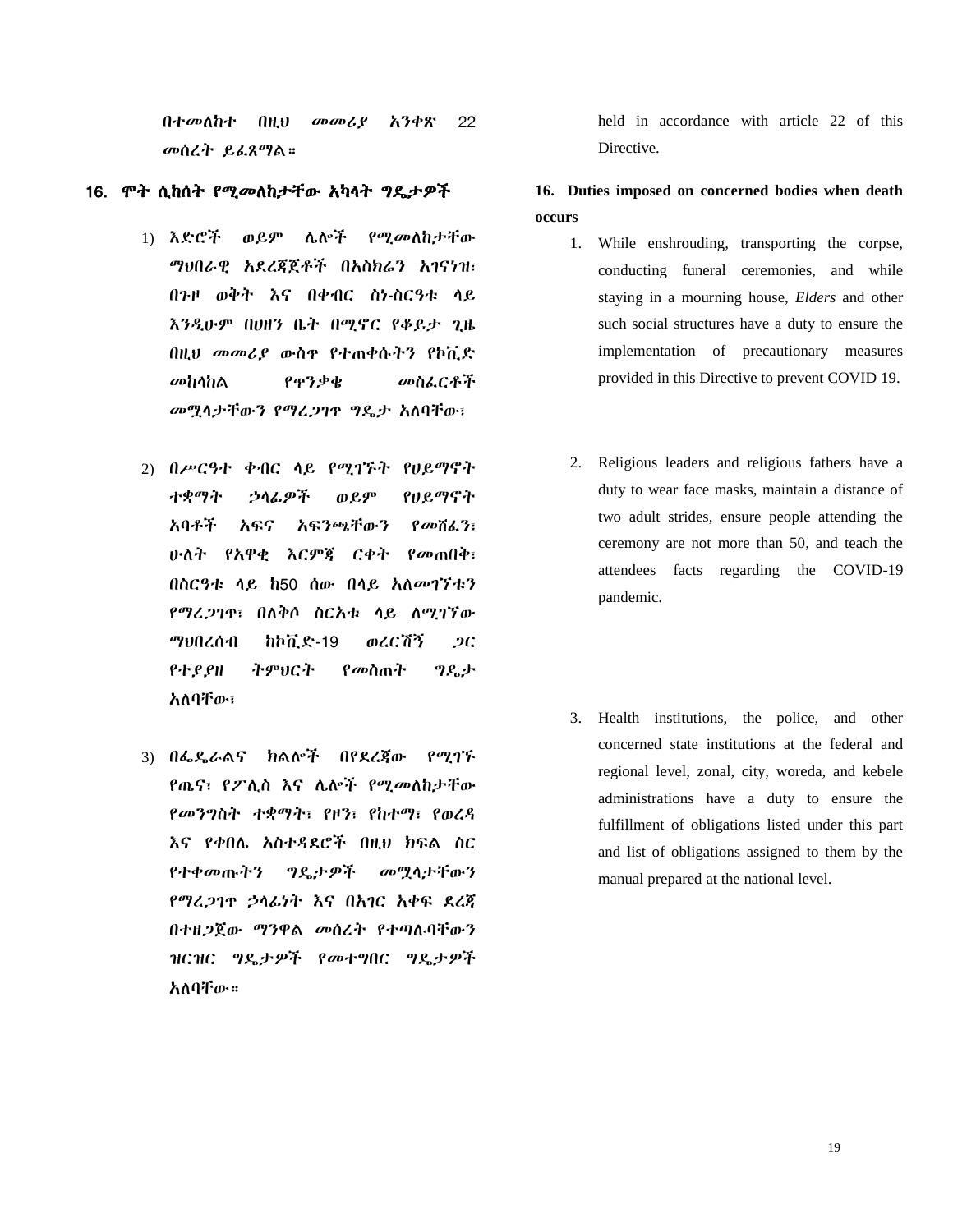# **17. Concerning the number of attendees**  1. It is allowed to have a meeting of up to 50

- individuals without an additional permit taking the precautionary measures listed in this part and precautionary measures provided in the manual prepared for organizing a meeting.
- 2. Without prejudice to sub-article (1) of this article, when a meeting demands the attendance of more than 50 individuals, it can be held after having a permit from the Ministry of Peace and other regional, zonal, and woreda hierarchical peace and security structures taking into account the area of the hall in which the meeting will be held, and it shall not be above one-fourth of the hall's total holding capacity.

# 18. **Precautionary measures that shall be taken by the host organizing the meeting**

- 1. As much as possible, hosting meetings using online options than physical meetings unless it is mandatory;
- 2. While calling for a meeting, making sure the meeting hall can host 50 attendees, maintaining a distance of two adult strides (two meters) between the attendees, ensuring sufficient hand wash or alcoholic hand sanitizer is provided and

### ክፍል ስድስት

#### በስብሰባ ወቅት መወሰዴ ስሊሇባቸው የጥንቃቄ እርምጃዎች

#### 17. የተሰብሳቢዎች ብዛትን በተመለከተ

- 1) በዚህ ክፌሌ የተዘረዘሩትን እና ስብሰባን ማካሄዴን በተመሇከተ በተዘጋጀው ማንዋሌ ሊይ የተካተቱትን የጥንቃቄ እርምጃዎች አሟሌቶ *ያ*ስተጨ*ማሪ ፌ*ቃድ እስከ 50 ሰው ሆኖ *መ*ሰብሰብ ይቻሊሌ፣
- 2) በዚህ አንቀጽ ንዑስ-አንቀጽ (1) ሊይ የተቀመጠው እንዳለ ሆኖ ከ50 ሰው በላይ መሰብሰብ ግዴታ ሆኖ ከተገኘ ስብሰባው ሊደረግበት የታሰበበት አዲራሽን ጠቅሊሊ ስፊት ከግምት ውስጥ በማስገባት ቦታው ሊይዝ ከሚችለው ሰው ብዛት አንድ አራተኛውን በማይበልዋ ሰው ልዩ ፌቃድ ከሰሊም ሚኒስቴር እና በተዋረዴ ባለ የክሌሌ፣ ዞን እና ወረዲ የሰሊም እና ፀጥታ መዋቅሮች አስቀዴሞ በማኘት ሉከናወን ይችሊሌ።

# 18. ስብሰባውን የጠራው አካል መውሰድ ስለሚገባው የጥንቃቄ እርምጃዎች

- 1) የግድ ካልሆነ በስተቀር በአካል የሚደረጉ ስብሰባዎችን ከማመቻቸት ይልቅ በተቻለ መጠን በኦንሊይን አማራጮች ስብሰባዎች እንዱካሄደ ማዴረግ፣
- 2) ስብሰባውን በሚጠራበት ጊዜ ስብሰባው በተሳታፉዎች መሀሌ ሁሇት የአዋቂ እርምጃ ያህሌ (2 ሜትር) ለመጠበቅ በሚያስችል አዳራሽ ከ50 ሰው ሳይበሌጥ መካሄዴ መቻለን የማረጋገጥ፣ የእጅ መታጠቢያ ወይም ከአሌኮሌ የተዘጋጀ የእጅ ማጽጃ (ሳኒታይዘር) በበቂ መዘጋጀቱን

### **Part Six**

**Precautionary Measures that Shall Be Taken During Meetings**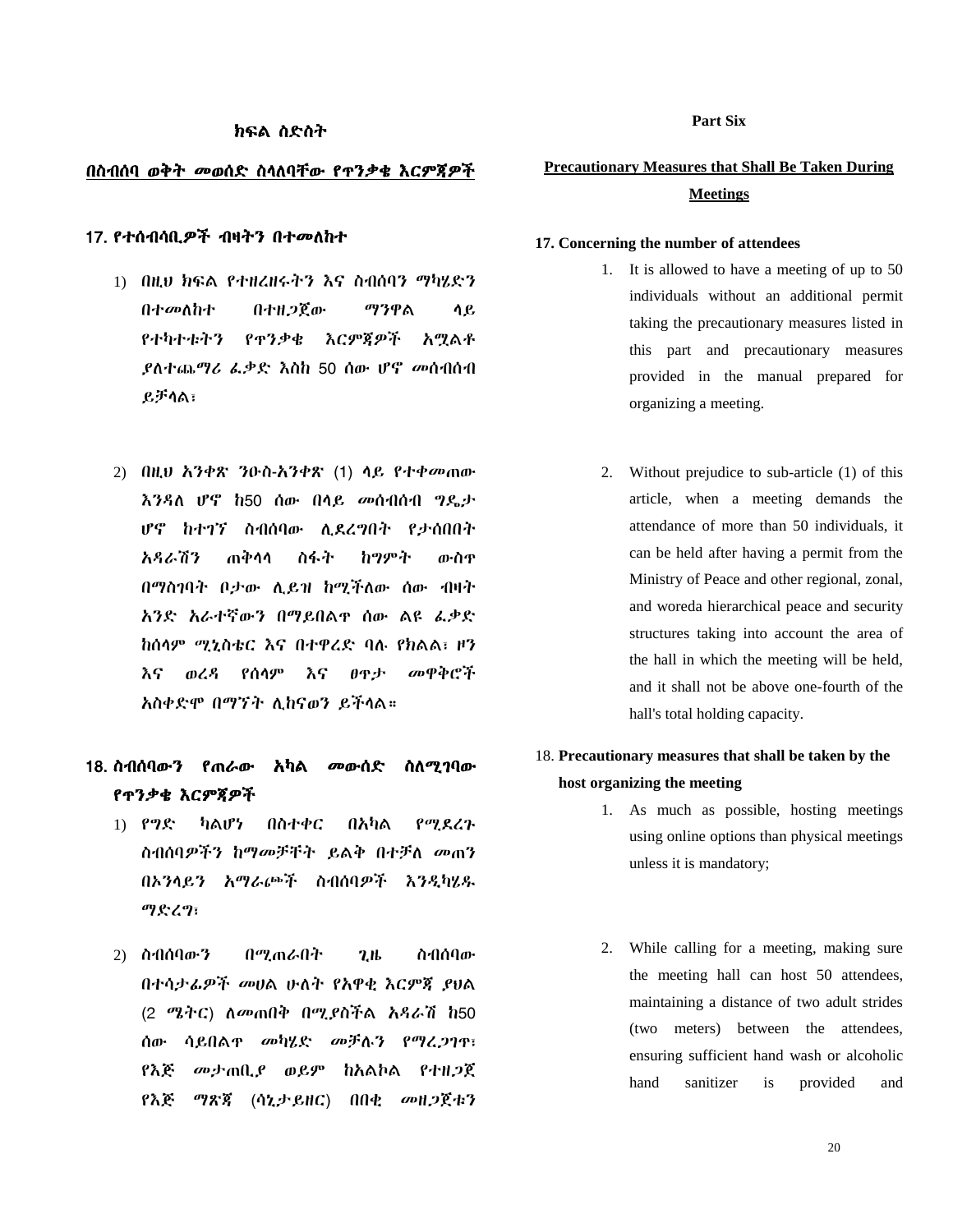የማረጋገጥ እና ለዚህ ተብሎ በተዘጋጀው ማንዋል የተዘረዘሩ ላልች የጥንቃቄ እርምጃዎችን የመተግበር ግዴታ አለባቸው፣

3) ለስብሰባ የሚጠሯቸውን ተሳታፊዎች ስለ ኮሮና ቫይረስ በሽታ መተላለፊያ እና መከላከያ መንገዶች እንዲሁም በስብሰባ ወቅት ሊከተሏቸው ስሇሚገቡ የጥንቃቄ እርምጃዎች በቂ መረጃ የመስጠት ግዴታ አለባቸው።

# 19. ስብሰባውን የሚያስተናግደው መስተንግዶ ሰጪ አካል መውሰድ ስለሚገባው የዋንቃቄ እርምጀዎች

- 1) የስብሰባ አዲራሾች በቂ የአየር ዝውውር እንዱኖራቸው የማዴረግ፣ የእጅ ንጽህናን ሇመጠበቅ የሚያስችለ በቂ ግብዓቶችን የማዘጋጀት፣ በተቻለ መጠን የተሰብሳቢዎች መግቢያና መውጫ የተለያየ እንዲሆን የማድረግ፣ ተሰብሳቢዎች የሚጠቀሙባቸው እና በተደጋጋሚ የሚነኩ ቁሳቁሶችን ቢያንስ በቀን ሁለት ጊዜ ጸረ-ተህዋሲያን ውህዴ የማፅዲት፣ እና ላልች በተዘጋጀው ማንዋሌ የተዘረዘሩ የጥንቃቄ እርምጃዎችን የመተግበር ግዴታ አለባቸው፣
- 2) ስብሰባው በተሳታ*ሌዎች መካ*ከል ሁለት የአዋቂ እርምጃ ያህሌ (2 ሜትር) ተጠብቆ ከ50 ሰው ሳይበሌጥ ስብሰባ የማካሄዴ፣ እያንዲንደ ተሰብሳቢ የአፍና አፍንጫ መሸፌኛ ካላደረገ ስብሰባ ወደ ሚዯረግበት ቦታ እንዲይገባ የመከሌከሌ፣ እንዱሁም ከመግባቱ በፉት የሙቀት ሌኬት የማዴረግ ግዳታ አሇበት፣
- 3) በስብሰባው ወቅት የኮቪዴ-19 የጥንቃቄ እርምጃዎችን አወሳሰድ በተመለከተ የሚከታተል፣

implementing the precautionary measures provided in the manual prepared for such meetings.

3. Providing sufficient information about the coronavirus pandemic regarding ways of transmission and preventing the coronavirus, and informing the attendees of the rules on precautionary measures the attendees need to follow during the meeting.

# **19. Precautionary measures that need to be taken by the person providing conference services during the meeting**

- 1. Making sure the meeting hall has sufficient air ventilation, preparing sufficient materials useful for keeping hand hygiene, as much as possible separating the entrance and the exit, cleaning materials the participants use and repeatedly touch with disinfectant at least twice a day, and taking other precautionary measures provided in the manual.
- 2. Making sure the meeting is held with not more than 50 participants, maintaining a distance of two adult strides (two-meters), prohibiting a participant without a face mask from entering the meeting hall, and measuring the temperature of each participant before entering the hall.
- 3. Assigning a person to follow, control, and take necessary COVID 19 precautionary measures during the meeting.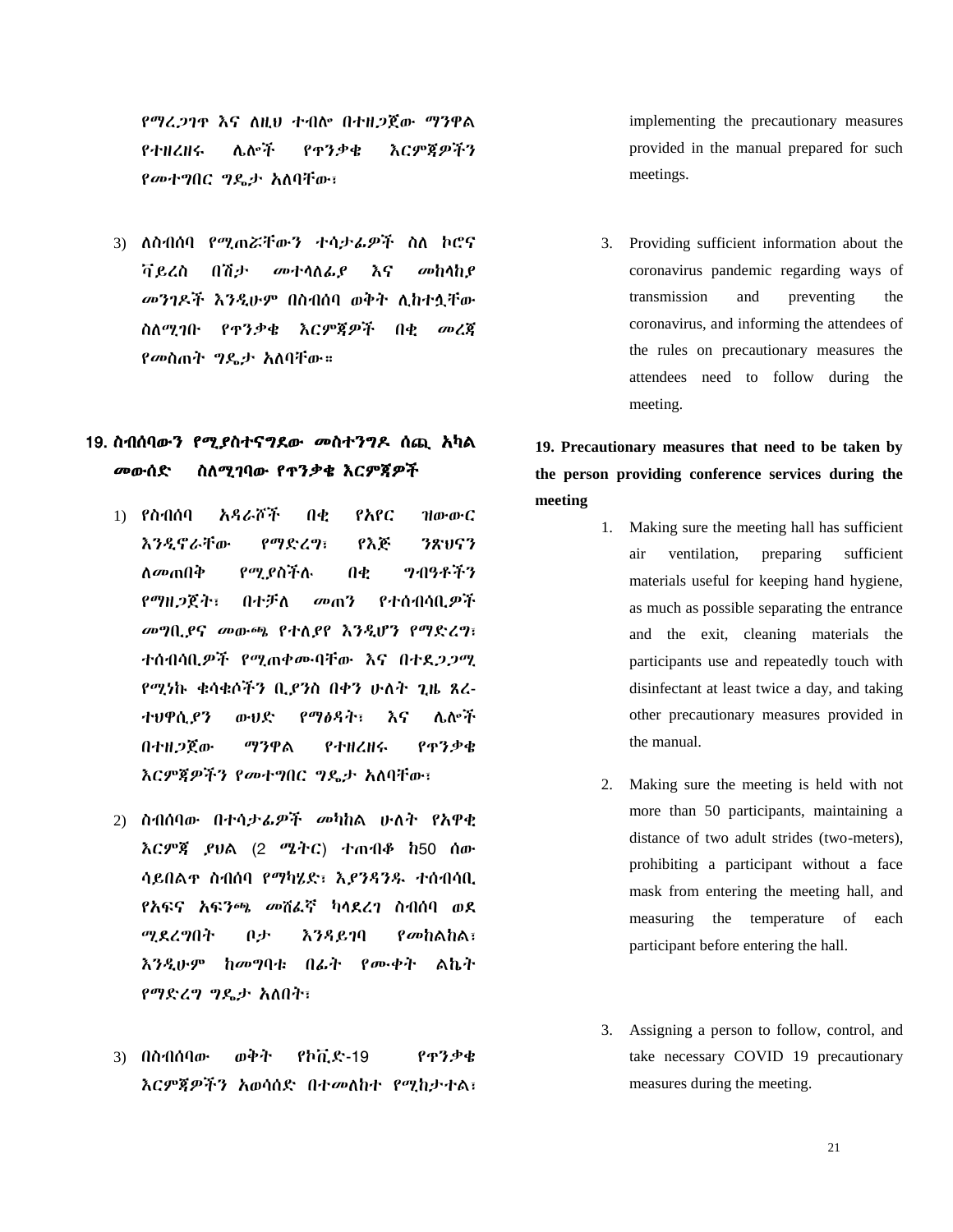የሚቆጣጠርና አስፌሳጊውን እርምጃ የሚወስድ አንዴ ሰው በቋሚነት የመመዯብ፣

- 4) የኮቪድ ምልክት የታየበት ግለሰብ ቢኖር ለጤና ሚኒስቴር፣ ሇኢትዮጵያ ህብረተሰብ ጤና ኢንስቲትዩት፣ በአቅራቢያው ለሚገኙ የጤና ተቋም ወይም ባለሞ*ያ* የማሳወቅ *ግ*ዴታ እና በጊዜያዊነት ስማቆያ አገልግሎት የሚውል ስይቶ ማቆያ ክፍል ማዘጋጀት፣
- 5) ተሰብሳቢዎች በእረፍት ሰአት ወይም በምሳ ሰአት አካሊዊ ርቀታቸዉን እንዱጠብቁ የሚያስችሌ ምሌክት የማስቀመጥ እንዱሁም ላልች ከምግብ መስተንግድ ጋር የተያያዙ አገሌግልች በሚሰጡበት ወቅት በተዘጋጀው ማንዋሌ የተዘረዘሩ የጥንቃቄ እርምጃዎችን ሙለ በሙለ የመተግበር ግዳታ አሇባቸው።
- 20. የስብሰባ ታዳሚ መውሰድ ስለሚገባው የጥንቃቄ እርምጃዎች
	- 1) የኮቪድ-19 ምልክቶች ካሳየ ማለትም የሳል፣ የሙቀት መጨመር ስሙተንፌስ መቸገር ወይም ሇኮቪዴ 19 አጋሊጭ ሁኔታ ውስጥ ከነበረ በበሽታው አሇመያዙ እስካሌተረጋገጠ ዴረስ በስብሰባው አለመሳተፍ፣
	- 2) ስብሰባው እስከሚጠናቀቅ ድረስ እንደ ምግብ ሇመመገብ አይነት አስገዲጅ ተግባራት ውጭ በማንኛውም ጊዜ የአፍ እና አፍንጫ መሸፌኛ ጭንብሌ በአግባቡ የማዴረግ፣ በስብሰባ ወቅት ጥያቄ በሚጠየቅበት እና ሃሳብ በሚሰጥበት ወቅት
- 4. Informing the Ministry of Health, the Ethiopian Public Health Institute, a nearby health facility, or health professional if any person shows symptoms of COVID-19; preparing a room which can be used as a temporary isolation room;
- 5. Using floor decals in spaces used by attendees during break time or lunchtime so that they can keep their physical distance and implement all the precautionary measures provided in the manual prepared regarding services related to serving food.

# 20. **Precautionary measures that need to be taken by attendees**

- 1. Not participating in the meeting if he has COVID-19 symptoms such as coughing, fever, breathing difficulties, or was in a situation making him vulnerable to COVID-19 unless proven free from the pandemic.
- 2. Putting a face mask properly until the end of the meeting except for obligatory actions such as eating, not taking off the mask, or not putting it on the chin while asking a question and forwarding an idea during the meeting.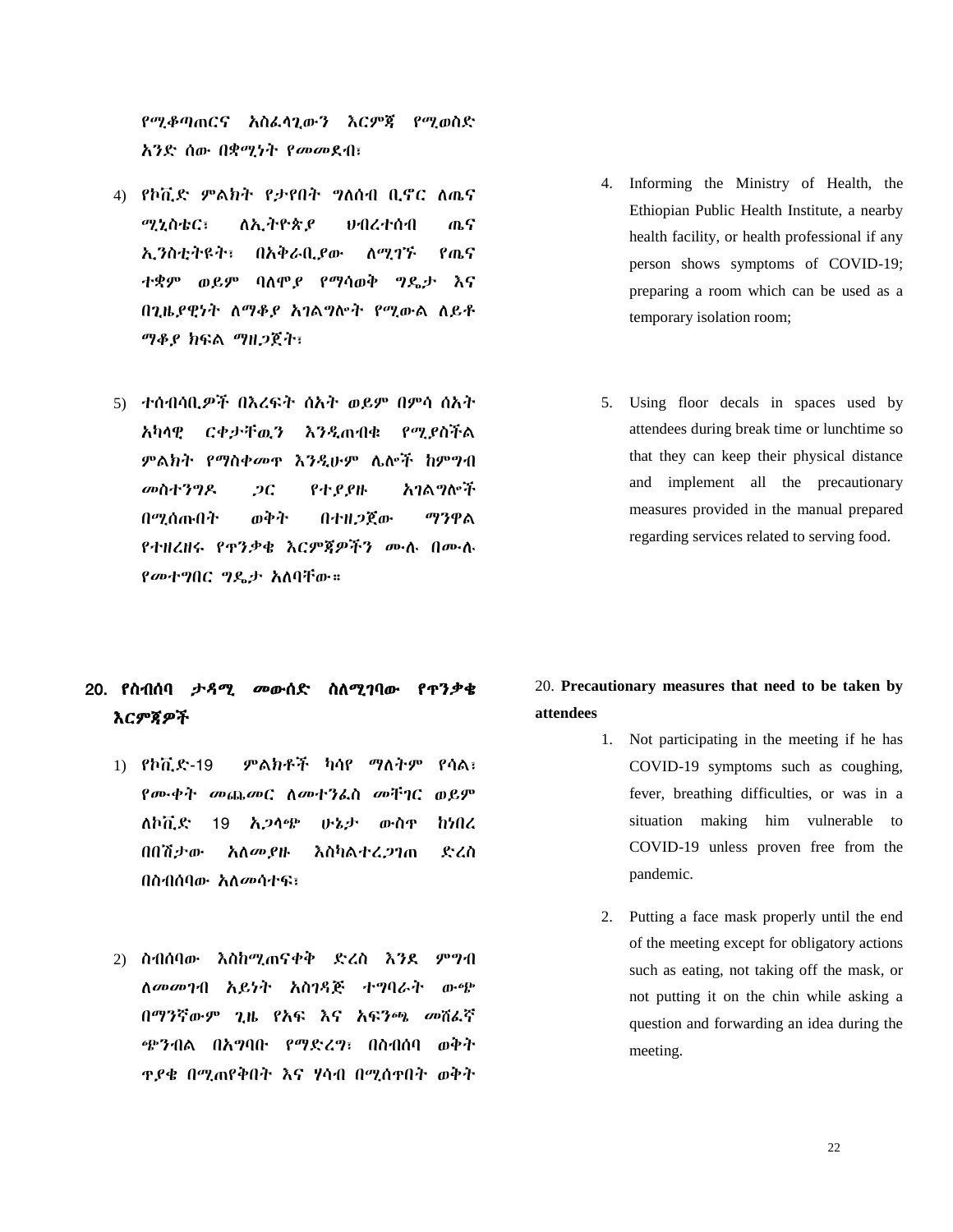የአፍና አፍንጫ መሸፌኛ ጭንብሉን አለማውለቅ ወይም ወደ አገጭ ዝቅ ያለማድረግ ግዴታ አለበት፣

3) ከማንኛውም ሰው ቢያንስ በሁለት ሜትር አካላዊ ርቀትን ጠብቆ መሳተፍ፣ እጅን ቶሎ ቶሎ መታጠብ ወይንም በሳኒታይዘር ማፅዲት፣ የተጠቀሙበትን ሶፍት እና ሌሎች የተጸዳዱበትን ቁሶች በአግባቡ ክዳን ባለዉ ቆሻሻ ማስወገጃ ማስወገዴ፣ ስብሰባው ከተጠናቀቀ በኋሊ የሚታዯረው በዚያው በስብሰባው ቦታ ከሆነ በተቻለ መጠን በክፍል ውስዋ መቆየት እና ላልች በተዘጋጀው ማንዋሌ የተዘረዘሩ የጥንቃቄ እርምጃዎችን ሙለ በሙለ የመተግበር ግዳታ አለባቸው።

#### ክፍል ሰባት

# በሀይማኖታዊ ስነ-ስርዓት፣ በየቤት ውስጥ ማህበራዊ ዝግጅቶች፣ እና የአደባባይ በዓላት አከባበር ወቅት ሊወሰዱ ስሇሚገባቸው የጥንቃቄ እርምጃዎች

### 21. የሃይማኖት ስነ-ስርዓቶችን አተገባበርን በተመለከት

- 1) ማንኛውም ሀይማኖታዊ ስርዓት የሚፌጽሙ ሰዎች ሀይማኖታዊ ስርዓቱን በሚፌጽሙበት ወቅት ከሁለት የአዋቂ እርምጃዎች በታች ተጠ*ጋግቶ ስርዓቱን መ*ፈጸም የተከለከለ ነው፣
- 2) የሀይማኖቱ ስርዓት የሚከናወንበት ህንፃ ውስዋ ሀንፃው የሚሸፍነውን ጠቅላላ ቦታ ከግምት ውስጥ በማስገባት ቦታው ሉይዝ ከሚችለው ሰው ብዛት አንድ አራተኛውን የማይበሌጥ ሰው በመያዝ ስርዓቱን ማካሄዴ ይኖርባቸዋሌ፣

3. Participating while maintaining a twometers distance from every individual, washing or cleaning hands with sanitizer repeatedly, properly disposing of used tissue papers and other disposable materials into a waste bin with a lid; after the end the meeting, if the participants are spending the night in the same place, as much as possible staying in their rooms and implementing all the precautionary measures provided in the manual.

#### **Part Seven**

**Cautionary Measures during Religious Ceremony, Inhouse Social Ceremonies, and Holidays Held on Public Squares**

#### 21. **Conduct of Religious Ceremonies**

- 1. It is prohibited for people responsible for performing any religious rituals to conduct the ceremony without ensuring that participants maintained a distance of two adult strides.
- 2. People responsible for performing the conduct of any religious rituals shall be responsible for ensuring that no more than one-fourth of the maximum occupancy number is held, which shall take into account the total area in the building where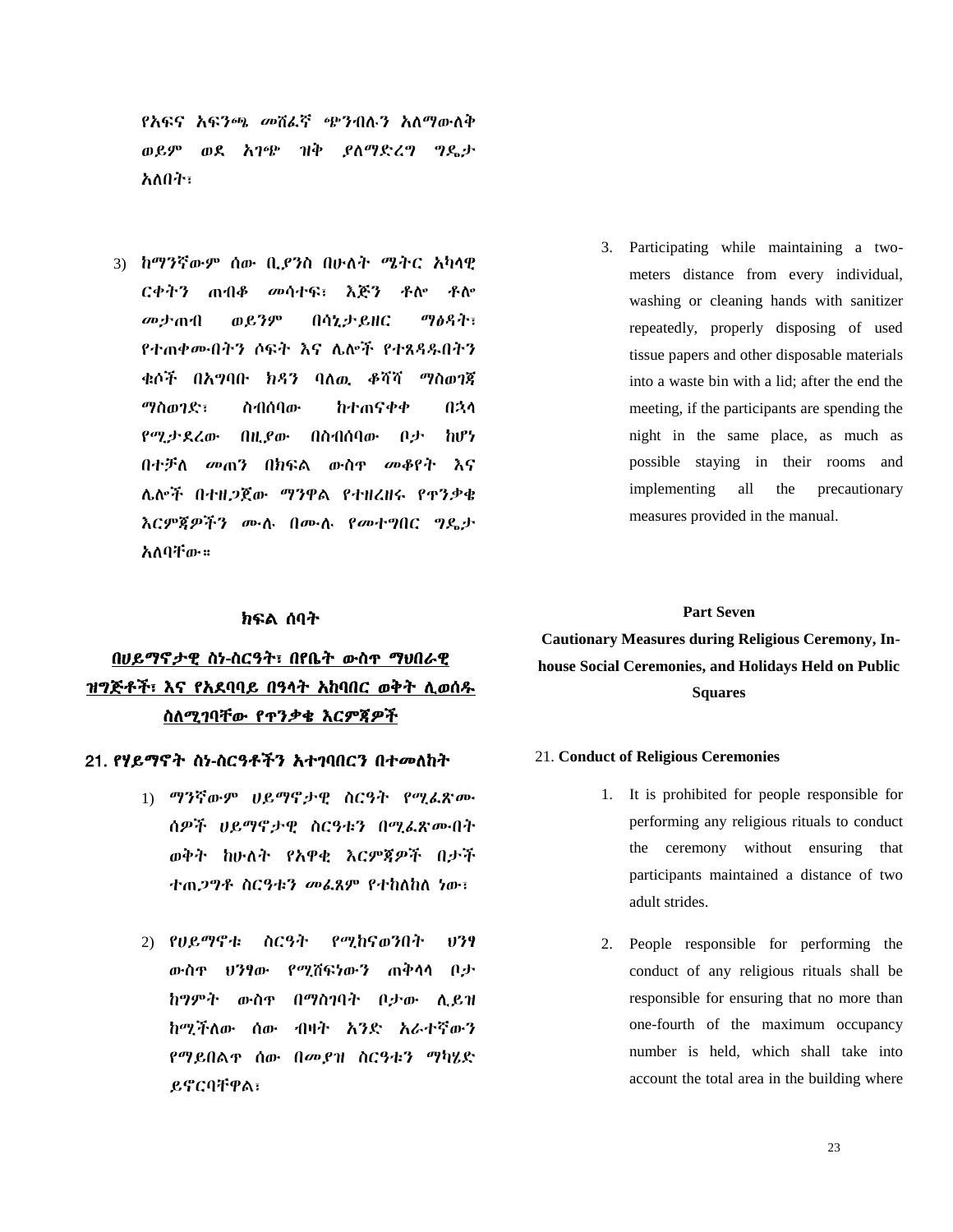- 3) በእምነት ተቋማት ቅጥር ግቢ ውስጥ የእምነቱ ተከታዮች የእምነት ስርዓቱን በሚፌስጽሙበት ወቅት ሲቆሙም ሆነ ሲቀመጡ የሁለት ሜትር ርቀት የመጠበቅ ግዴታ አለባቸው፣
- 4) ማንኛውም ሰው የአፍ እና አፍንጫ መሸፌኛ ሳያደረግ ወደ እምነት ተቋማት ቅጥር ግቢ ውስጥ መግባት የተከለከለ ነው፣
- 5) ማንኛውም የእምነት ተቋም ስለ በሽታው አስፇሊጊውን መረጃ የተሇያዩ ዘዳዎችን በመጠቀም የማድረስ፣ እንዲሁም ለየሀይማኖቱ መሪዎች እና በእምነት ተቋሙ ውስጥ ሇሚያገሇግለት የበሽታውን ስርጭት ለመግታት የሚረዱ የጥንቃቄ ቁሳቁሶችን የማቅረብ ግዳታ አሇባቸው፣
- 6) ማንኛውም ሰው የእምነት ተቋማት የኮቪዴ 19 ወረርሽኝን ለመከላከል የሚያወጧቸውን የዋንቃቄ እርምጀዎች የመፈጸም ግዴታ አለበት፣
- 7) ማንኛውም የእምነት ተቋም የኮቪዴ 19 ወረርሽኝን ለመከላከል የሚያወጣቸውን የጥንቃቄ እርምጃዎች በእምነቱ ተከታዮች መፌጸማቸውን የመቆጣጠር ግዴታ አስበት።

#### 22. የቤት ውስጥ ማህበራዊ ዝግጅቶችን በተመለከተ

1) ሇሌዯት፣ ምረቃ፣ ማህበር፣ ሀዘንን መሰረት የሚያዯርጉ ዝግጅቶች (ከቀብር እና ከቀብር መሌስ ያለ ስነ-ስርዓቶች ውጭ) እና መሰሌ በቤት ውስጥ የሚዘጋጁ ማህበራዊ በዓሊት the religious ceremony is held.

- 3. The attending followers of the religious ceremony who may be standing or sitting next to one another in the premise of the religious institution shall maintain a twometer physical distance.
- 4. It is prohibited to enter into the premise of any religious institution without wearing a face mask.
- 5. Every religious institution shall have the duty to deliver COVID-19 related essential health education through different means, and shall provide personal protective equipment to religious leaders and other individuals who serve in the religious institution to control the transmission of the diseases.
- 6. Every individual shall comply with any COVID-19 preventive and control measures adopted by any religious institution.
- 7. It shall be the duty of every religious institution to ensure implementation of and compliance with their COVID-19 prevention measures by followers of the respective religion.

#### **22. In-house social ceremonies**

1. It shall be prohibited to conduct in-house ceremonies like birthday, graduation, mahber, and ceremonies related to mourning (except burial and ceremonies held immediately after burial), and holiday-related in-house social events with individuals other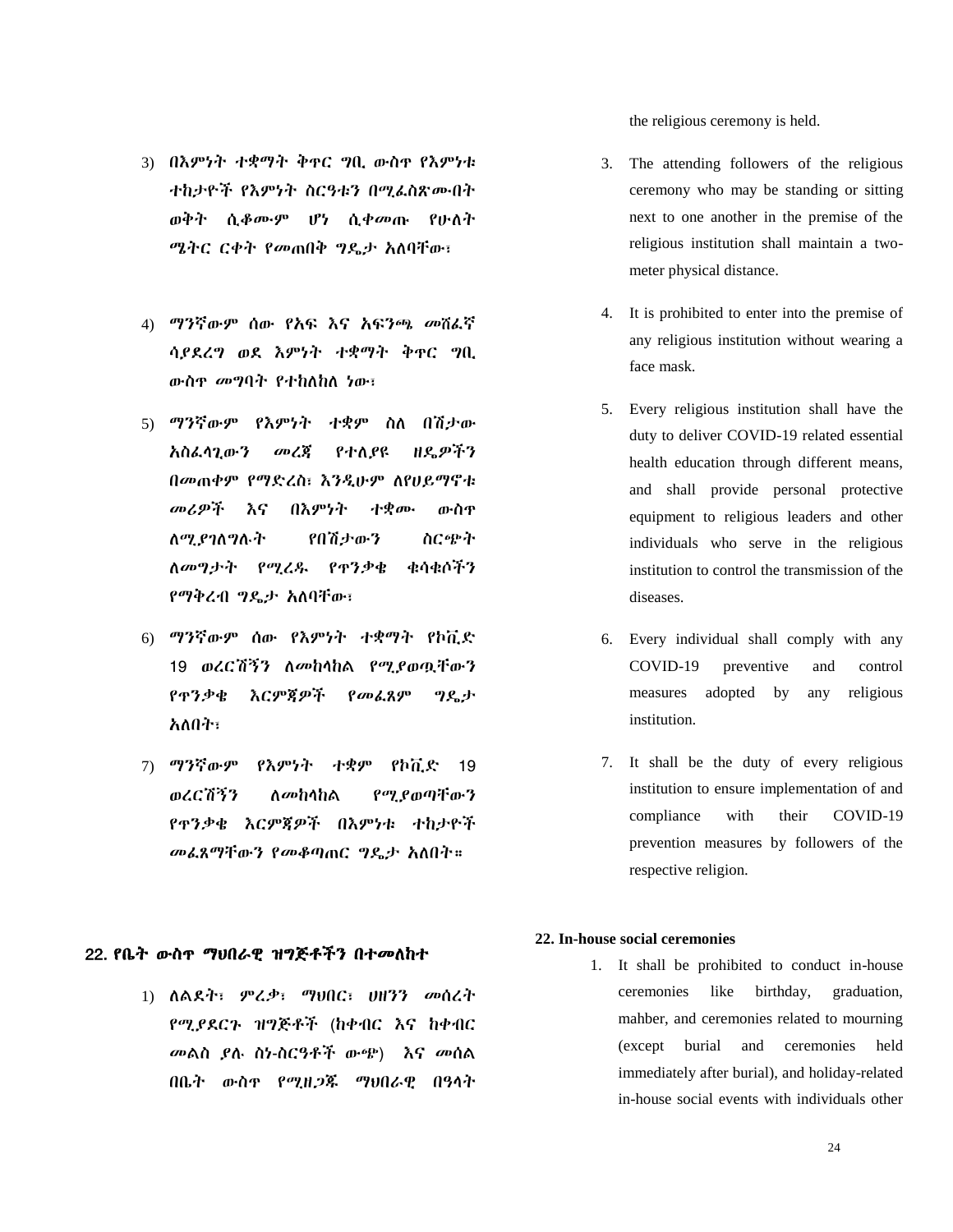ከቤተሰብ አባሊት ከሆኑ ውጭ ተጠራርቶ ማክበር የተከለከለ ነው፣

2) ከላይ የተጠቀሰው እንዳለ ሆኖ ማንኛውም ሰው ከ50 በሊይ የማይበሌጡ ሰዎች በመሆን እና ሁለት የአዋቂ እርምጃ (ሁለት ሜትር) ተራርቆ፣ የአፍና አፍንጫ መሸፌኛ በማድረግ እና ተገቢውን የኮቪዴ 19 መከሊከያ የንጽህና እርምጃዎች በመተግበር የሰርግ ስነ-ስርዓት ማካሄዴ ይችሊሌ፣

#### 23. የአደባባይ በዓላት አከባበርን በተመለከተ

- 1) ህዝብን በብዛት የሚያሳትፉ የአደባባይ ላይ በዓሊት የወረርሽኑ ስርጭት መረጋጋት እስኪጀምር ድረስ በታቸለ አቅም ባይደረጉ ይመከራሌ፣
- 2) ማንኛውም በአደባባዮች ላይ የማከበሩ በዓላትን የማታደምም ሆነ አከባበሩን የሚያስተባብር ሰው የአፍና አፍንጫ መሸፌኛ የማድረግ እና በአከባበርም ወቅት ሁለት ሜትር ርቀትን ጠብቆ የመቆምና መቀመጥ ግዳታ አሇበት፣
- 3) ማንኛዉም በአደባባይ የሚከበሩ በዓላትን የሚያስተባብር አካሌ በዓሊት የሚከበሩባቸው አደባባዮች የሚሸፍኑትን ጠቅላላ ቦታ ከግምት ውስዋ በማስገባት ቦታው ሊይዝ ከሚችለው ሰው ብዛት አንዴ አራተኛውን የማይበሌጥ ሰው በመያዝ ስርዓቱን ማካሄዴ ማረጋገጥ ይኖርባቸዋሌ፣

4) የበዓላቱ አስተባባሪዎች ወደ በዓላቱ

than family members.

2. Notwithstanding Sub-article (1) of this Article, it shall be allowed to hold a wedding ceremony for no more than 50 individuals provided that two adult strides (two-meter) distance is maintained , participants wear face-mask, and the appropriate COVID-19 control and hygiene practice is implemented.

#### 23. **Holiday Held on Public Squares**

- 1. It is recommended, as much as possible, not to hold holidays in a public square involving too many people until the prevalence of the pandemic is stabilized.
- 2. Every individual who attends or coordinates the conduct of any holidays in public square shall wear a face mask and maintain a twometer distance while standing and sitting within the ceremony area.
- 3. Every individual who is responsible to coordinate the conduct of any holiday in a public square shall be responsible for ensuring that the event is conducted with no more than one-fourth of the maximum occupancy size, which shall take into account the total area covered by the location designed for the respective out-door event.
- 4. Coordinators of the holidays held in Public Square shall have the duty to ensure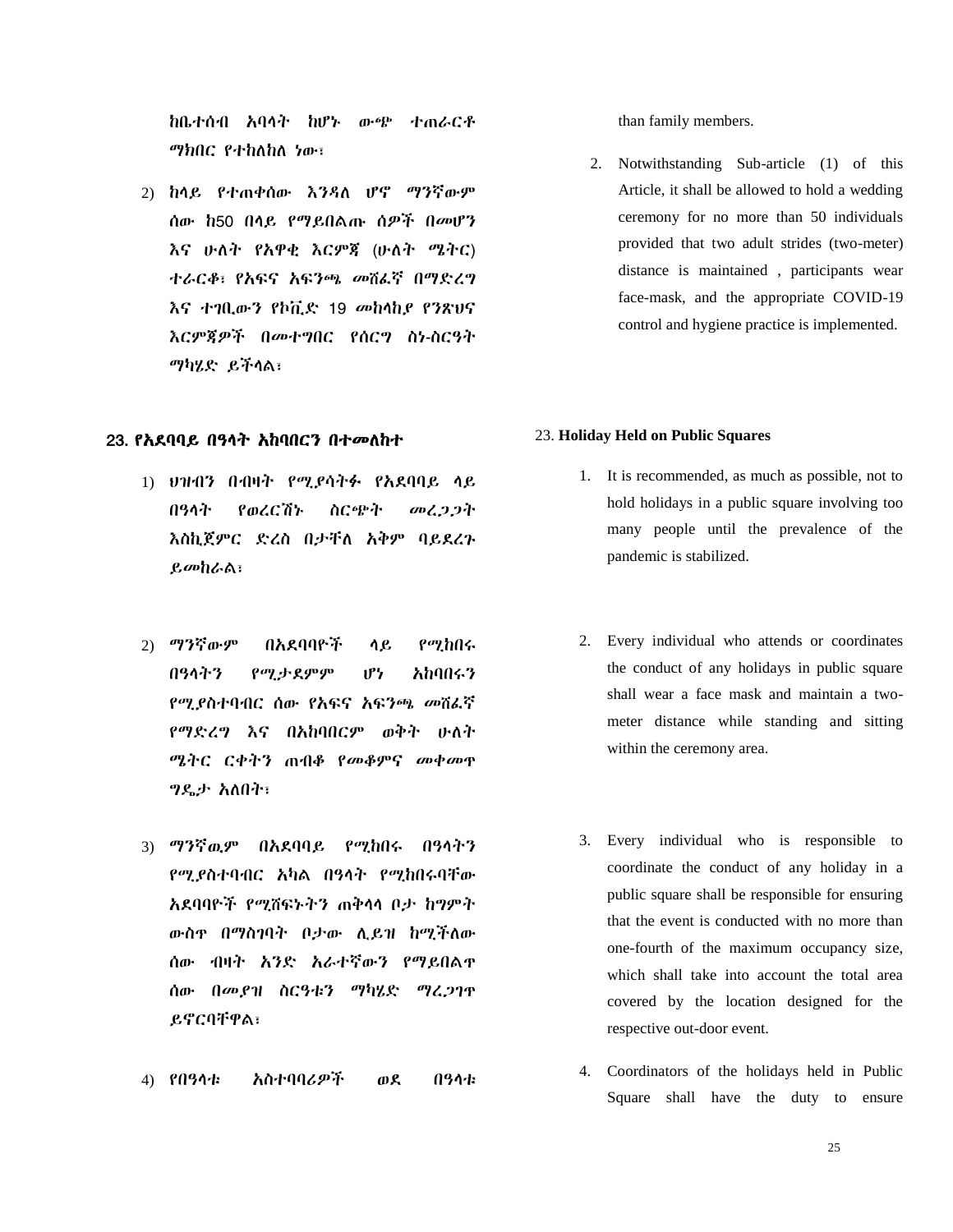የሚከበሩበት አደባባዮች የሚወስዱ መንገድችን እና መግቢያ ቦታዎች ሊይ የበዓሊቱ ታዲሚዎች ተገቢውን የኮቪዴ 19 ወረርሽኝ መከሊከያ መሟሊታቸውን የማረጋገጥ ግዳታ አሇባቸው፣

- 5) የበዓላቱ አስተባባሪዎች አስፈላጊውን መረጃ የተሇያዩ ዘዳዎችን በመጠቀም የማዴረስ ግዳታ አሇባቸው፣
- 6) የበዓላቱ አስተባባሪዎች በአደባባይ ላይ የሚከበሩ በዓሊት ወቅት መጨናነቅ እንዲኖር የመግቢያ እና የመውጫ መንገድችን መሇየትን ጨምሮ ላልች የጥንቃቄ እርምጃዎችን የመውሰድ ግዴታ አለባቸው፣
- 7) የበዓሊቱ አዘጋጆች እና አስተባባሪዎች በበዓለ አከባበር ወቅት ሲደረጉ የሚገባቸውን የዋንቃቄ እርምጀዎች አስቀድሞ የመለየት፣ ለተሳታ*ሌዎች የማሳወቅ፣ እና አ*ፌጻጸሙን የመከታተል ግዴታ አለባቸው፣
- 8) ማንኛውም የአደባባይ በዓል ታዳሚ የበዓላቱ አዘጋጆች እና አስተባባሪዎች የሚያወጧቸውን የጥንቃቄ እርምጃዎች የመተግበር ግዳታ አለባቸው፣
- 9) በበዓላት አከባበር ወቅት ማናቸውም ለንክኪ የሚዲርጉ እንቅስቃሴዎች እና የአከባበር ስርዓቶች የተከሇከለ ናቸው፣
- 10) እነዚህ ዝግጅቶች ወረርሽኙን ባገናዘ በመሌኩ መከናወን መቻላቸውን በማረጋገዋ ፌቃድ የመስጠት እና በአከባበር ወቅትም ደግሞ

implementation of COVID-19 prevention measures by all individuals attending the ceremony at all major roads leading to and the entrance of the public square.

- 5. Coordinators of the holidays shall have the duty to deliver COVID-19 related essential health education through different means.
- 6. Coordinators of the holidays shall have the duty to designate separate entry and exit roads and take related measures to reduce crowding.
- 7. Hosts and coordinators of the holidays shall proactively identify preventive measures that must be exercised during the conduct of the ceremony, publicize the preventive measures to ceremony participants, and monitor its implementation.
- 8. Every individual shall comply with any COVID-19 preventive and control measures adopted by the hosts and coordinators of the holiday.
- 9. Any activity or ceremony procedure during the conduct of the ceremony that would cause contact shall be prohibited.
- 10. The relevant government organs shall be responsible for granting a permit for the conduct of such ceremonies after examining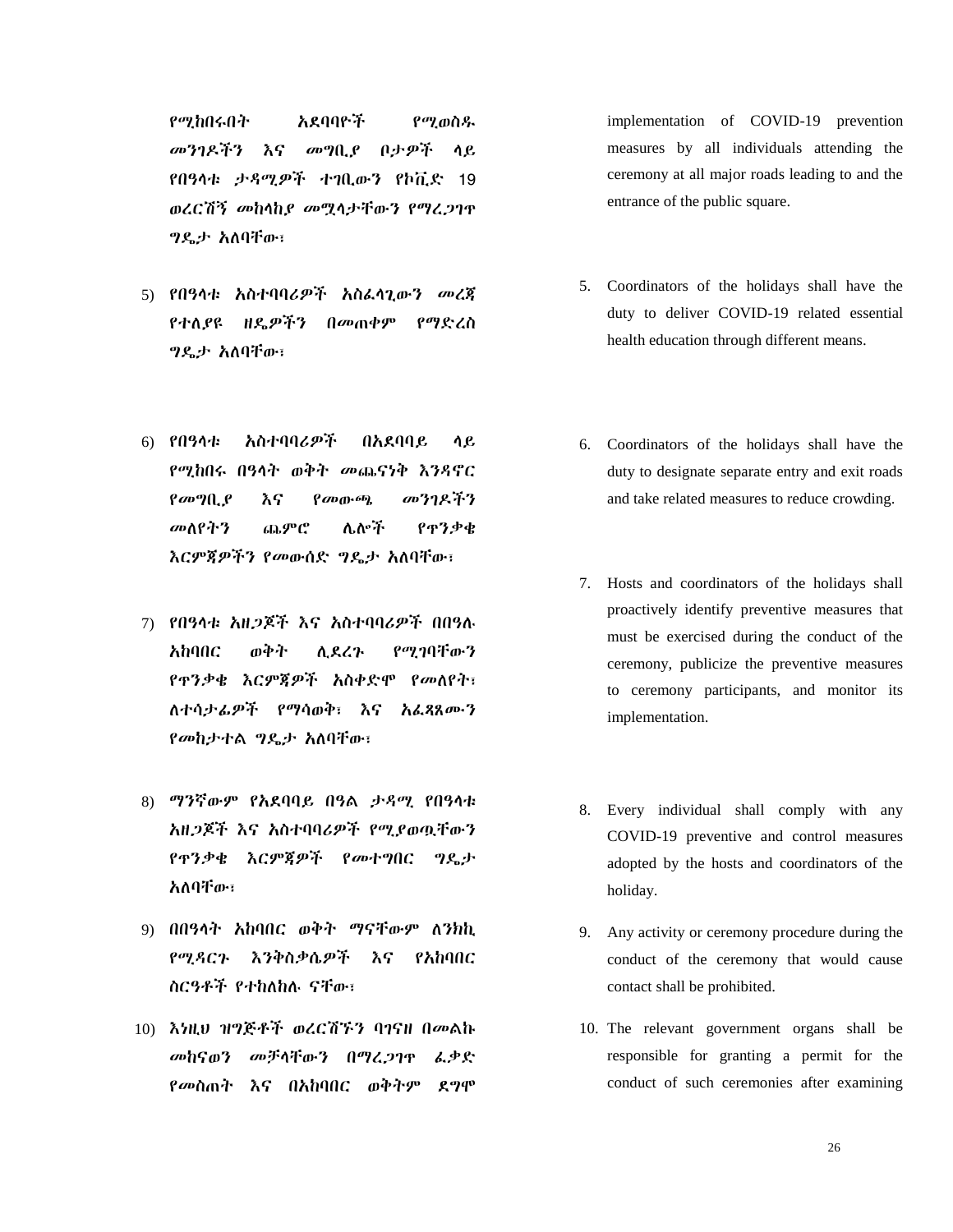የጥንቃቄ እርምጃዎች የማይተገበሩ ከሆነ አስፇሊጊውን እርምጃ የመውሰዴ ኃሊፉነት አግባብ ባላቸው የመንግስት አካላት የሚፌጸም ይሆናሌ፣

11) ለዚህ አንቀጽ አፌጻጸም የአደባባይ በዓላት ማለት ህዝብን በብዛት የሚያሳትፉ በክፍት ስፍራዎች የሚደረጉ ስብስቦች ናቸው።

#### ክፍል ስምንት

# የመዝናኛ፣ የመስተንግድ አገሌግልቶች እና ስፖርታዊ <u>ውድድሮች ሊከተሉት የሚገቡ የጥንቃቄ እርምጀዎች</u>

- 24. አገልግሎት የሚሰጡ እንደ ካፌዎች፣ ባርና ሬስቶራንቶች፣ መጠዋ ቤቶች፣ ቡና ቤቶች፣ የጭፌራ ቤቶች፣ እና የመዝናኛ እና መጫዎቻ አገሌግልት የሚሰጡ ስፍራዎች
	- 1) በአንዴ ጠረጴዛ ከሶስት ሰው በሊይ ማስተናገድ የተከለከለ ሲሆን በእ*ያንዳንዱ* ጠረጴዛ *መካከ*ል የሁለት *ሜትር ርቀት* ሉጠበቅ ይገባሌ፣
	- 2) አገልግሎትን የሚሰጡ ሰዎች የአፍና አፍንጫ መሸፌኛን የማድረግ ግዴታ አለባቸው፣
	- 3) የሚስተናገደ ሰዎች ከሚመገቡበት እና ከሚጠጡበት ወቅት ውጭ የአፍ እና አፍንጫ መሸፌኛን የማድረግ ግዴታ አለባቸው፣
	- 4) ተቋማቱ በመግቢያና መውጫ በሮች እና ሌሎች አስፌላጊ ቦታዎች ላይ በሽታውን ለመከላከል የሚያስችሉ አስፌሳጊ ነገሮችን ማዘጋጀት፣ በቂ የአየር ዝውውር እንዱኖር

ceremonies are prepared with consideration of the pandemic, as well as to take the necessary measures during non-compliance with applicable measures.

11. For the purpose of this article, "public square holiday" means holidays involving the public in mass and conducted in open public space.

#### **Part Eight**

# **Cautionary Measures To Be Complied with By Recreations, Hospitality Services, and Sport Tournaments**

**24. Hospitalities like cafes, bars, restaurants, night clubs, coffee shops, and recreational and amusement service providers** 

- 1. It is prohibited to serve more than three people in a table, and there shall be a two-meter distance between each table.
- 2. Service providing individuals shall wear a face mask.
- 3. Customers shall wear a face mask except when eating and drinking.
- 4. Service providing facilities shall take all the necessary measures to control the pandemic by preparing required tools on the entrance and exit doors and other areas, ensure that rooms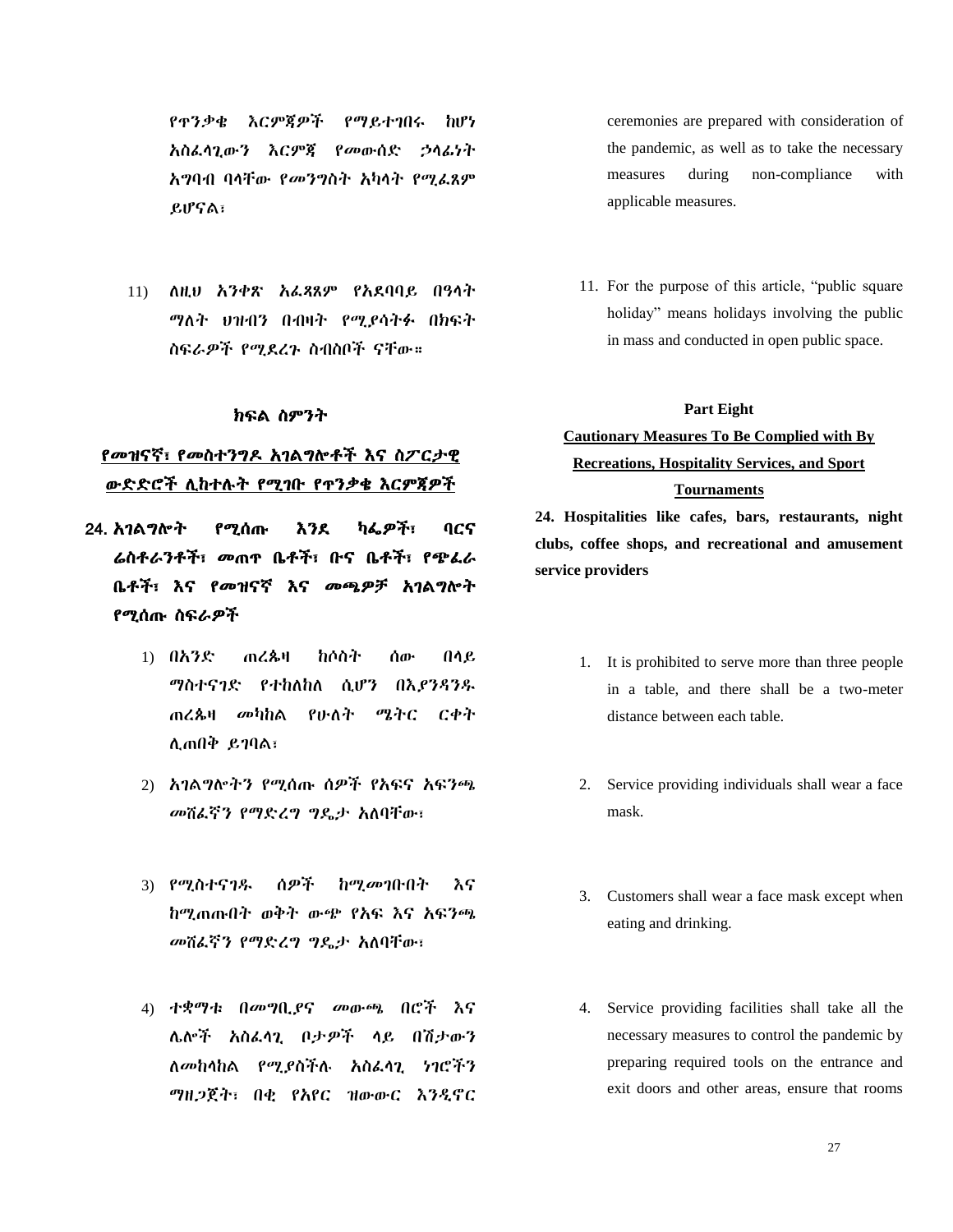የማድረግ፣ እንዲሁም ለሰራተኞቻቸው የበሽታውን ስርጭት ለመግታት የሚረዱ የጥንቃቄ ቁሳቁሶችን የማቅረብ ግዳታ አለባቸው፣

- 5) ተቋማቱ ተገሌጋዮቻቸው የሚጠቀሙባቸው ወንበሮች፣ ጠረጴዛዎች፣ የመጫዎቻ እቃዎች እና ላልች መሰሌ ቁሳቁሶችን ከእያንዲንደ አገሌግልት በኃሊ በጸረ-ተህዋሲያን ውህዴ ማጽዲት ኃሊፉነት አሇባቸው፣
- 6) የሳውና እና መሰሌ አገሌግልቶችን የሚሰጡ ተቋማት በአንዴ የአገሌግልት መስጫ ክፌሌ ውስጥ ከአንዴ ሰው በሊይ ወይንም ከአንዴ ቤተሰብ አባሊት ውጭ አገሌግልት መስጠት የተከለከለነው፣
- 7) የጭፇራ ቤቶች አገሌግልት በሚሰጡበት ወቅት አገልግሎት የሚሰጡበት ስፍራ ስፋት ከግምት ውስጥ በማስገባት ቦታው ሉይዝ ከሚችለው ሰው ብዛት አንድ አራተኛውን የሚበሌጥ ሰው ሳይዙ፣ በተገሌጋዮች መሀሌ ሁለት የአዋቂ እርምጃ (ሁለት ሜትር) በሁለም ጊዜ በማስጠበቅ፣ ማንኛውም ለንክኪ የሚዲርጉ እንቅስቃሴዎችን በመከሌከሌ፣ እና ሌሎች አስፌላጊ የሆኑ እርምጃዎችን ሙለ በሙለ በመተግበር ሉሆን ይገባሌ፣
- 8) ከላይ ከተዘረዘሩት በተጨማሪ ሊወሰዱ የሚገባቸው የጥንቃቄ እርምጃዎች በማንዋሌ በዝርዝር የሚቀመጡ ሲሆን ተቋማቱም ሆኑ ተገሌጋዮች እነዚህን እርምጃዎች ሙለ በሙሉ የመተግበር ግዴታ አስባቸው።

have adequate air ventilation, and provide employees with necessary personal protective equipment.

5. Service providing facilities shall disinfect chairs, tables, toys, and other related tools used by customers after every service session.

 $\mathbf{r}$ 

- 6. Facilities providing sauna and related kinds of services shall not allow more than one person or any person who is not a member of a family in one room.
- 7. Night clubs shall be responsible for ensuring that no more than one-fourth of the maximum occupancy size is occupied, which shall take into account the total area covered of the service provision area, the two-meter distance between customers is maintained, and prohibiting any activity that would create contact, and fully implementing other necessary measures.
- 8. Besides the cautions provided above, additional cautionary measures shall be provided in a manual, and the institutions and customers shall fully comply with it.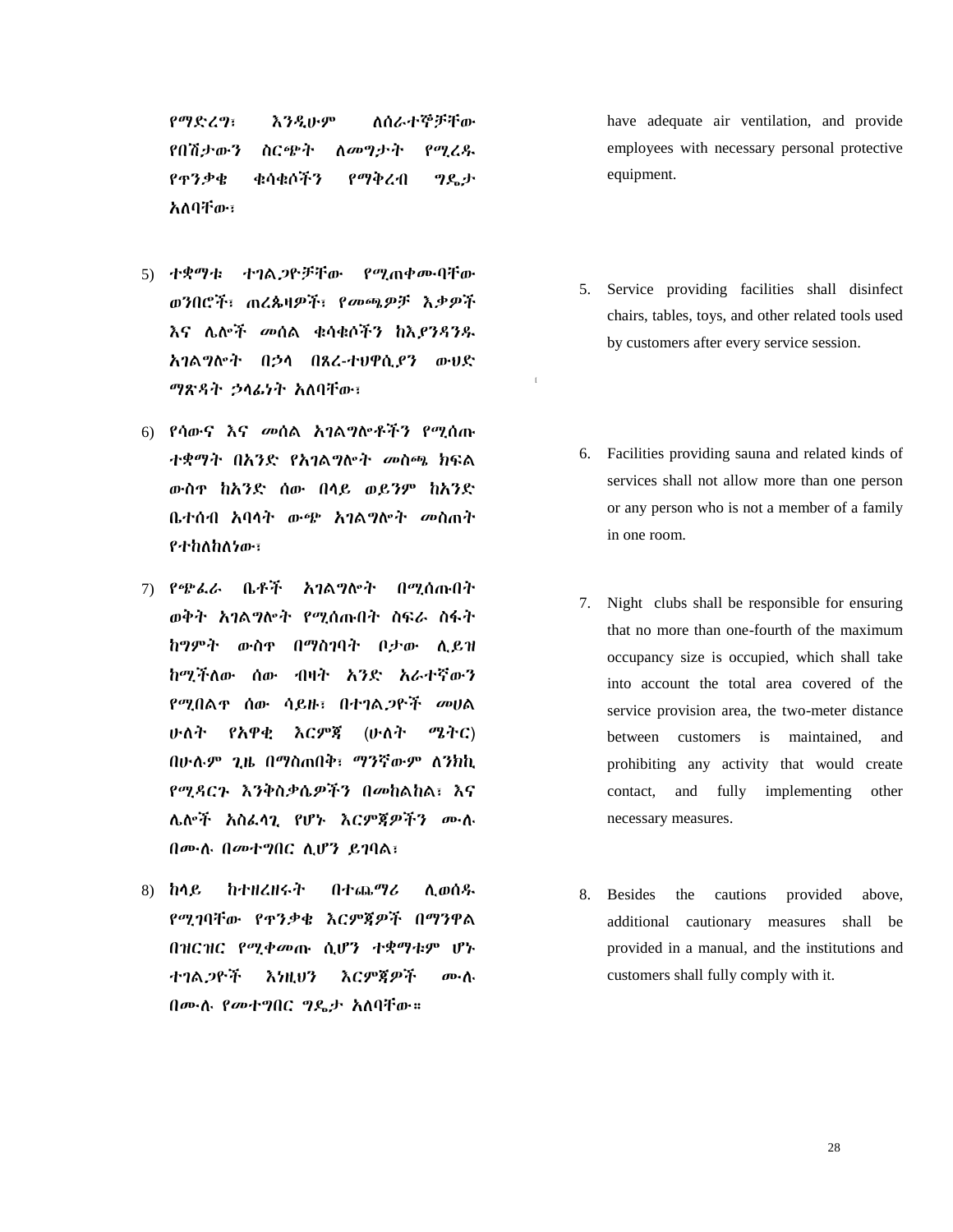### 25. ሲኒማ ቤቶች፣ቲያትር ቤቶች እና የስዕሌ ጋሊሪ

- 1) ተቋማቱ አገሌግልት የሚሰጡባቸውን ቦታዎች ከእ*ያንዳንዱ* የአገልግሎት ክፍለ ጊዜ በኋላ ቦታዎቹን በጸረ-ተህዋሲያን ውህዴ የማጽዲት፣ ተገሌጋዮች እጃቸውን እንዱታጠቡ በቂ ውሃና ሳሙና ወይም ሳኒታይዘር የማቅረብ፣ እና በመመሪያ የሚወሰኑ ላልች የጥንቃቄ እርምጃዎች አክብሮ አገሌግልት የመስጠት ግዳታ አሇባቸው፣
- 2) ተቋማቱ በመግቢያ እና መውጫ በሮችና ሌሎች አስፈላጊ ቦታዎች በሽታውን ለመከላከል የሚያስችሉ አስፌሳጊ ነገሮችን ማዘጋጀት እንዲሁም ለሰራተኞቻቸው የበሽታውን ስርጭት ለመግታት የሚረዱ የጥንቃቄ ቁሳቁሶችን የማቅረብ ግዳታ አለባቸው፣
- 3) አገልግሎቱ የሚሰጥበት አዳራሽ ወይም ስፍራ ስፊት ከግምት ውስጥ በማስገባት ቦታው ሉይዝ ከሚችሇው ሰው ብዛት አንዴ አራተኛውን የማይበሌጥ ሰው በመያዝ እና ሁለት የአዋቂ እርምጃ (ሁለት ሜትር) በማራራቅ አገሌግልቱን መስጠት ይኖርባቸዋሌ፣
- 4) ተቋማቶቹ የአገሌግልቱ ተጠቃሚዎች ተገቢውን የኮቪዴ 19 ወረርሽኝ መከሊከያ መሟላታቸውን የማረጋገጥ ግዴታ አለባቸው፣
- 5) ማንኛውም ሰው በእነዚህ ተቋማት ሇመስተናገዴ ተቋማቶቹ የሚያውጧቸውን የጥንቃቄ እርምጃዎች የመተግበር ግዳታ አለበት፣
- 6) ከላይ ከተዘረዘሩት በተጨማሪ ሊወሰዱ

#### 25. **Cinemas, theaters, and art galleries**

- 1. The institutions shall clean the service area with disinfectant after every session, provide enough water and soap or sanitizer for hand cleaning by customs, and provide service as per other applicable cautionary measures as defined under a directive.
- 2. Service providing facilities shall take all the necessary measures to control the pandemic by preparing required tools on the entrance and exit doors and other areas, ensure that rooms have adequate air ventilation, and provide employees with necessary personal protective equipment.
- 3. Service providing facilities shall be responsible for ensuring that no more than one-fourth of the maximum occupancy size is occupied, which shall take into account the total area covered by the service providing hall and area, and two-meter distance between customers is maintained.
- 4. The institutions shall ensure compliance of necessary COVID 19 pandemic protections by their customers.
- 5. Every individual shall implement cautionary measures adopted by the service delivery institutions.
- 6. Besides the cautions provided above, additional cautionary measures shall be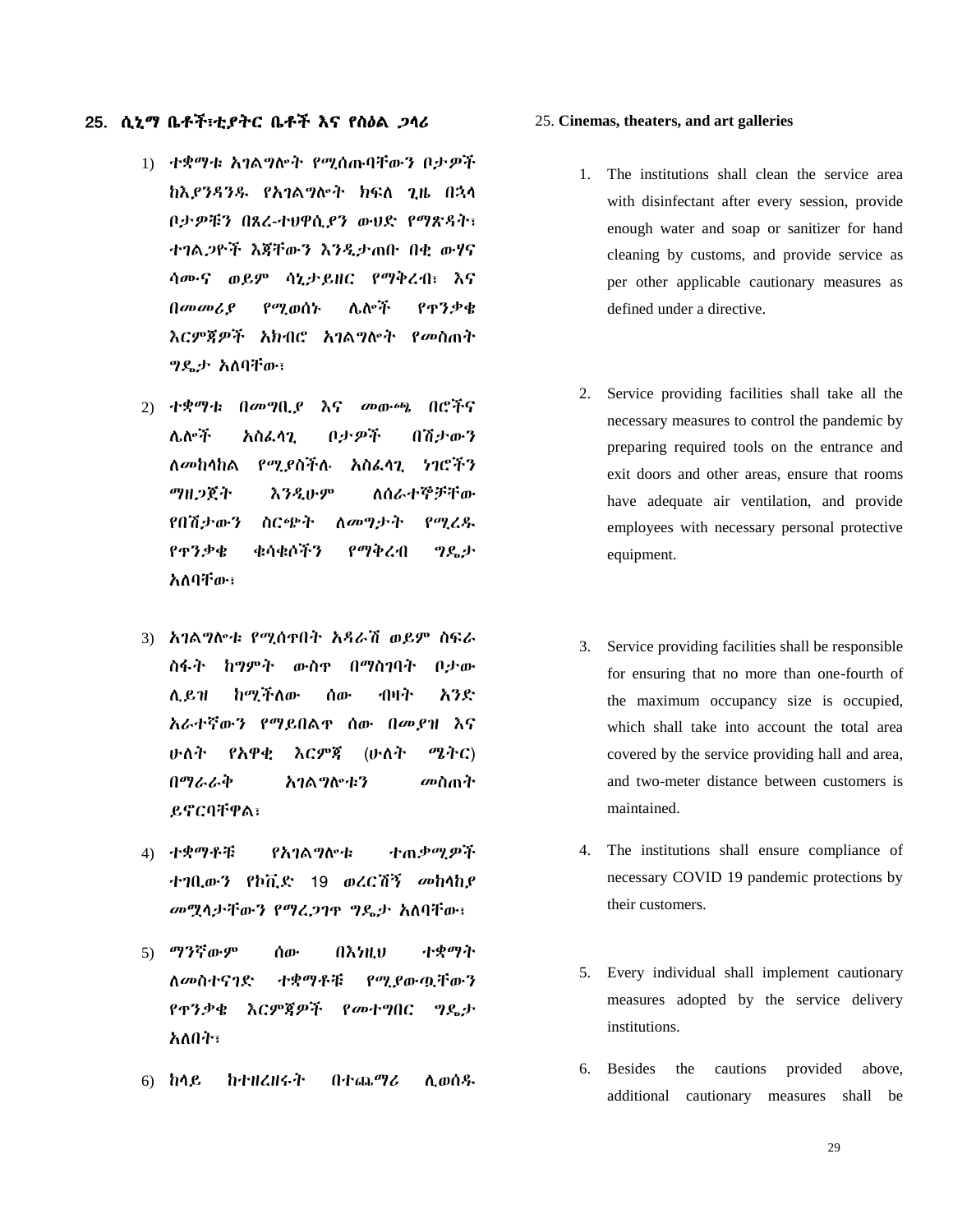የሚገባቸው የጥንቃቄ እርምጃዎች በማንዋሌ በዝርዝር የሚቀመጡ ሲሆን ተቋማቱም ሆኑ ተገሌጋዮች እነዚህን እርምጃዎች ሙለ በሙሉ የመተግበር ግዴታ አለባቸው።

### 26. ስፖርታዊ ውዴዴሮች

- 1) ማንኛዉም የስፖርት ዉዴዴር የስፖርት ዉድድሩ ስፍራ የሚይዘው የታዳሚ ብዛት ታሳቢ በማዴረግ ከአንዴ አራተኛዉን ታዲሚ የማይበልዋ እንዲታደም በማድረግ ማከናወን ይቻሊሌ፣
- 2) የስፖርታዊ ውዴዴር አዘጋጆችም ሆኑ ተሳታፉዎች በዚህ ዙሪያ በሚወጡ ማንዋልች የሚወሰኑ የጥንቃቄ እርምጃዎችን ሙለ በሙለ በመተግበር ውዴዴሮችን ማካሄዴ ይገባቸዋሌ፣
- 3) እነዚህ ውዴዴሮች ወረርሽኙን ባገናዘበ መሌኩ መከናወን መቻሊቸውን በማረጋገጥ ፇቃዴ የመስጠት እና በውዴዴር ወቅቶችም የጥንቃቄ እርምጃዎች የማይተገበሩ ከሆነ አስፇሊጊውን እርምጃ የመውሰዴ ኃሊፉነት አግባብ ባላቸው የመንግስት አካላት የሚፈጸም ይሆናሌ።

provided in a manual, and the institutions and customers shall fully comply with it.

#### 26. **Sport tournaments**

- 1. Any sporting event may be held with the participation of no more than one-fourth of the audience, taking into account the size of the venue.
- 2. Hosts and participants of any sports tournaments shall conduct the tournament by fully implementing applicable cautionary measures to be adopted in a manual.
- 3. The relevant government organs shall be responsible for granting a permit for the conduct of such tournaments with consideration of the pandemic, as well as to take the necessary measures during non-compliance with applicable measures.

#### ክፍል ዘጠኝ

# በከፍተኛ ሁኔታ ተ*ጋ*ላጭ የሆኑ የህብረተሰብ ክፍሎችን የሚገኙባቸው ተቋማት ሊይ የተጣለ ክሌከሊዎች እና መደረግ ያለባቸው የጥንቃቄ እርምጃዎች

### 27. ክሌከሊዎች እና የጥንቃቄ እርምጃዎች

1) የወረርሽኙ ስርጭት ያሇበት ሁኔታ በየጊዜው እየታየ በላሊ መመሪያ እስኪወሰን ዴረስ

#### **Part Nine**

# **Restrictions and Cautionary Measures to be Applicable by Institutions for High-Risk Section of the Society**

#### 27. **Restrictions and cautionary measures**

1. Until determined by another directive after considering the status of the pandemic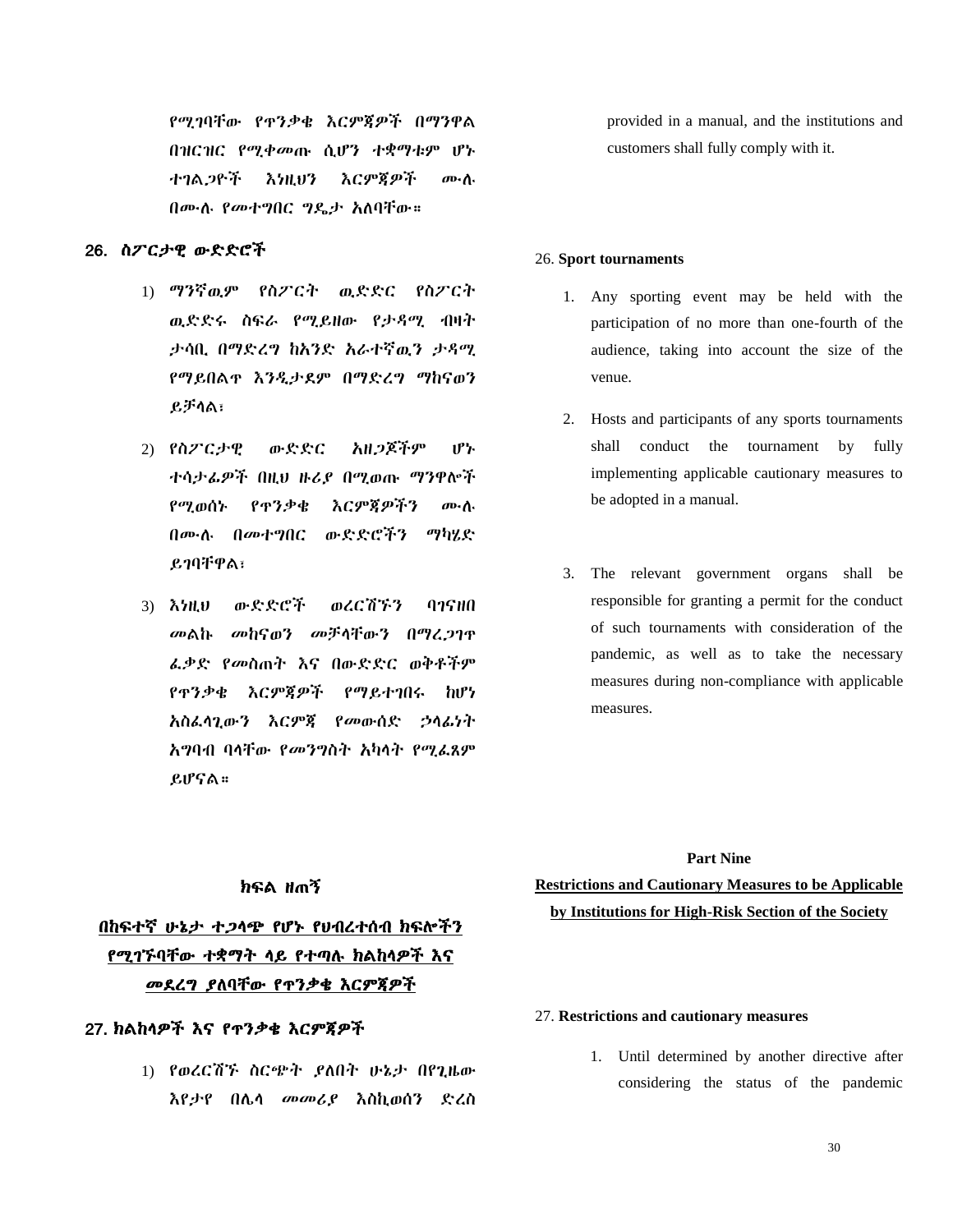የአረ*ጋዉያን መ*ጦሪያ ስፍራ*ዎች*፣ የማገገም የና የአእምሮ ህክምና ማዕከላት ሰዎችን በአካል መጠየቅ የተከለከለ ነው

- 2) የዚህ አንቀፅ ንኡስ አንቀፅ 1 እንዳለ ሆኖ ጠያቂዎችም ሆነ እርዲታ ሰጭዎች ከተቋሙ አስተዲዯር ዴረስ በመቅረብ ማንኛውንም ዴጋፌና መሰሌ ተግባራትን ማዴረግ ግን አይከለክልም
- 3) በማረሚያ ቤቶች ላይ የሚደረግ የታራሚን በአካሌ የመጎብኘት ሂዯት በታራሚው እና በጠያቂው መሀሌ ሁሇት የአዋቂ እርምጃ አካሊዊ ርቀትን በመጠበቅ፣ ታራሚውም ሆነ ጠየቀው የአፍ እና አፍንጫ መሸፈኛ በማስዯረግ፣ ጠያቂው ወዯ ማረሚያ ቤቱ ቅጥር ግቢ ከመግባቱም በፉት እና ሲወጣ እጁን በውሃ እና ሳሙና እንዱታጠብ ወይንም በሳኒታይዘር እንዱያጸዲ በማዴረግ፣ እንዱሁም ላልች በዝርዝር በማንዋሌ የሚወጡ የጥንቃቄ እርምጃዎችን ተከተሉ መሆን አለበት፣
- 4) እነዚህ ተቋማት ላይ ሊተገበሩ ስለሚገቡ የጥንቃቄ እርምጃዎች የሚወጡ መመሪያዎች መሠረት ሲተዳደሩ ይገባል።

#### ክፍል አስር

#### ስስግብረ-ሀይል መቋቋም

#### 28. ስለ*መቋቋም*

የኮሮና ቫይረስ (ኮቪዴ-19 በሽታ) የመከሊከሌና የመቆጣጠር ስራን በማእከሌነት የሚያስተባብር ብሄራዊ ግብረ ኃይል (ከዚህ በኋላ ግብረ ኃይሉ እየተባለ የሚጠራ) በዚህ መመሪያ ተቋቁሟል፡፡

prevalence, it shall be prohibited to physically visit elderly care centers, psychiatry and rehabilitation centers.

- 2. Notwithstanding the provisions of sub-article 1 of this Article, it is not prohibited for any visitor or donor to approach the administration of the institution and provide any support and similar activities.
- 3. Any physical visit of prisoners may only be conducted by requiring the prisoner and the visitor to keep a two-meter distance in between, wearing a face mask, and requiring visitors to wash their hands or clean it using hand sanitizer before entering and leaving the prison premises, as well as complying with other cautionary measures provided in implementing manuals.
- 4. Implementation of cautionary measures to be applied by such institutions shall be in accordance with applicable directives.

#### **Part Ten**

#### **Establishment of Task force**

#### **28. Establishment of Task force**

The National Task Force (hereinafter referred to as the "Task Force") hereby established by this directive as the center for coordination in the prevention and control of COVID-19 pandemic.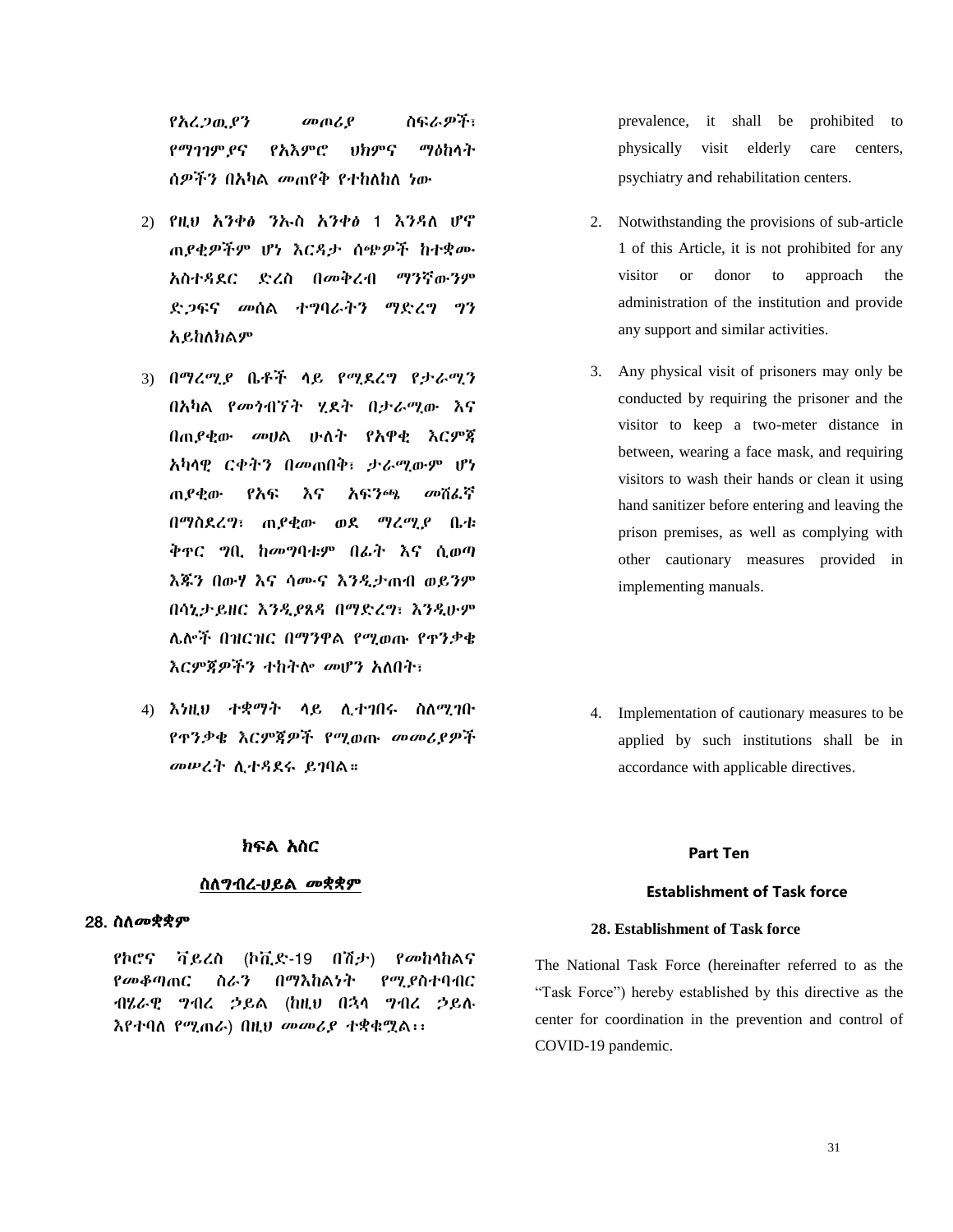### 29. ስለግብረ ሀይሉ ሰብሳቢ፣ ስለአባላቱና የአሰራር ስርአት

1. የግብረ ኃይሉ ተጠሪነቱ ስጠቅላይ ሚኒስትሩ ሆኖ የሚከተለት አባሊት ይኖሩታሌ

ሀ/ ምክትሌ ጠቅሊይ ሚኒስትር…………..ሰብሳቢ

ሇ/ የጤና ሚኒስቴር………………….አባሌና ጸሃፉ

ሏ/ የሰሊም ሚኒስቴር………………..….አባሌ

መ/ የትምህርት ሚኒስቴር………….……......አባሌ

ሠ/ የሳይንስና ከፌተኛ ትምህርት ሚኒስቴር……….አባሌ

ረ/ የትራንስፖርት ሚኒስቴር…….…………አባሌ

ሰ/ የንግዴ ሚኒስቴር…………..……………አባሌ

ሸ/ የባህሌና ቱሪዝም ሚኒስቴር……..……..…አባሌ

ቀ/ የፋዯራሌ ጠቅሊይ ዓቃቢ ህግ………..…አባሌ

በ/ የብሄራዊ የአዴጋ ስጋት ስራ አመራር ኮሚሽን…አባሌ

ተ/ የፋዯራሌ ፖሉስ ኮሚሽን………………..አባሌ

ቸ/ የጠቅሊይ ሚኒስቴር ፕሬስ ሰክሬታሪያት…አባሌ

ኀ/ የኢትዮጲያ ሕብረተሰብ ጤና ኢኒስቲትዩት….አባሌ

- 2. በዚህ አንቀፅ ንኡስ አንቀፅ 1 የተዘረዘሩት አባሊት በተቋሙ የበሊይ አመራር ይወከሊለ፤
- 3. የዚህ አንቀፅ ንኡስ አንቀፅ 1 ዴንጋጌ እንደተጠበቀ ሆኖ የግብረ ኃይለ ሰብሳቢ ሌሎች አካሊት የግብረ ኃይለ አባሌ እንዱሆኑ ሉወስን ይችሊሌ፤

**29. Chairman of the Task force, its members and working procedures**

- **1. The Task Force shall be accountable to the Prime Minister and shall have the following members**
	- a) Deputy Prime Minister -------- Chairman
	- b) Ministry of Health ----------Member and secretariat
	- c) Ministry of Peace ----------------- Member
	- d) Ministry of Education…………..Member
	- e) Ministry of Science and Higher Education……..…Member
	- f) Ministry of Transport …………….…..Member
	- g) Ministry of Trade ……………………….Member
	- h) Ministry of Culture and Tourism….....Member
	- i) Federal Attorney General ---------Member
	- j) National Disaster and Risk Management Commission…………………….Member
	- k) Federal Police Commision ….. Member
	- l) Press Secretariat of the Prime Minister…..Member
	- m) Ethiopian Public Health Institute…….Member
- 2. The members listed under sub article 1 of this article shall be represented by their respective heads of the executive organs.
- 3. Subject to the provisions of sub-article 1 of this article, the Chairman of the Task Force may decide that other bodies shall be members of the Task Force.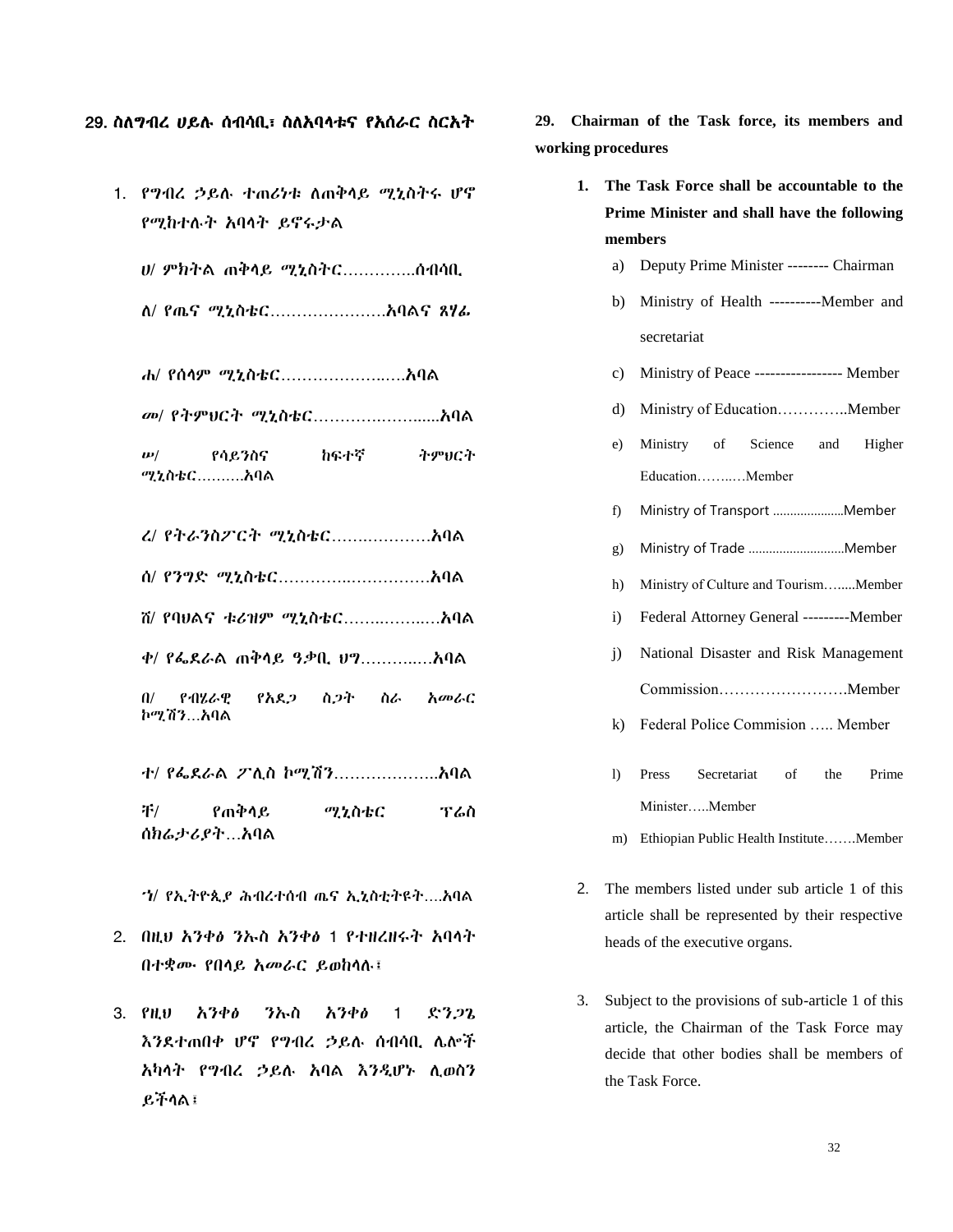- 4. ግብረ ኃይለ፣ የስበሰባ የጊዜ ሰላዲ፣ የዴምጽ አሰጣጥና ላልች የግብረ ኃይለ የአሰራር ስርአትን በሚመሇከት በሚያወጣው የአሰራር መመሪያ ይወስናሌ፤
- 5. የጤና ሚኒስቴር የግብረ ኃይለ ሴክሬታርያት በመሆን የግበረ ኃይለ የአስተዳደርና የዕለታዊ ስራዎች ያከናዉናሌ፡፡

#### **30.** የግብረ ኃይለ ስሌጣንና ተግባር

በሌላ ሕግ ለሌሎች አካላት የተሰጠዉን ስልጣንና ተግባር እንደተጠበቀ ሆኖ ግብረ ኃይሉ የሚከተለት ስሌጣንና ተግባራት ይኖሩታሌ

- 1) የበሽታው ስጋት ከግምት ዉስጥ በማስገባት የማህበራዊ ርቀት ተግባራዊ የሚሆንበት የአሰራር ስርዓት በየጊዜው እንዱወጣ አቅጣጫ የሰጣሌ፣
- 2) በሳይንስ ተቀባይነት ያገኙት የበሸታዎች የመከሊከሌ ዘዳዎች የሆኑትን እጅ መታጠብን፣ የአፍና የአፍንጫ ጭምብሎችን፣ በእጅ <u>አለመጨባበዋን እና ሌሎች በዚህ መመሪያ</u> የተደነገጉትን እርምጃዎችን ተግባራዊ እንዱሆኑ ያዯርጋሌ፣ ያበረታታሌ፣
- 3) ይህን መመሪያ ተግባራዊ ስማድረግ የሚያስፌልግ የዋናትና ሌሎች ግብአቶች መሰረት በማድረግ ምክክር ያደርጋል፣ የአሰራር ስርዓት እና ፖሉሲ በማዉጣት ተግባራዊ ያደርጋል፣
- 4) በዚህ መመሪያና በላልች የአሰራር ስርዓቶች በሚወሰኑ ማህበራዊና ኢኮኖሚያዊ
- 4. The Task Force shall decide on the schedule of meetings, voting and other procedures of the Task Force.
- 5. The Ministry of Health shall be the Secretariat of the Task Force and shall carry out the administrative and daily activities of the Task Force.

#### **30. Powers and duties of the task force**

 Notwithstanding the powers and duties given by other laws, The Task Force shall have the following powers and duties;

- **1.** Giving direction on issuing of periodic guidelines on the procedure for physical distancing in public places, taking into consideration the prevalence of the disease;
- **2.** Promoting and enforcing implementation of scientifically proven techniques for the prevention of spread the disease such as hand washing, respiratory hygiene, masks, no hand shaking, and other measures prescribed by this Directive;
- **3.** Consult on the basis of research and other resources required for the implementation of this Directive, and implement policies and procedures;
- **4.** Provides the necessary guidance to deal with the problems caused by social and economic measures determined by this Directive and other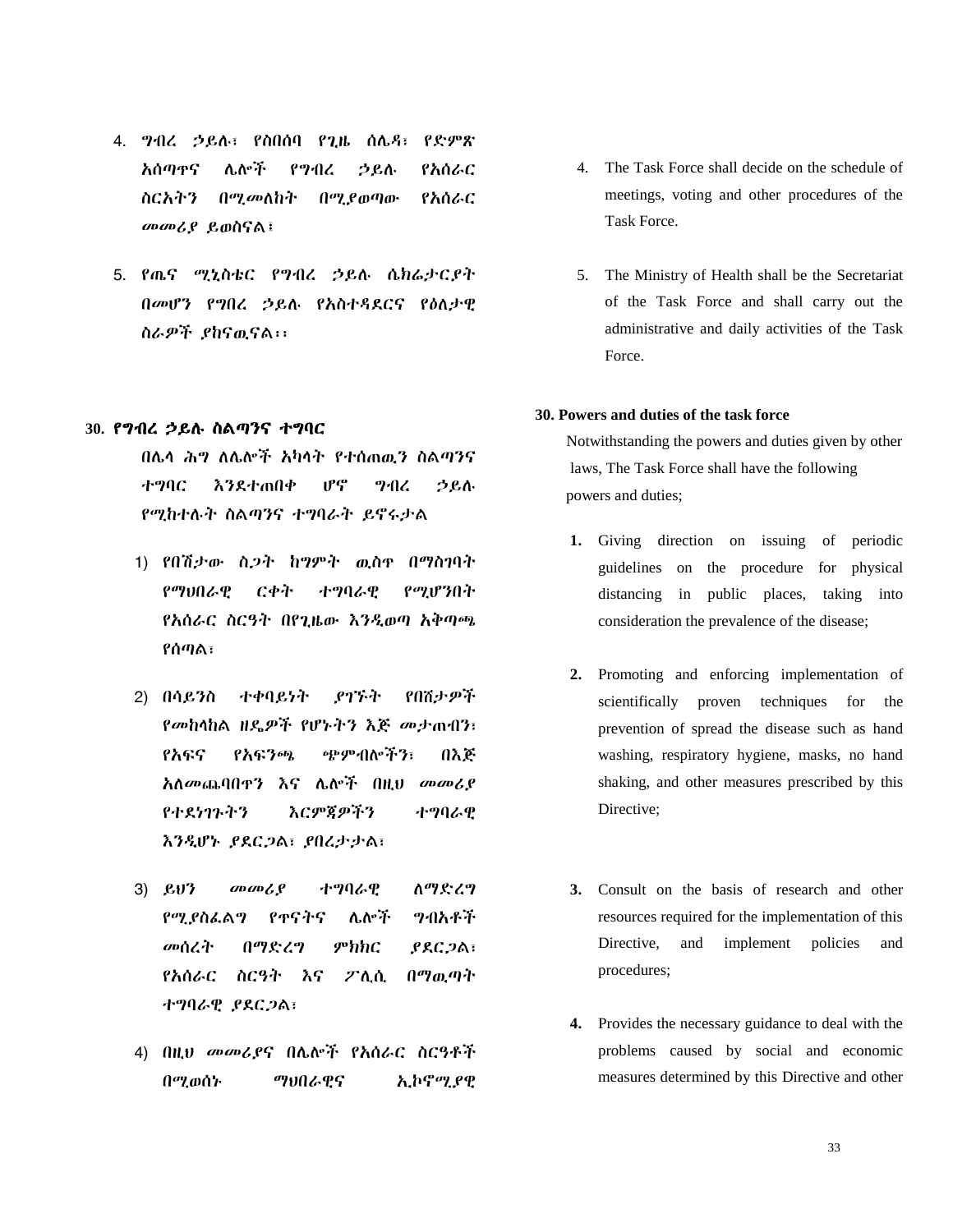እርምጅዎች የሚፌጠር ችግር ለመቋቋም የሚያስፌልግ አመራር ይሰጣል፣

- 5) በዚህ መመሪያና በላልች ይህን መመሪያ ሇማስፇፀም በሚወጡ መመሪያዎች ወይም ማንዋልች የሚወሰኑ እርምጃዎች እና ክሌከሊዎች አጠቃሊይ ተግባራዊነት ያስተባብራሌ፣
- 6) ይህን መመሪያ ስማስፌፀም የሚያግዝ ቴክኒካዊ እገዛ ያደርጋል፣
- 7) አግባብነት ካሊቸው መንግስታዊ እና መንግስታዊ ካሌሆኑ ተቋማት በማስተባበር ይህ መመሪያ ተግባራዊ እንዲሆን ያደርጋል፣
- 8) አስራሳጊ ሲሆን ይህን መመሪያ ተግባራዊ ለማድረግ ከዓለም የጤና ድረጅት፣ ከማንኛዉም የመንግስት አካል፣ አለማቀፋዊ ወይም አህጉራዊi ዴርጅት በትብብር ይሰራሌ፣
- 9) ይህን መመሪያ ተግባራዊ የሚያደርግ የፖለሲ አቅጣጫ ይሰጣሌ፣
- 10) የስጋት ትንተና በማዴረግ የበሽታዉን የመከላከልና የሚያስከተለው ጉዳት ለመቀነስ እቅድ ያወጣል፣ ተግባራዊ ያደርጋል፣ እቅዱ በየጊዜው ይከሌሳሌ፣
- 11) የበሽታው ስርጭት ለመከላከል በሚሰራ ስራ በክሌልችና በተቋሞች የመተባበርና የመቀናጅት ስራ እንዲኖር ያደርጋል፣ ያረጋግጣሌ፣
- 12) የክሌልች የበሽታው የመከሊከሌ ስራ ያስተባብራል፣ አስፌሳጊ እገዛ ያደርጋል፣

procedures;

- **5.** Coordinates the general implementation of the actions and prohibitions determined by this Directive and other directives or manuals to implement this Directive.
- **6.** Provides technical assistance in implementing this Directive;
- **7.** Implement this Directive in collaboration with relevant governmental and non-governmental organizations.
- **8.** Cooperate with the World Health Organization, any governmental, international or regional organization to implement this Directive when necessary.
- **9.** Provides policy direction that implements this Directive
- **10.** Develop, implement, and revise plans regularly to reduce the risk and impact of the disease by making risk analysis
- **11.** Encourage and coordinate cooperation between regions and institutions in preventing the spread of the disease.
- **12.** Ensure collaboration and coordination between the national and sub-national level and across sectors;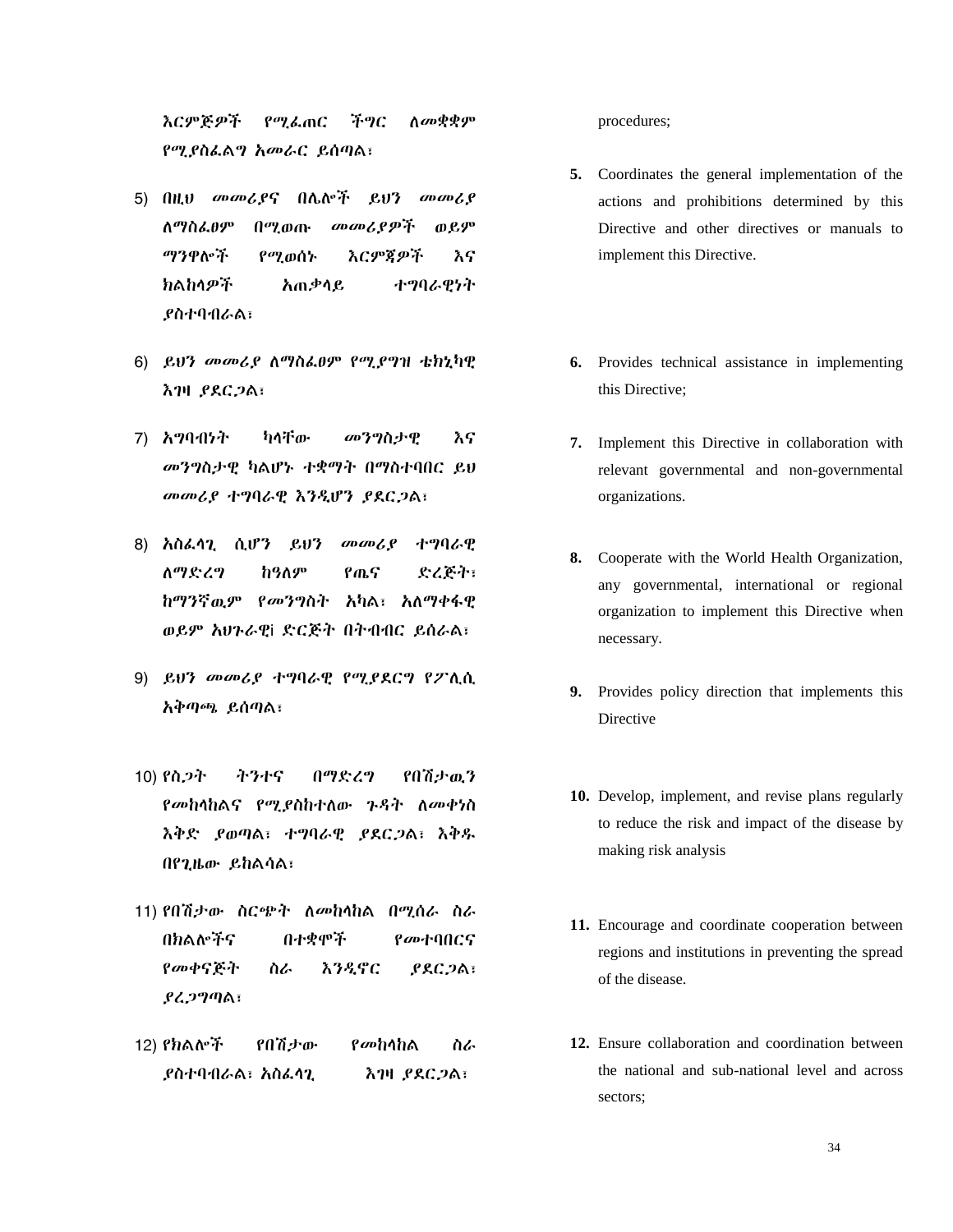- 13) ለበሽታው ዝግጁነትና ምላሽ (የመከላከል) ስራ የሚያስፌልግ ፋይናንስና የሰው ኃይል ያንቀሳቅሳሌ፣
- 14) ስራውን ውጤታማ ለማድረግ የተለያዩ ንዑስ ግብረ ሀይልችን ያቋቁማሌ፣ ስራቸውን ይከታተሊሌ፣ አቅጣጫ ይሰጣሌ፣
- 15) ይህን አዋጅ ተግባራዊ ለማድረግ የሚያግዙ ላልች ተግባራትን ያከናውናሌ፡፡

# 31. የክሌሌ የኮሮና ቫይረስ (ኮቪዴ-19 በሽታ) መከሊከሌ ግብረ ኃይሌ

- 1) በክልሉ ምክትል ርእሰ መስተዳደር ሰብሳቢነት የሚመራ ከተለያዩ አግባብነት ካለቸው ተቋማት የተዉጣጣ ከብሔራዊ ግብረ ኃይለ ተቀናጅቶ የሚሰራ የክሌሌ የኮሮና ቫይረስ መከሊከሌ ግብረ ኃይሌ በየክሌልቹ እንዲቋቋም ይደረጋል
- 2) የክሌሌ ግብረ ኃይሌ ስሌጣንና ተግባር እንዱሁም የአሰራር ስርዓት ክሌለ በሚያወጣው መመሪያ የሚወሰን ይሆናሌ

# 32. የኮሮና ቫይረስ (ኮቪዴ-19 በሽታ) መከሊከሌ ንዑሳን ግብረ ሀይልች

በፋዳራሌና በየክሌልቹ ከክሌሌ እስከ ቀበላ ድረስ ባለ የመንግስት መዋቅሮች የተለያዩ ንዑሳን ግብረ ሀይሎች ይደረጃሉ፣ አሰራራቸው ግብረ ኃይለ በሚያወጣው የአሰራር መመሪያ ይወሰናሌ፡፡

- **13.** Mobilize the necessary financial and human resources for the preparation and response of the disease;
- **14.** Establishes, monitors and directs various subtask forces to make the work effective
- **15.** Performs other activities to assist in the implementation of this Directive.
- **31. Regional Coronavirus (Covid-19 Disease) Prevention Task Force**
	- 1) States' Coronavirus Prevention Task Force will be established in each of the states under the chairmanship of the deputy chief of the state.
	- 2) The powers and functions of the State Task Force as well as the operating system shall be determined by the directive issued by the state

# **32. Sub-Task forces for the Prevention of Coronavirus (Covid-19 Disease)**

At the federal and state levels, various sub-task forces shall be organized in state structures from state to kebele,and their operation is determined by the task force's guidelines.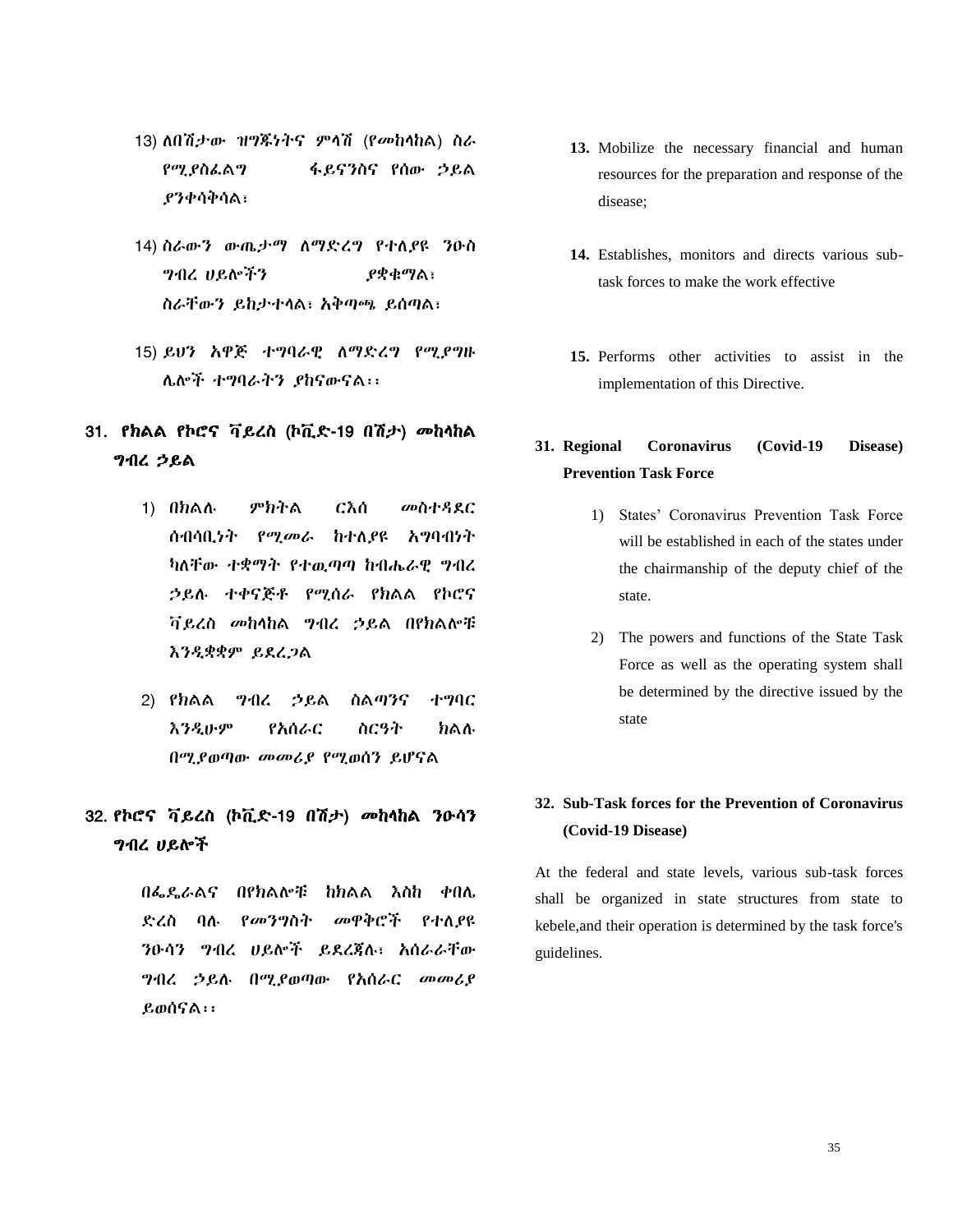#### ክፍል አስራ አንድ

### ልዩ ልዩ ድን*ጋ*ጌዎች

#### 33. *የመተ*ባበር *ግ*ዱታ

ማንኛውም ሰው እና ተቋም ስዚህ መመሪያ ተራፃሚነት የመተባበር ግዴታ አለበት።

#### 34. መመርያዎችና አሰራሮች

- 1. እ*ያንዳንዱ አስፌጻሚ ተቋማት ኮቪ*ድ-19 ስመከላከልና ይህን መመሪያ ስማስፌፀም አስተባባሪ ኮሚቴ እና ሉያስተባብርና ሉከታተሌ የሚችል ባለሙያ በመመደብ ይህን መመሪያ ተፌፃሚ ለማድረግ የሚያስፌልግ ዕቅድ በማዉጣትና የሰው ኃይሌ እና ፊይናንስ በመመደብ እንዲሁም አስፌሳጊዉን የአሰራር እና የተጠያቂነት ስርዓት በመዘርጋት ይህንን መመሪያ ተግባራዊ የማድረግ ኃላፊነት አለበት፡፡
- 2. በየዘርፉ ያለ የተለያዩ የሚመለከታቸው መስርያ ቤቶች የኮቪዴ-19 በሽታን ሇመግታት ወይም ሇመቀነስ መመሪያዎችና አሰራሮች የማዉጣት ግዳታ አሇባቸው፡፡ አነዚህ መመሪያዎችና አሰራሮች በዚህ መመሪያ ዉስጥ የተቀመጡትን ዴንጋጌዎች የማይቃረኑና ተጣጥመው የሚወጡ መሆን አለባቸው፡

#### 35. የህግ ተጠያቂነት

1. ይህን መመሪያ በማስፌፀም ረገድ በዘርፉ የሚመሇከተው የመንግስት አካሌ በዚህ መመሪያ የተደነገጉትን ክልከላዎች እና ግዴታዎች በተላለፌ ሰው ላይ አስፌላጊዉን አስተዳደራዊ እርምጃዎች የመውሰድ እና ለዚህም የአሰራር ስርዓት መዘርጋት አለበት

### **Part Eleven Miscellaneous Provisions**

#### **33. Duty to cooperate**

 Every person and institutions shall have the duty to cooperate for the implementation of thisDirective.

#### **34. Directives and Practices**

1. Each executive body shall be responsible for the implementation and enforcement of this Directive by appointing a coordinating committee and a professional who can coordinate and monitor the implementation of this Directive.

2. The various relevant agencies in the country shall have the obligation to issue guidelines and directives for the prevention or reduction of COVID-19 disease. These guidelines and practices should conform to and not contradict the provisions of this Directive.

#### **35. Legal liability**

1. In the implementation of this Directive, the relevant government body shall take the necessary administrative measures against the person who violates the prohibitions and obligations set forth in this Directive and shall establish procedures for this.